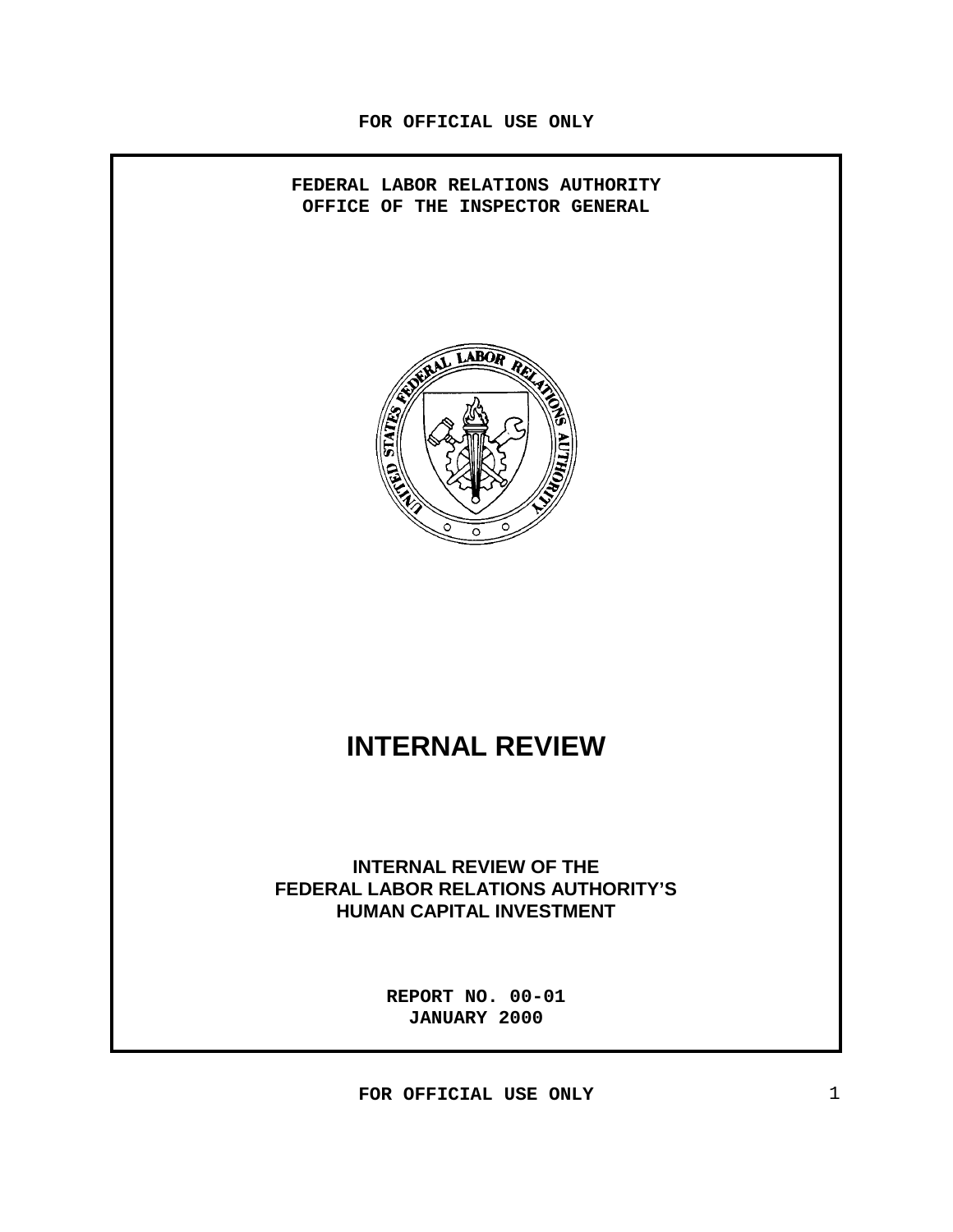# **Table of Contents**

|                                                 | I. |
|-------------------------------------------------|----|
|                                                 | 1  |
|                                                 | 39 |
|                                                 | 43 |
| Attachments:                                    |    |
| <b>General Accounting Office Critical</b><br>1. | 45 |
|                                                 | 49 |
| 3. Management Actions Which Have Positive       | 51 |
| 4. Human Capital Investment                     | 52 |
| 5. Human Capital Investment                     | 54 |
|                                                 | 57 |
| <b>Management Comments:</b>                     |    |
|                                                 | 58 |
|                                                 | 66 |
|                                                 | 68 |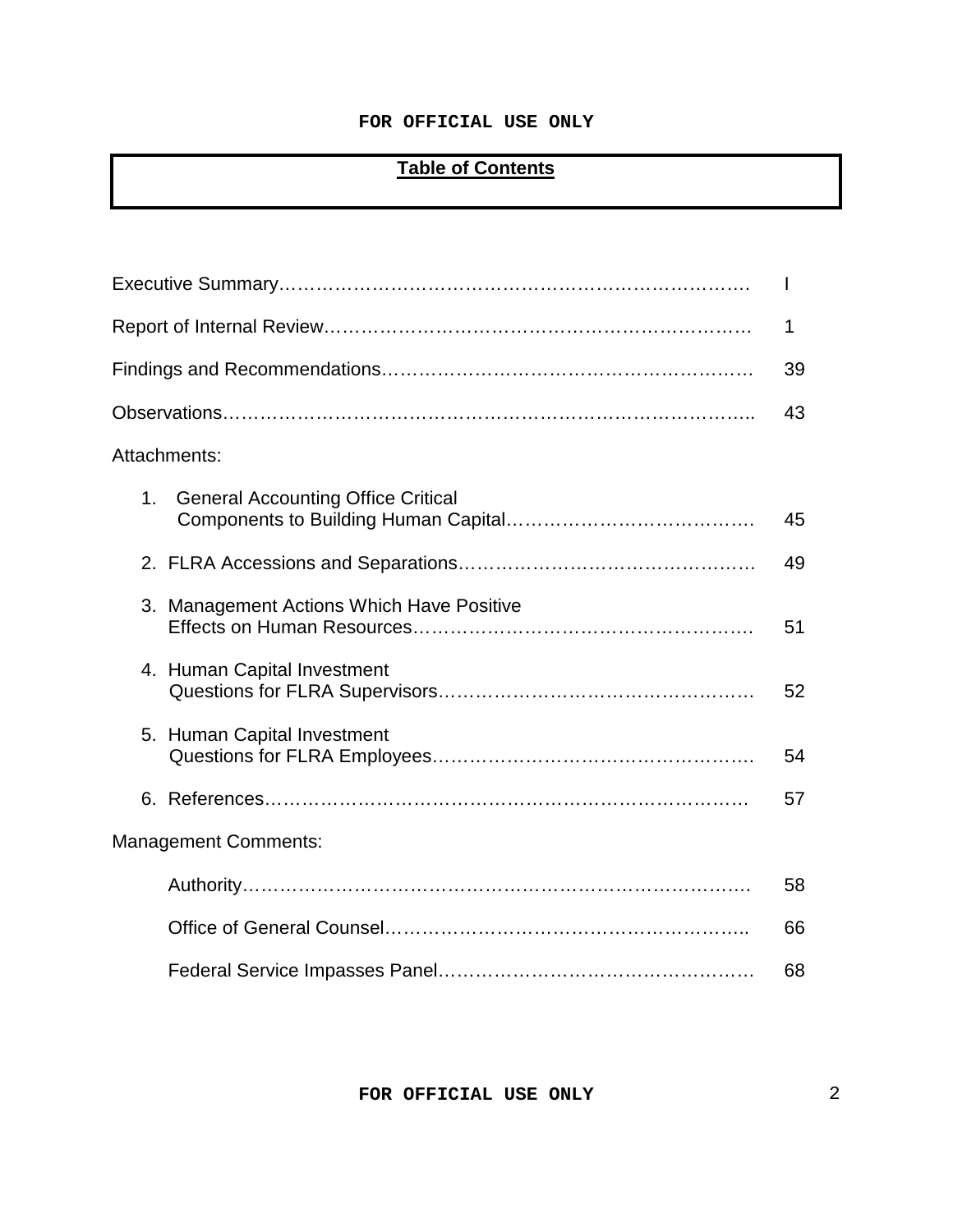# **Executive Summary**

**Subject**: Inspector General Internal Review of the Federal Labor Relations Authority's Human Capital Investment

**Background**: Human Capital Investment is a contemporary term for Human Resource Management with a positive connotation. Congress has been concerned that, with downsizing, budget cuts and much management and program reforms over the last decade, Federal agencies may not be sufficiently "investing" capital in remaining personnel to adequately train and develop them to meet current and future needs.

**Discussion:** For a small agency, the Federal Labor Relations Authority (FLRA) has implemented many programs which attribute to the development and quality of work life for its personnel. Basically, the FLRA does consider human resources as an asset and vital to the accomplishment of its mission. Performance evaluations are tied to strategic program expectations, and the Agency is strategically staffed. Programs and policies which affect employees are usually developed with input from the Union of Authority Employees as well as management. The Human Resource Division service orientation is strengthening and the workplace environment is continuously being enhanced. Safety, security and health issues have received more management and employee attention over the last few years.

While the FLRA has some noteworthy human capital investments, this review surfaced some important issues and employee perspectives which management should take seriously and address. Some of these areas include a perceived inequity between the development and training of legal professionals and support personnel, lower legal professional working level grades than other comparable agencies, a relatively high separation rate over the last two years, a low budget allocation for training (which does not actually represent the true training investment), lack of agency-wide use of workload analysis and position management to support staffing and a perception among one element's paraprofessional and clerical staff that is having a negative effect on morale.

**Conclusion**: In many ways, the FLRA can be considered as a role model agency for Human Capital Investments. The FLRA already meets most of the Standards for Human Capital Investment that was recently issued by the Government Accounting Office (Attachment 3). While there are some areas of human capital investment and some human resource issues which require more management attention and focus, for the most part, the FLRA, with its collegial and personnel oriented environment, is well on its way affirming that its human resources are a vital asset and critical to accomplishing its unique mission.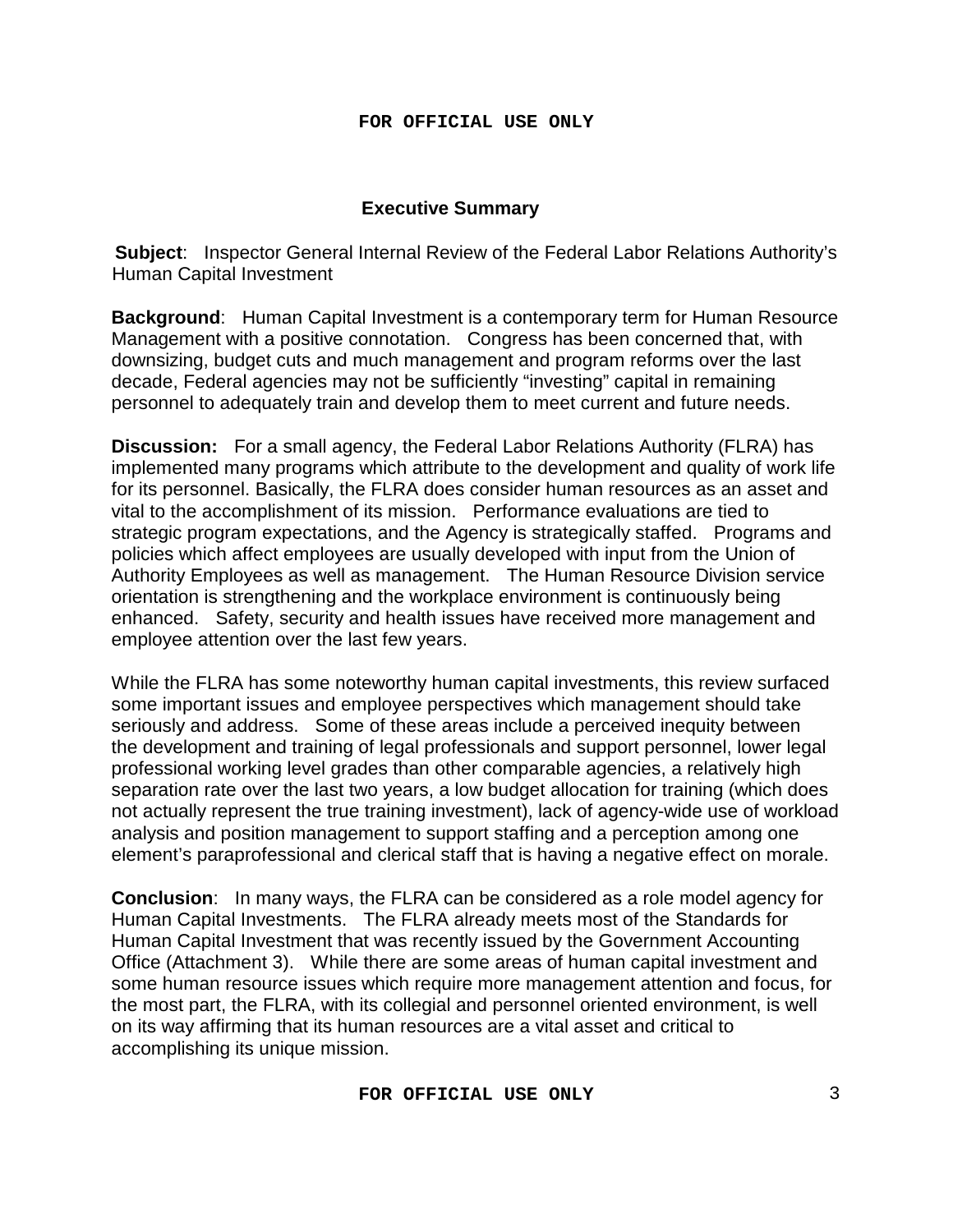Federal Labor Relations Authority Inspector General Internal Review of Federal Labor Relations Authority's Human Capital Investments FY 98 - FY 99

#### **SCOPE:**

The scope of this evaluation included a review of how the Federal Labor Relations Authority enables its employees to develop and use their full potential to meet the Federal Labor Relations Authority strategic plan goals and objectives. This evaluation also included an assessment of Federal Labor Relations Authority's training and education approach, performance management system, employee development program, hiring, staffing, employee attitudes and morale and how Federal Labor Relation Authority contributes to the well being, motivation and satisfaction of its employees.

#### **METHODOLOGY**

This review involved preliminary preparation with historical research into both past and contemporary literature dealing with human capital investments and discussions with principals at the Office of Personnel Management and Office of Management and Budget. This review also involved research and analysis of both former and current Federal Labor Relations Authority initiatives and documents dealing with human resource management, statistical compilations of expenditures for training, awards and employee development, a review of equipment, supplies and tools provided to employees, and monies allocated for salaries and benefits. Initial information provided was coordinated through the Office of the Executive Director. The initial information provided to the Inspector General, as a result of the Internal Review data and documentation request letter did not always coincide with information and statistics provided as a result of staffing the draft report to the component senior management. Therefore, a second draft was Therefore, a second draft was prepared by the Inspector General based on the second set of statistics and distributed to the Executive Director, General Counsel and Chair of the Federal Service Impasses Panel for final comments and information verification. Appropriate additional information and management's comments have been incorporated in this final report.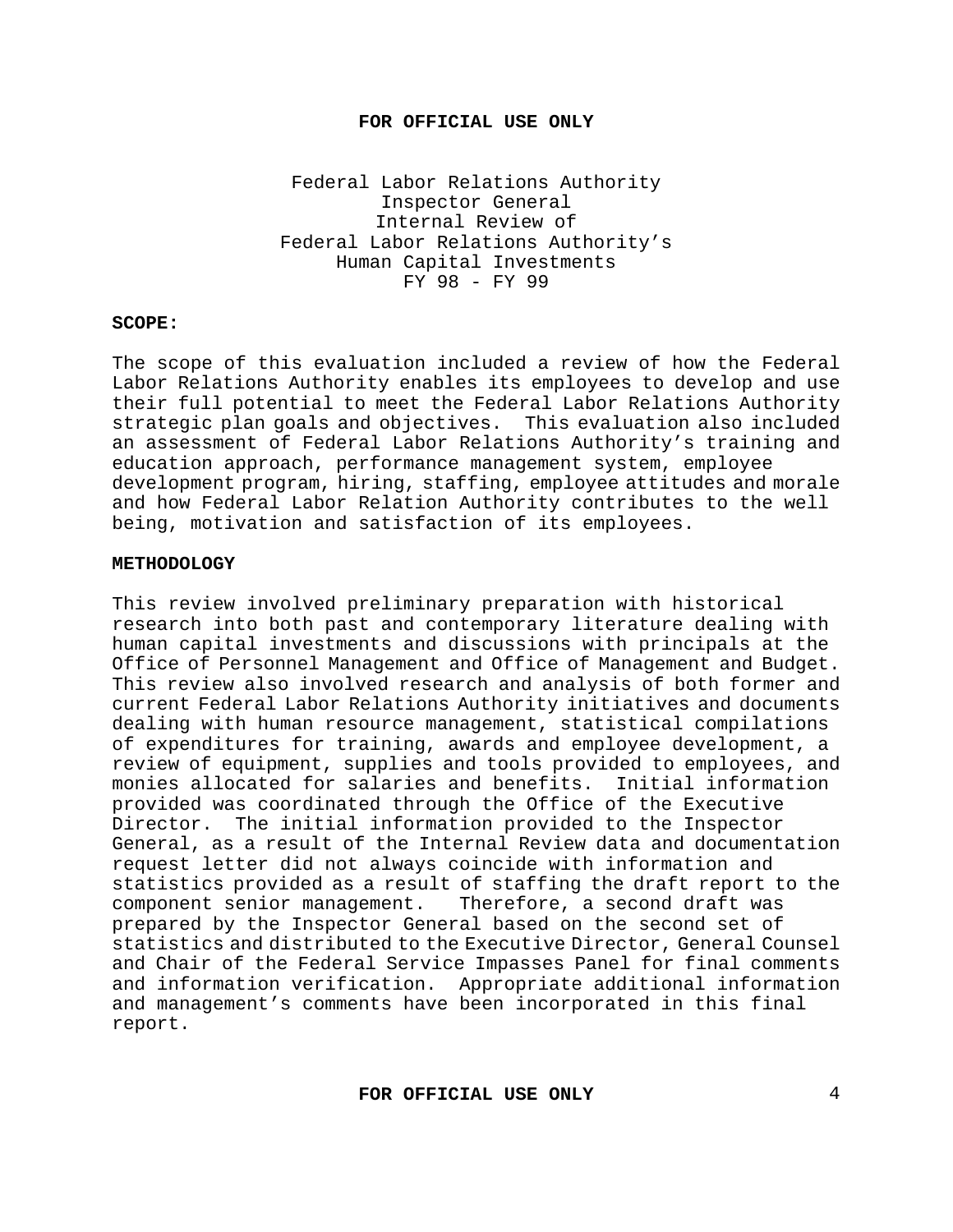As part of this review, an analysis was made of hiring and employee turnover, comparisons with similar Federal agencies of entry and working level grade structure, and a compilation and review of major employee oriented initiatives performed by the Agency and its three components, the Authority, Office of the General Counsel and Federal<br>Service Impasses Panel. Interviews were conducted with randomly Interviews were conducted with randomly selected Headquarters management and employees. Questionnaires were mailed to randomly selected Regional Office supervisors and staff to provide a regional perspective of Federal Labor Relations Authority's human capital investments. Initially, 28 employees were interviewed. An additional 8 were interviewed following the receipt of management comments on the initial draft. A final total of 36 Federal Labor Relations Authority employees were interviewed and/or surveyed, 10 of whom were in management positions.

Discussions were also held with appropriate principals from the National Labor Relations Board, the Office of Special Counsel, the Merit Systems Protection Board, the Office of Personnel Management, General Accounting Office, Brookings Institution and Library of Congress. All findings were based on repetitive issues surfaced, discussed and validated during employee discussions and/or through the analysis of statistical information provided by the Office of the Executive Director, Office of the General Counsel and Federal<br>Service Impasses Panel. Issues were discussed with appropriate Issues were discussed with appropriate managers prior to being documented in this report. The initial draft was written in a general manner to insure the confidentiality of employees. However, to accommodate the request of the Executive Director, this final report sites numbers of employees to provide a statistical basis for comments and recommendations. Likewise to accommodate the request of the Office of General Counsel, organizational components were also differentiated in this final report. This was done to accommodate management's request, while still maintaining the confidentiality of those employees interviewed and with the understanding that the will be no reprisal actions against employees as a result of this information.

## **INTRODUCTION**

"Human capital" is the new Federal "reinvention" term for what has been referred to over the past decade as "human resources." There is, however, one unique difference between "human resources" and "human capital." "Human capital" allows the consideration of human resources as assets to be nurtured, developed, protected, and saved rather than as "resources" which are associated with terms such as, "usable,""expendable" and "consumable." The "human capital" view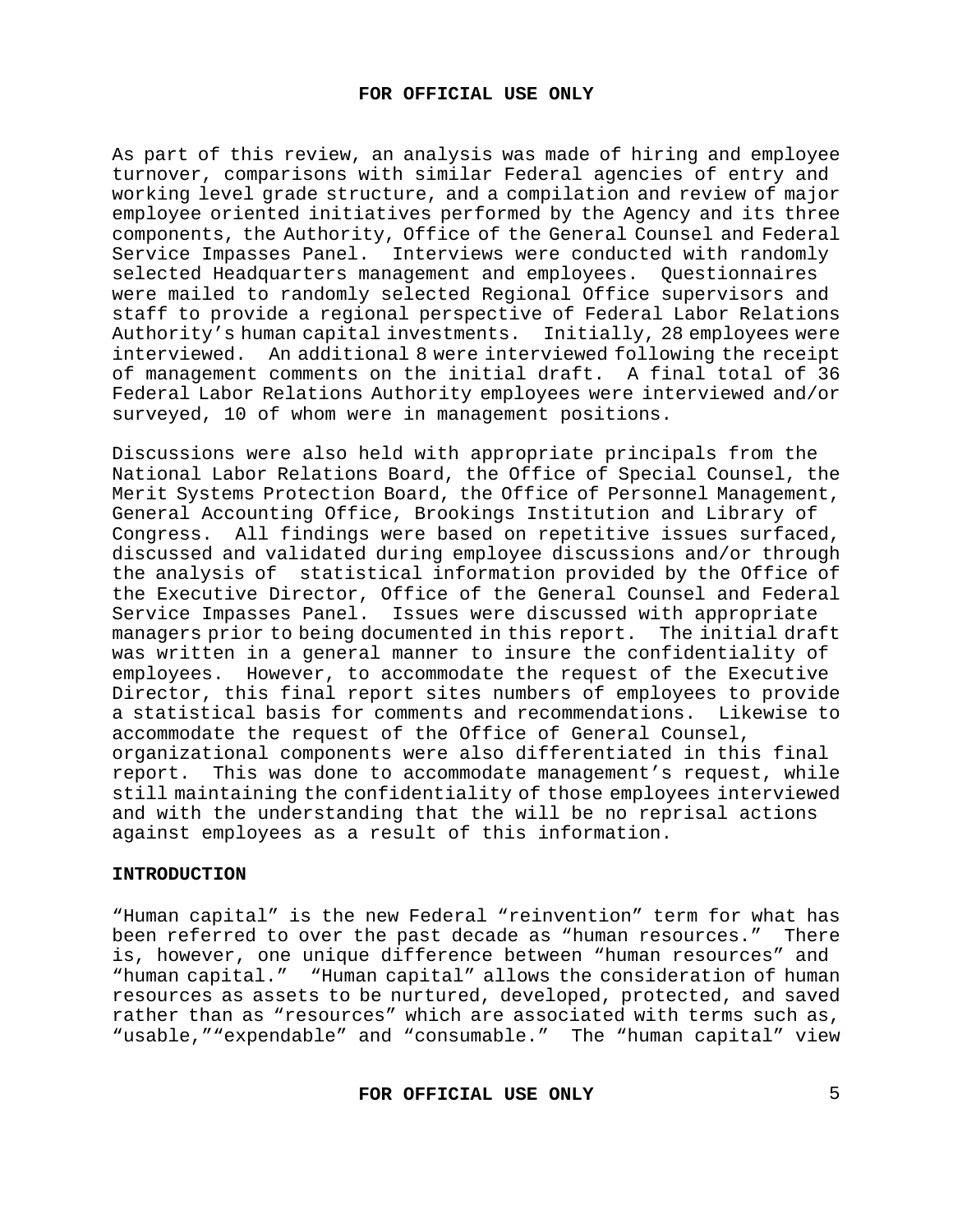of people is based more on an economic and evolving perspective (as opposed to the costly, depreciating resource). This new perspective provides management the opportunity to include human capital as a mission critical asset in strategic planning and as an element of accomplishment and long term value. Just as we invest in other types of assets (such as stocks and bonds) and patiently watch them grow until the time we capitalize on the return, we can now understand and apply this fundamental concept to Federal employees (i.e. develop and retain employees to reap a return on the investment in their development.) The dollars spent on training, protecting, and enhancing employees, (human capital investment) is not a cost or debt to be minimized but a strategic asset and credit to be enhanced.

There is very little official policy, or extensive literature written about human capital investment in the Federal government (during the final staffing of this report, the GAO issued a report on Human Capital), yet it is the very essence of government's structure, success, and survival. Human capital investment is really just a new name for money allocated to initiatives and functions that develop and enhance human resources. Human capital investments should have management's priority attention and be integrated into every organization's management philosophy, strategic planning, practices, programs and products/services. Many private sector studies in recent years have shown that organizations are likely to fail if they do not address the human dimensions of their actions. The same is true in the public sector as well.

Congress has, throughout its history, repeatedly affirmed that the human resource is the most important Federal government asset. During these last years of major Federal government budget cuts, downsizing, and government reform, the concept of recognizing human resources as an asset appeared to be diminished by "doing more with less," and getting the "most for the money." However, the Administration's nor any other Federal entity's mission vision, plans, and commitments to its customers can be fulfilled without significant effort by the Federal workforce. As the government strives to reinvent itself and adapt to the influence of a global economy, changes in technology and workforce demographics and diversity, the importance of the management of the human capital investment becomes even more significant.

The General Accounting Office has recently identified four critical components to building the human capital needed to achieve maximum results within the Federal sector. They are: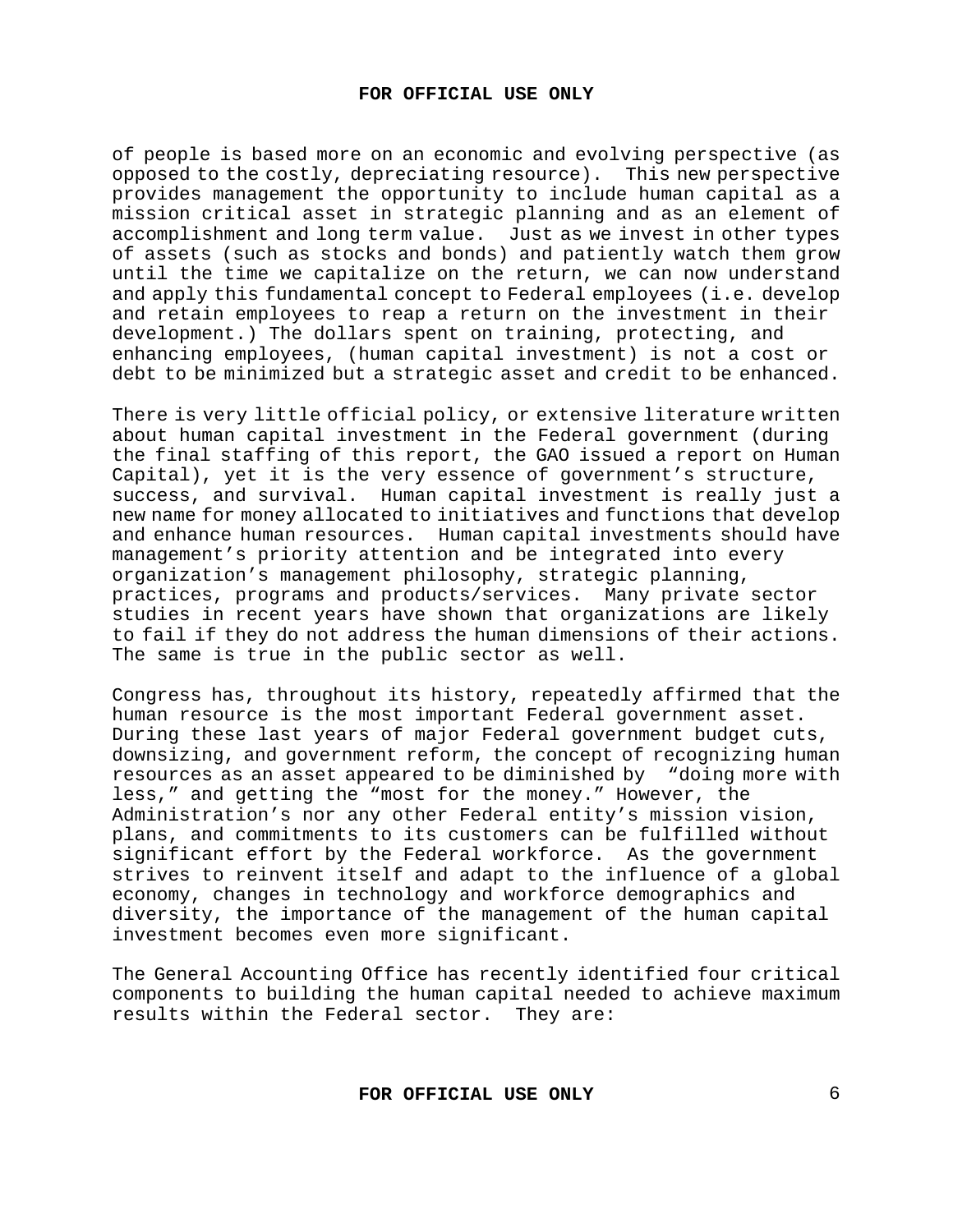- 1. Adopting a strategic approach to human planning,<br>2. Acquiring, developing and retaining a staff with
- 2. Acquiring, developing and retaining a staff with skills and expertise to meet critical mission needs,
- 3. Creating a performance-based organization, and<br>4. Protecting merit principles.
- Protecting merit principles.

In spite of the fact that many Federal workers feel they are underpaid, underutilized and are losing more and more attributes from their benefits, a 1997 report issued by the Congressional Budget Office comparing Federal salaries with those in the private sector found that, in a majority of instances, the Federal government promotes its workers faster than the private sector, places a much higher percentage of educated persons in higher graded positions, provides step increases at a greater rate, provides more stable benefit packages and spends more training dollars on employees than private sector counterparts. A list of these standards and a summary of the FLRA's major efforts in these areas will be found in Attachment 1.

The current Administration has been committed, since its onset, to strengthening the relationship of pay to performance, particularly for employees with significant program and/or managerial responsibilities. Actually, the foundation for human capital investment was laid in l993 with the National Performance Review (now called the National Partnership for Reinventing Government), although it didn't specifically define human resources as an asset. Congress codified this concept with the passage of the Government Performance and Results Act later that year and has continued to pass legislation that integrates human capital investment strategies (such as the Federal Acquisition Streamlining Act, Clinger-Cohen Act, etc.). Congress wants capital asset decisions to be performance driven. Federal agencies are currently engaged in incorporating this direction into their operational strategies.

The effective management of employees, i.e. an organization's human capital, is essential to achieving a mission. Management should view human capital as an asset, not a cost. When the right employees with the right skills and expertise for the job are on board and when they are provided the right training, incentives, technology,<br>tools and empowerment, operational success is more achievable. It tools and empowerment, operational success is more achievable. is an inherent management responsibility to continually assess work requirements and ensure that their organization obtains and retains employees that have the necessary skills to achieve organizational goals. Training should be aimed at developing and refurbishing employee skill levels to meet changing and evolving needs. Management must assume the responsibility of developing, motivating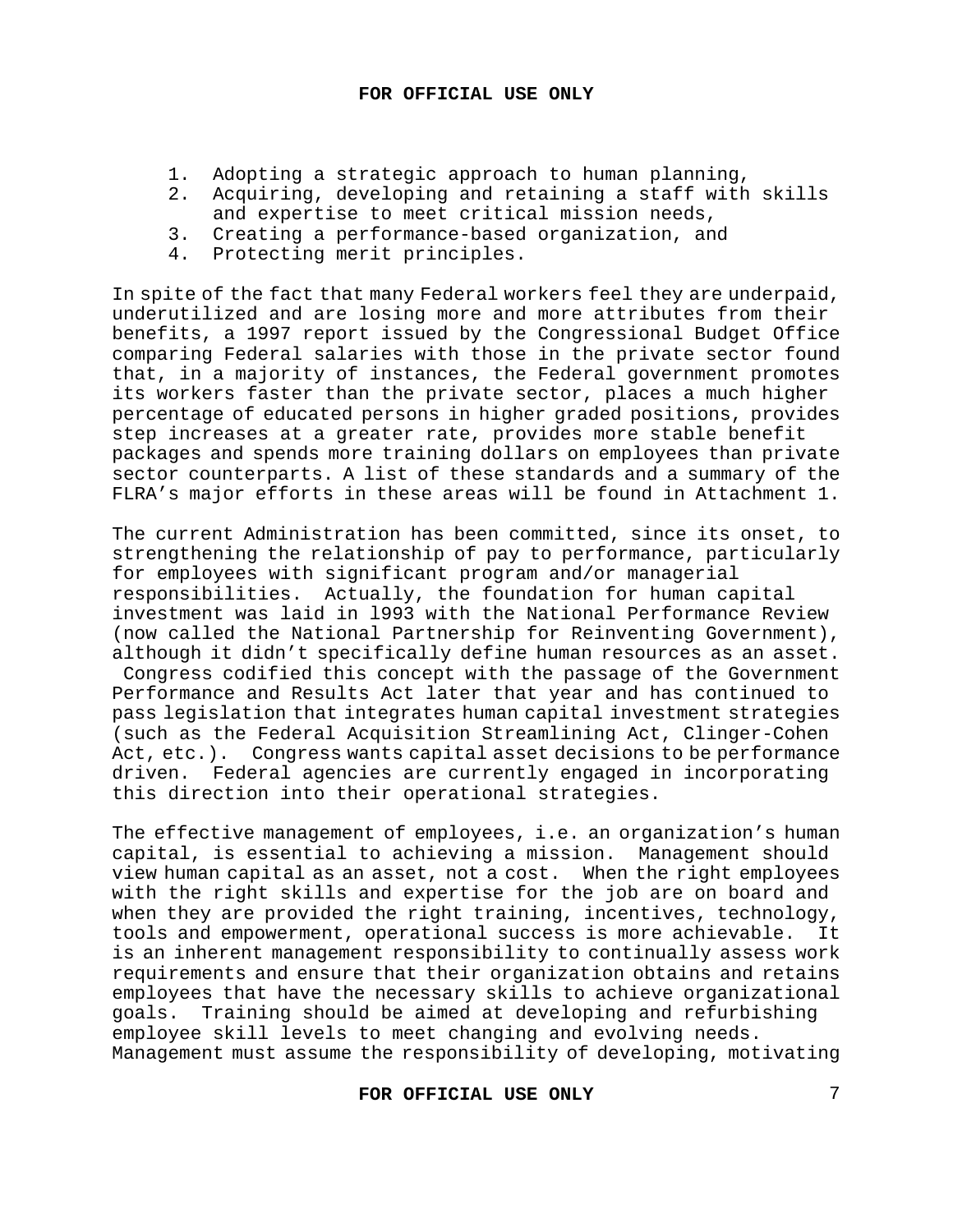and mentoring its employees as well as enriching and broadening their work experiences so that they remain challenged and feel continuous

growth and opportunity. This is so very important in a small and specialized organization such as the Federal Labor Relations Authority.

Management of employees is not just the job of the Human Resources Division, but is the responsibility of every manager in every organizational entity. Leaders, managers and supervisors have to engage in creative and effective approaches for managing today's diverse, well educated and enlightened workforce. No reinvented government will work if it is built on a base of distrustful attitudes, cumbersome systems and micro-management which hinder innovation, and actions which devalue and misuse the workforce.Reinvented government will work only if it is built on a base of trustful attitudes and respect. Management must institute simple systems which promote innovation, allow room for thoughtful risk taking, and support the value and astute use of its workforce. Employees also must change their traditional perspectives as well and take responsibility and be accountable for their work,<br>interrelationships, and continuing development. In addition to interrelationships, and continuing development. striving for high quality services with a direct orientation to customers, both internal and external Federal employees must accept responsibility and accountability in return for their empowerment.

Leadership, managers and employees alike must commit to public service as both a privilege and partnership. There needs to be fairness and equity in organizational policies, procedures and actions. Performance evaluations tied to strategic program expectations and ongoing feedback, supplemented by an effective and visible reward system, should be designed to enable employees to understand the connection between their performance and the Federal Labor Relations Authority's success as an organization. As part of its human capital planning, management should also consider how best to retain its valuable employees. Management should also plan for eventual succession by developing its junior employees and ensuring corporate continuity of needed skills and abilities. Simply stated, investments in human capital should be one of management's paramount concerns.

In summary, the management of human capital should focus on renewable and flexible assets, align and integrate with strategic and workload planning, involve investments of time and dollars, and be measurable and tied to the core mission. The responsibility for the effective management of human capital lies primarily with line management, although strong leadership aligned with contemporary management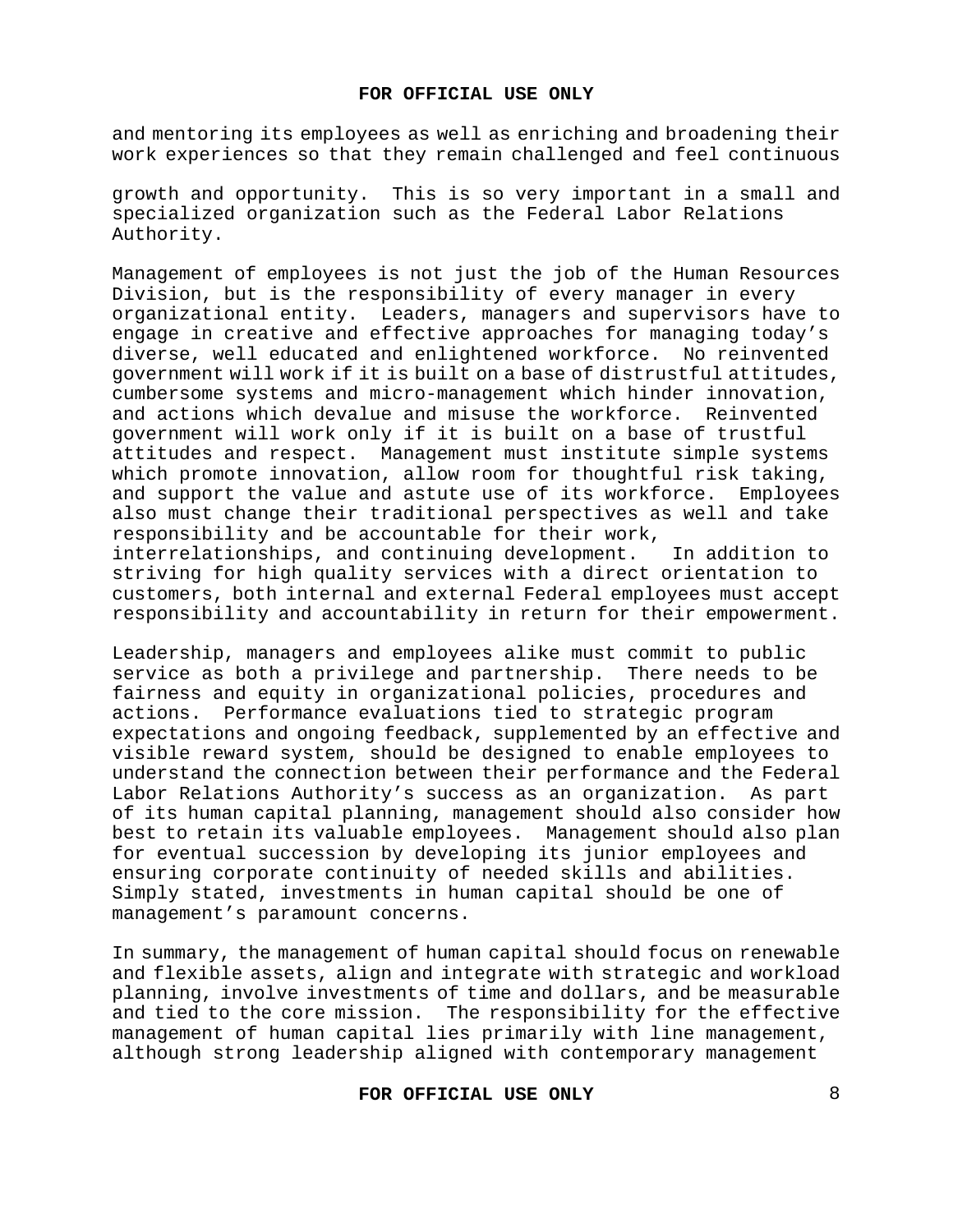practices must provide the foundation for this futuristic and pragmatic viewpoint. The critical challenge for all Federal management during the next few years will be to align the formal

organization structure and human resource systems so that they become the drivers of the strategic objectives and success of the organization.

#### **OVERVIEW OF FLRA HUMAN CAPITAL INVESTMENTS**

For a small agency whose appropriation primarily is allocated to paying employees' salaries and benefits, the Federal Labor Relations Authority human capital investment is an important factor. the last three years, the Federal Labor Relations Authority has dedicated 75 % of its budget to pay for its educated workforce. In FY 98, the Federal Labor Relations Authority's budget appropriation was \$22,390,000.00. Of the total appropriation, \$13,698,717.00 was obligated for employee salaries and an additional \$2,491,850.00 was obligated for employee benefits. (Salary obligations exclude Upward Mobility Program, sum leave payments, overtime and awards). In FY 99, the Federal Labor Relations Authority was appropriated \$22,586,000.00 and received a \$243,009.00 supplementation appropriation on February 3, 1999, but this was for Y2K compliance expenditures. Through December 1999, the Federal Labor Relations Authority has obligated \$14,743 472.00 to employee salaries while another \$2,722,490.00 has been obligated for employee benefits.

The Federal Labor Relations Authority staff consists of Presidential appointees, Administrative Law Judges, attorneys, labor-management specialists and support personnel. The Federal Labor Relations Authority generally hires attorneys at the entry level (GS-9) and places them in a 9/11/12/13 career ladder program.Case writers in the Authority are sometimes hired at a GS-11 level when supported by experience or educational attainment. Labor relations specialists are generally hired at the GS-7 level. The career ladder for labor relations specialists is 7/9/11/12/13. Federal Labor Relations Authority management prefers to train their attorneys and labor relations specialists, which is one reason why they are hired at the entry level, and this is done on the job with supplemental training and mentoring, as necessary.In general, attorneys are hired at higher levels in the Authority than in the Office of the General Counsel. However, the Office of the General Counsel is staffed with more attorneys at the GS 14 journey level than the Authority Critical management drivers for major entry level professional hiring appear to be a combination of current labor market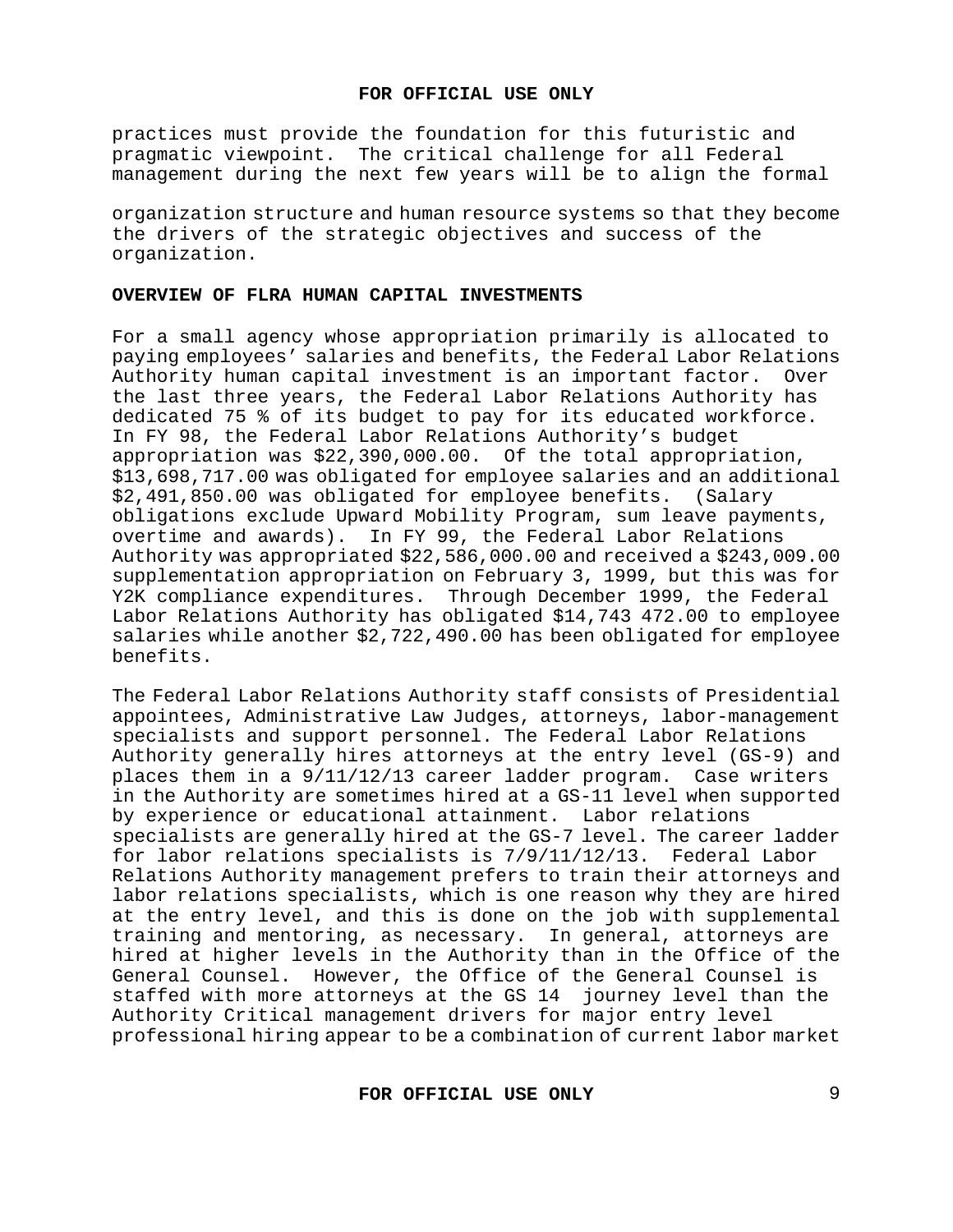conditions, budget restrictions, the desire for internal molding, and obtaining more man hours for the dollars spent**.** As indicated previously, in FY 99, the Federal Labor Relations Authority operated on a budget \$22,586,000.00 which funded 216 full time equivalents

and operational/program costs. Obviously, this small budget places some restrictions on staffing and grade levels, and it is important for the Agency to spend its money wisely and obtain a return on its investments.

A recent Merit Systems Protection Board Survey involving 1,000 Federal managers revealed that lack of promotion opportunities for their employees was their most pressing concern. Hiring employees with the right skills, helping employees keep their skills current; productivity and the influx of new technologies were also major concerns. A recent review of the Federal Labor Relations Authority Human Resources Program by the Office of Personnel Management revealed that, the Federal Labor Relations Authority was 'ahead' of most Federal agencies in its strategic planning and that, for a small agency, it had a very impressive Human Resources Program. While there were some areas that needed more focus (such as the hiring of veterans and minorities), Office of Personnel Management reported that the Federal Labor Relations Authority had many positive programs and planned initiatives in the human resource development area. Basically, this review validates the Office of Personnel Management findings, but focuses on and distinguishes individual Federal Labor Relations Authority component activities, achievements and areas of vulnerability, and identifies several internal systemic issues with the intent to correct them before they become human capital problems.

# **Hiring and Retention of Personnel**

According to statistics provided on December l7, l999, by the Human Resources Division, in 1998, the Federal Labor Relations Authority<br>hired 29 professional and 3 administrative support personnel. Of hired 29 professional and 3 administrative support personnel. the 29 professional hires, 20 were attorneys and 9 were Administrative support professionals. Three administrative support clerical personnel were hired for a total of 32 employees hired in l998. No labor relations specialists or legal paraprofessionals were hired<br>in 1998. Broken down to the component level, in 1998, the Authority Broken down to the component level, in 1998, the Authority hired 21 employees, the Office of the General Counsel hired 9 employees and the Federal Services Impasses Panel hired 2 employees. In l999, the Authority hired 19 employees, the Office of the General Counsel hired 23 employees and the Federal Service Impasses Panel hired 2 employees.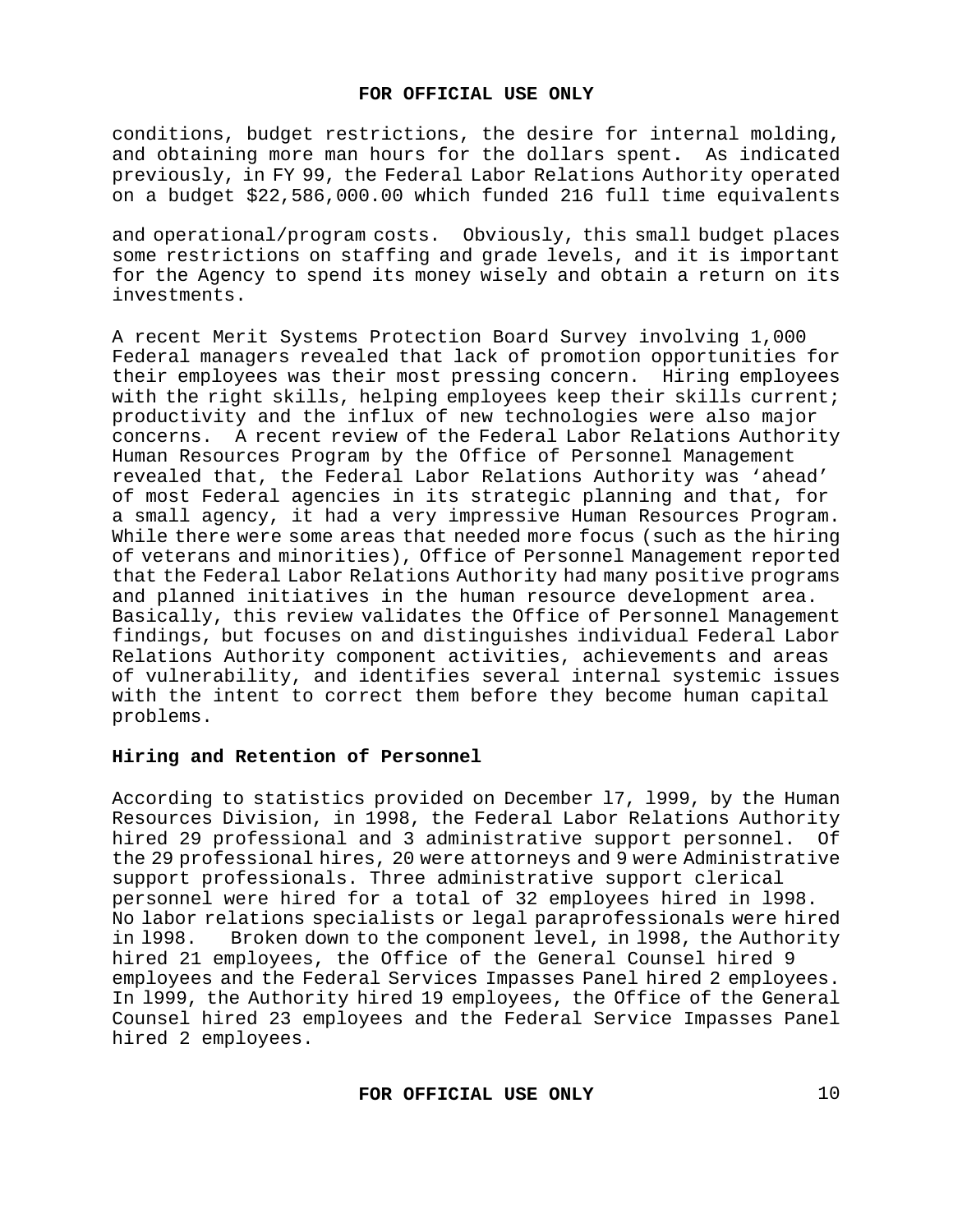As of December l7, 1999, the Federal Labor Relations Authority hired a total of 44 new personnel. Sixteen of the total was attorneys, 4 were labor relations specialists, and 1 was a legal paraprofessional,

5 were administrative support professionals, and 18 were administrative support personnel. During 1998, 22 employees left the Federal Labor Relations Authority. This included 8 attorneys, 2 labor relations specialists, 5 administrative support professionals and 7 administrative support clerical personnel. The total separations during l998 were 8 from the Authority, 14 from the Office of General Counsel, and 3 from the Federal Services Impasse Panel. Three employees retired from the Office of the General Counsel in l998.As of December l7, 1999, 32 employees left the Federal Labor Relations Authority in l999. This included 10 attorneys, 5 labor relations specialists, 1 legal paraprofessional, 5 administrative support professionals, and 11 administrative support clericals. The total separations during l999 from the Authority were l9 employees, 17 employees from the Office of the General Counsel and 1 employee from the Federal Service Impasses Panel. Retirements included 2 from the Authority and 3 from the Office of the General Counsel. Statistical breakdowns for l998 and l999 accessions and separations are provided in Attachment 2.

Based on the total full-time equivalent (FTE) authorization of 216, the accession rate during FY 98 was 14%, while the separation rate was 10%. During FY 99, the accession rate was 20%, while the separation rate was 14%. The Federal norm for employee turnover is 10%. The Federal Labor Relations Authority turnover ratio for l998 was 12% and for l999 is l7%. While the Federal Labor Relations Authority turnover is slightly higher than the norm, reasons for this turnover could not be determined because such information was not documented. However, regardless of the reason, separations have a significant impact because the Federal Labor Relations Authority is a small organization. However, the statistics clearly demonstrate that there was an increase in the turnover of attorney's professional administrative support personnel and clerical personnel over the last year. While the Federal Labor Relations Authority has a standardized sign out-process, it does not maintain information on an agency level on why employees leave. Management might benefit from such information and use it to determine what may be causing personnel to leave. The Federal Labor Relations Authority has historically had a high turnover of legal personnel.In addition to normal attrition factors such as retirement, mobility, personal family needs, etc., another contributing factor may be higher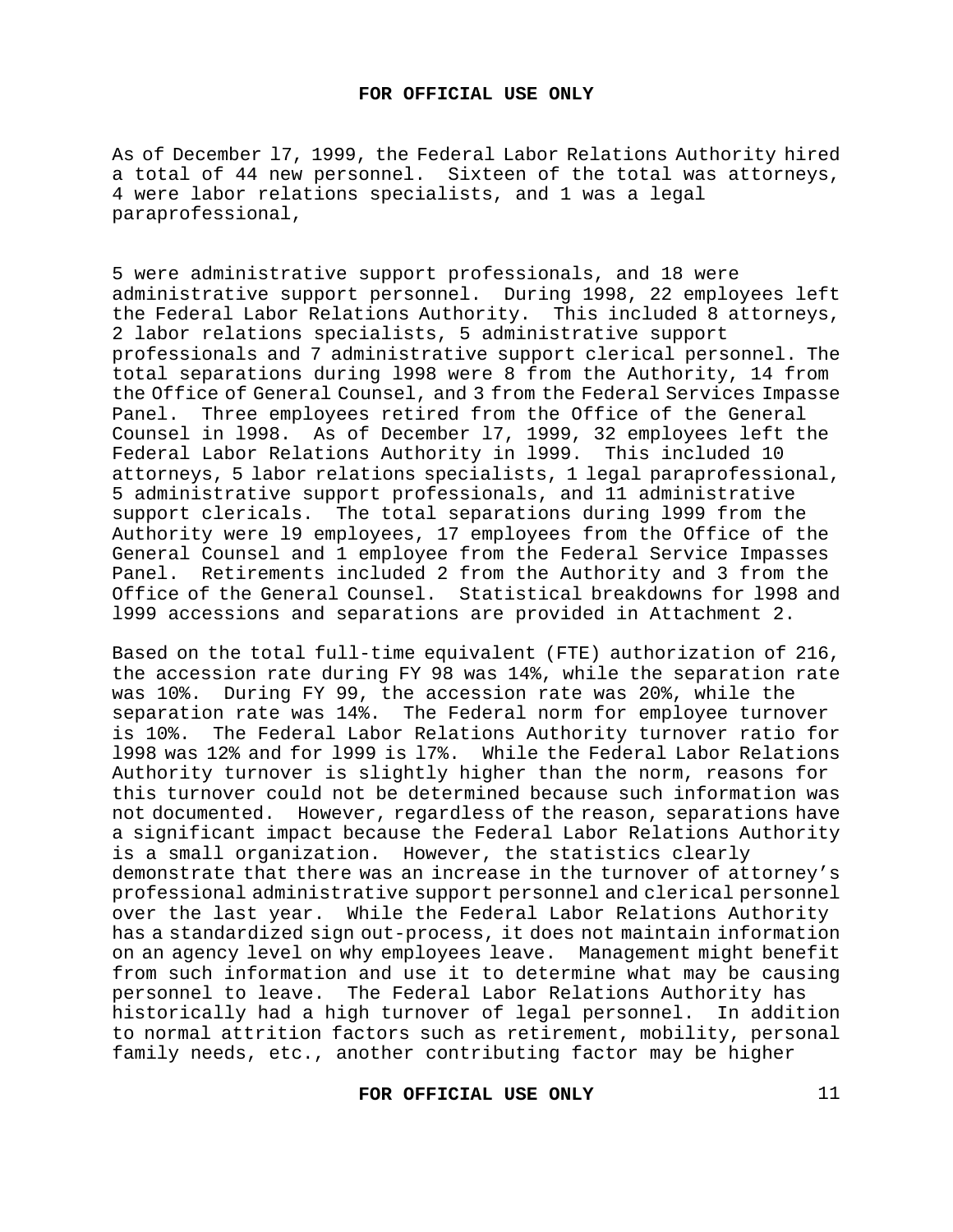salaries for attorneys in the private sector and higher entry level and journeyman level positions in comparable Federal agencies. Management should attempt to determine what is causing the turnover of personnel, especially during this last year. During this review, management indicated that they intended to begin collecting this information.

In order to maximize hiring the best at entry level salaries and to aid in developing knowledge and skills in the labor management area, the Federal Labor Relations Authority Human Resources Division has defined core competencies for both attorneys and labor management relations specialists. The Federal Labor Relations Authority Human Resource Division is currently doing the same for Federal Labor<br>Relations Authority's administrative support staff. A Tier II Relations Authority's administrative support staff. (Grades 12/13/14) development program exists to prepare tenured employees for management and leadership positions in the Federal The Office of the General Counsel does not participate in the program and is developing a separate training and leadership development program for its personnel. According to General Counsel, as designed, the Tier II program did not meet the training needs of the Office of General Counsel personnel and the geographic dispersion of its Regional Office employees made participation in this program impractical. According to the General Counsel, the agency did not alter its program plan to incorporate any of the Office of General Counsel's comments and concerns to facilitate Office of the General Counsel participation. The Office of General Counsel went on to develop its own Leadership Development Program which is tailored to its specific needs and has reactivated the Upward Mobility Program in its Regional Offices for its Office Managers. The Director of Human Resource Division arranged contemporary management training and some refresher training for all Federal Labor Relations Authority supervisors this past year and will continue doing so during this next year.

Accession and separation statistics for l999, furnished by the Human Resource Division showed a rather large turnover in clerical personnel, as well as professional personnel. As stated in the Office of Inspector General l999 Case Control Internal Review, without a workload analysis and position management reviews, the validity of positions and associated grade levels will always be questionable. The Federal Labor Relations Authority Authority has tended to staff clerical support personnel vacancies by more traditional methods than by actual workload analysis. The Office of the General Counsel has used workload as a basis for staffing for the last several years and is providing its office managers with an opportunity for upward mobility by providing them with technical computer and information resource training. But this is not an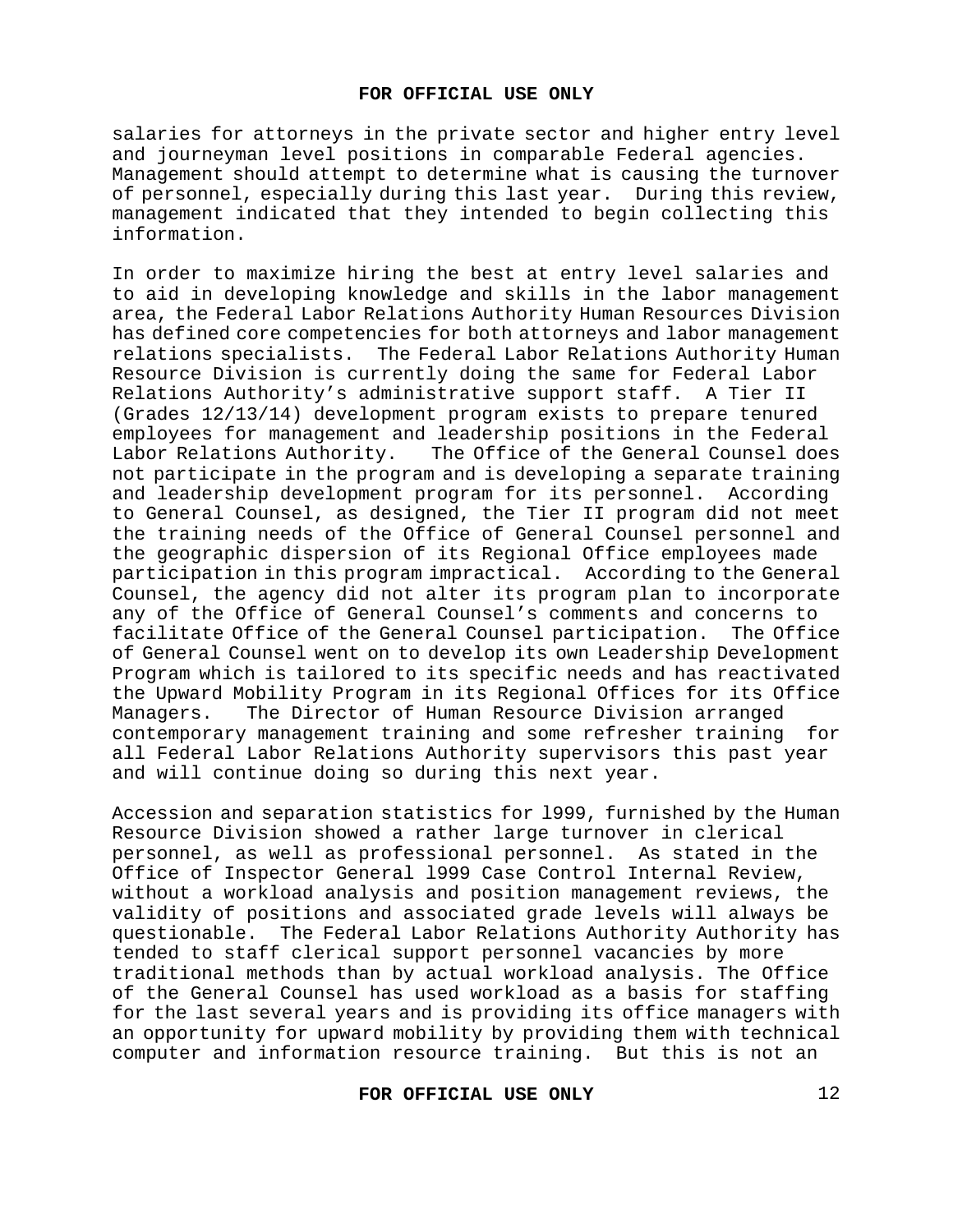agency-wide practice. Most of the other Federal Labor Relations Authority administrative support clerical positions afford no or very little opportunity for progression within the series. Interviews with three Authority administrative support clerical personnel reflected that this factor has adversely affected their<br>morale. While it is evident that there are vast educational While it is evident that there are vast educational difference between legal and administrative professionals and clerical employees, it is conceivable that with the appropriate development (based on both management and employee commitment) clericals could be developed into paralegals and administrative support clericals could develop into office managers and even administrative support professionals. While such development would require a commitment, more education and hard work by the employee, it is a possibility. Private and public sector studies have shown that employees often tend to become complacent and lose motivation and self initiative without the challenge for future advancement.

## **Staffing**

The Federal Labor Relations Authority is predominately staffed with attorneys and labor management relations specialists. Attorneys (904 and 905 series) are normally recruited at a GS-9 entry level (law school graduates) or at the GS-11 (case writers with some experience). Labor management specialists are normally hired at a GS-9 level. Entry level attorneys have a career ladder (9/11/12/13<br>which brings them to the journey level, GS-13. The Federal Labor which brings them to the journey level, GS-13. Relations Authority had 92 classified attorneys in 1998 and 98 in<br>1999. While, as previously indicated, the journey level for While, as previously indicated, the journey level for attorneys in the Federal Labor Relations Authority is GS-13, the Federal Labor Relations Authority does have a notable amount of attorneys in classified positions of GS-14. In 1998, there were 23 attorneys working at the GS-14 level. Ten GS-14 attorneys were employed by the Authority, 12 in the Office of General Counsel and 1 in the Federal Service Impasses Panel. In 1999, the Federal Labor Relations Authority had 21 classified attorneys working at the GS-14<br>level. The Authority emploved 8, the Office of General Counsel The Authority employed 8, the Office of General Counsel employed 12 and 1 was employed by the Federal Service Impasses Panel.

The full performance grade level for attorneys and labor relations<br>specialists at the Federal Labor Relations Authority is GS-13. The specialists at the Federal Labor Relations Authority is GS-13. Federal Labor Relations Authority generally hires attorneys below the GS-12 level. In comparison with other quasi-judicial agencies staffed primarily with attorneys, Federal Labor Relations Authority grades for its legal professionals are lower, with the exception of Regional Office Directors who are comparably members of the Senior Executive Service. While it is understood that levels of mission critical legal work and responsibilities differ among the various agencies and may be the basis of the differences in grades, Federal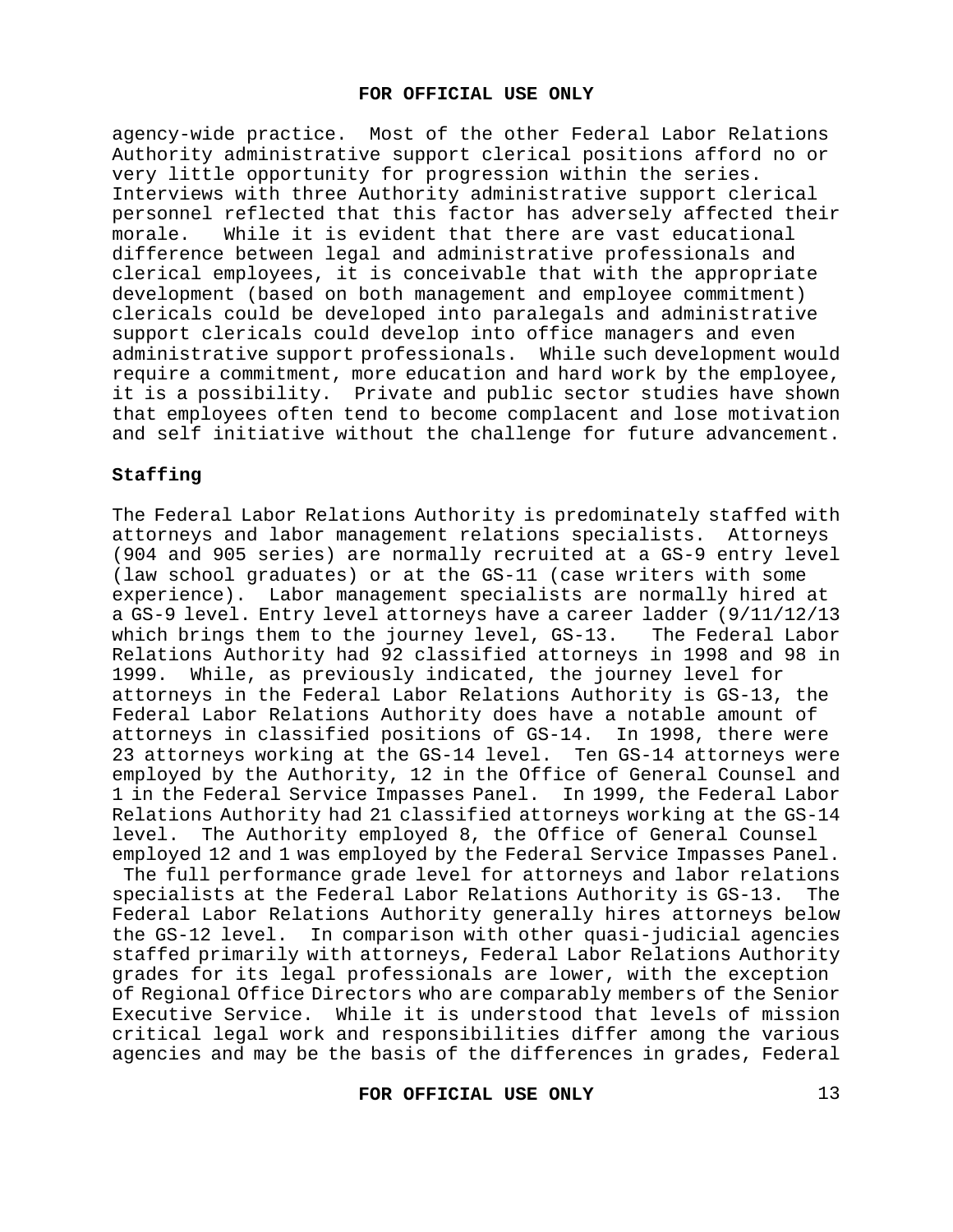Labor Relations Authority's lower grade structure was mentioned as an issue by 6 regional offices and Authority attorneys as a reason for not planning tenure with the Agency.

The National Labor Relations Board hires all attorneys just out of law school at a GS-11 level. Attorneys with two years experiences are hired at a GS-12 level. The journey level for attorneys is GS-14 at the National Labor Relations Board. National Labor Relations Board regional directors are members of the senior executive service<br>and their regional counsel are GS-15's. The National Labor and their regional counsel are GS-15's. Relations Board has non-attorney examiners who are hired at the entry level of GS-5. If examiners are outstanding scholars, they are brought in as a GS-7. If examiners have experience, they are brought in at a GS-9. The Office of Special Counsel does not hire attorneys just out of school but brings attorneys with experience in at an entry level of GS-11 for case examining and GS-13 for litigation. The journey level for attorneys at the Office of Special Counsel is GS-14 and tenure brings them to a GS-15 level. The Merit Systems<br>Protection Board hires attorneys at the entry level of GS-11. The Protection Board hires attorneys at the entry level of GS-11. journey level grade for attorneys at the Merit Systems Protection Board is GS-14. In comparison with other Federal agencies, the grade structure of the FLRA administrative professional (non legal) staff is comparable, but its administrative support clericals are generally more highly graded with the average grades being GS-7. Federal Labor Relations Authority Regional Director and Regional Attorney grade levels are comparable to those of the National Labor Relations Board field offices.

Eight out of ten Federal Labor Relations Authority managers interviewed felt that it is cost beneficial to hire entry level professional personnel because they have fresh skills, high motivation, are trainable, can grow and gain corporate knowledge, and are generally good performers. For the most part, this is all true. However, a return on investment is achieved only if these employees stay with the agency for several years after they reach the journey level. It is conceivable that when employees discover that their peers both in government and the private sector are being paid more for the same competencies and skills, the probability of Federal Labor Relations Authority retention after the investment of capital will diminish significantly. While not true for all, long term Federal benefits, job security, and public service are not as strong motivators for today's young people just out of school as money, status, responsibility and growth. So when the Federal Labor Relations Authority focuses on hiring its legal personnel at a low entry level and earmarks their journeyman level lower than comparable agencies, Federal Labor Relations Authority management has to accept the fact that the probability of retention will remain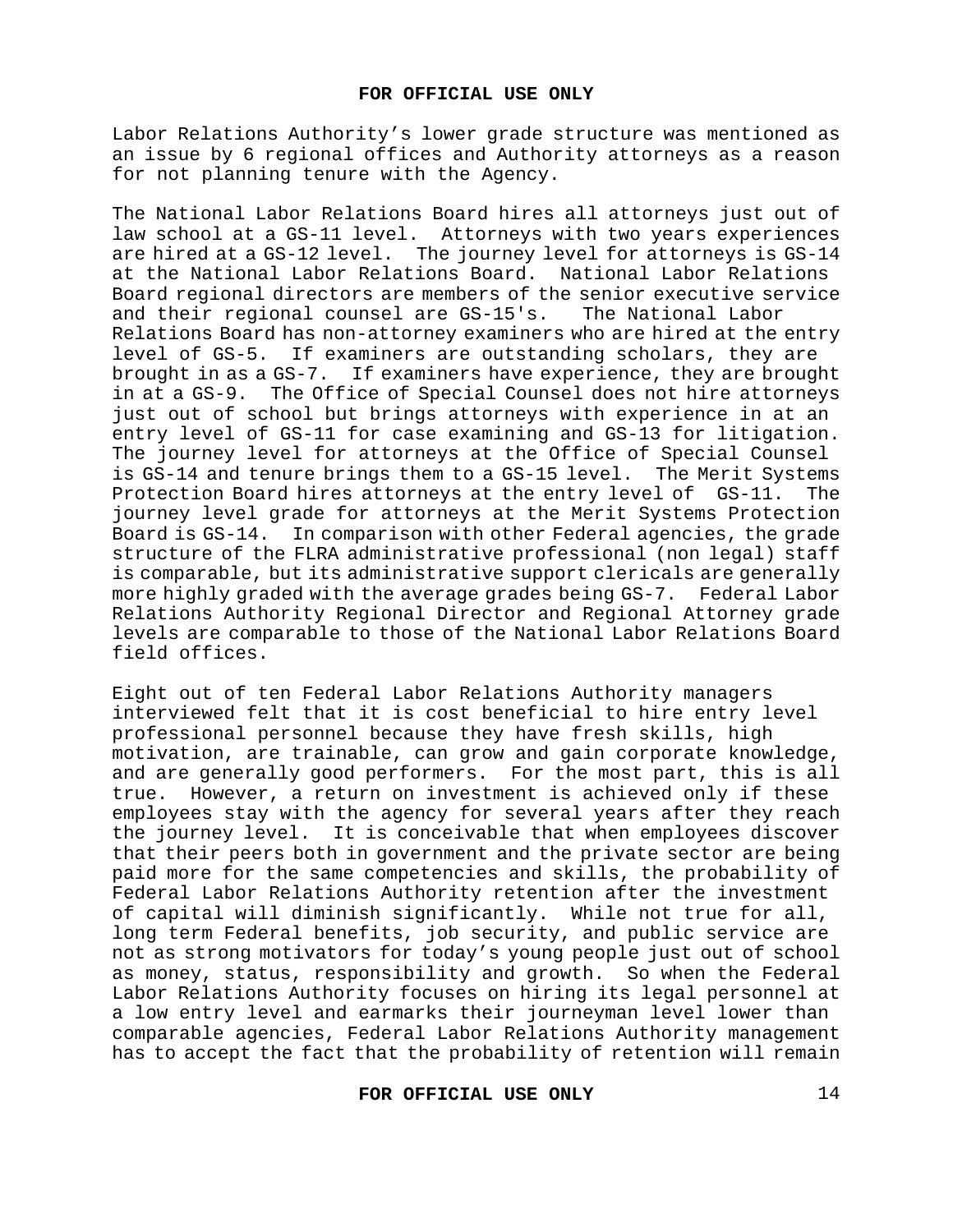low unless other tangible or intangible incentives provide the motivation for these employees to stay. Yet, in order to benefit from new hires, the Federal Labor Relations Authority must invest as they would if they were guaranteed tenure from these employees. Someone, but most likely not the Federal Labor Relations Authority, will reap the benefit of the Federal Labor Relations Authority's initial monetary investments in its entry level legal resources. Management may benefit from Agency-wide work specific position classification and a workload analysis which would validate or invalidate the Federal Labor Relations Authority's legal grade structure and/or justify more 'across the span' hiring and provide the Federal Labor Relations Authority with better retention of its professional hires. Tenure of employees is important, not just in the technical sense, but also in the development of professional corporate memory and the **"**in-house**"** development of future Federal Labor Relations Authority leadership.

The Federal Labor Relations Authority, as an agency, does not actively use position management reviews and statistical workload justification as management tools for its classification of positions and assignment of personnel (although the Office of the General Counsel has conducted a number of position management and workload analysis reviews during the last five years.) The Federal Service Impasses Panel collected workload statistics in l998 as a result of an Inspector General Internal Review recommendation. several desk audits and systemic reviews were conducted to justify the upgrade of some administrative clerical support positions in the Authority. Copies of these were not furnished to validate their existence or content. Without workload analysis and position management studies, it is not possible to determine if functions are appropriately staffed, resources are appropriately allocated, or if positions are under graded or over graded for the work required and performed.The strategic use of human resources cannot be justified without viable workload assessments, meaningful position classification and position management. Strategic planning, productivity and performance measurement are all dependent on a valid workload analysis, proper classification of positions and the appropriate use of resources. Ultimately, without such workload/staffing validation, not only is mission accomplishment vulnerable, but also the productivity, morale, development and quality of the work environment and workforce can be negatively impacted.

## **Training**

Federal Labor Relations Authority employees are normally developed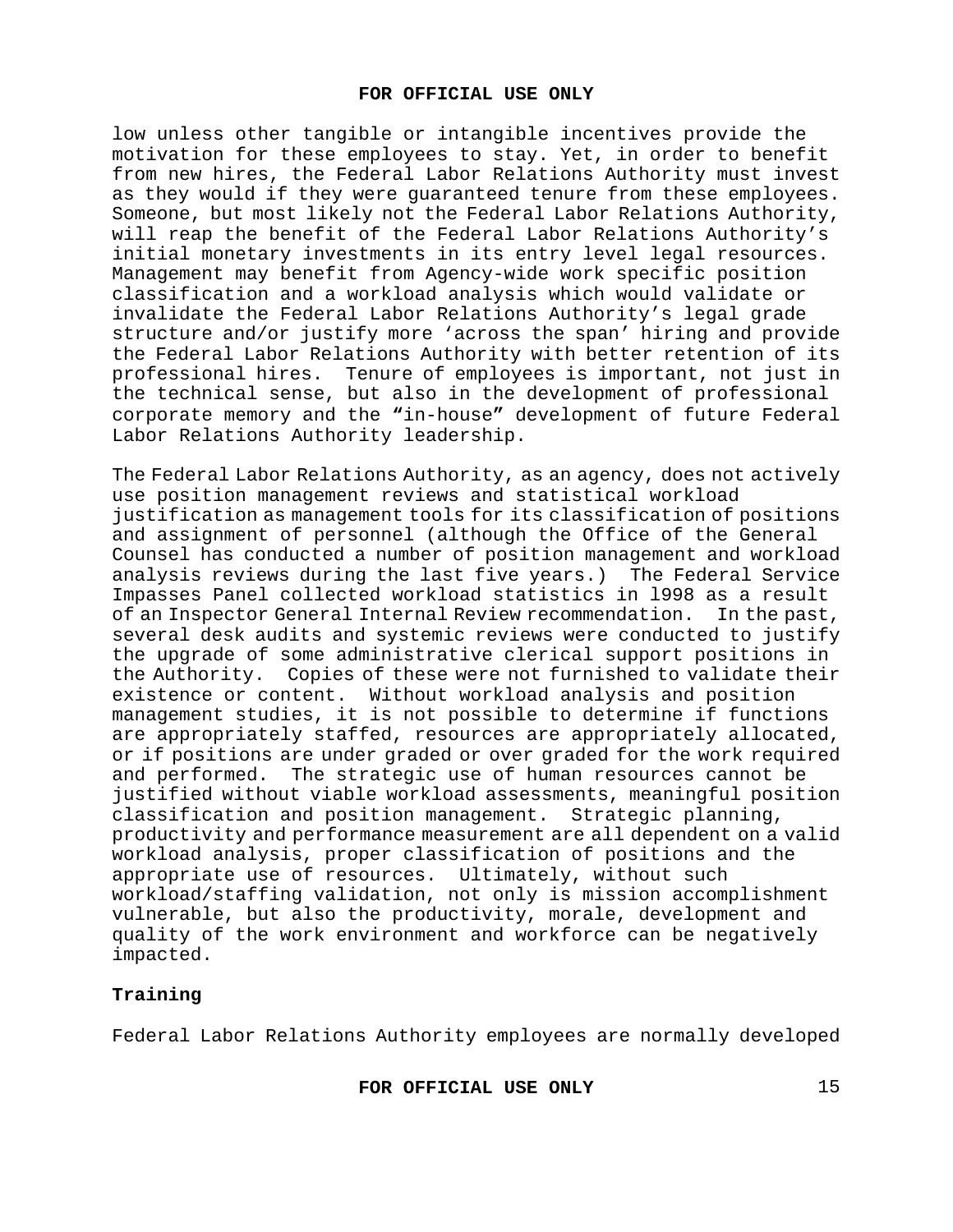with extensive senior management and peer mentoring that shows them how they fit into an organization's strategy and how they can improve their core competencies so that they can contribute to the achievement of both the agency's and their own goals. While, the Federal Labor Relations Authority verbally encourages employee development, the only baselines \$500.00 for training for each employee. This is less than 1% of the predominately payroll oriented budget.However, it is important to note that there is some flexibility in the \$500.00 allocation and most employees receive training that far exceeds that figure.

It is interesting to note the difference between the initial training allocations and the actual allocations. The following figures cover<br>both the training and associated travel costs. In FY 98, a total both the training and associated travel costs. of \$108,000.00 was initially allocated for training in the Agency Operating Plan. The actual amount spent was \$188.500.00.Broken down into component allocations, the Authority was initially allocated \$45,500.00 and ended up with an allocation of \$100,000.00. The Office of the General Counsel was initially allocated \$58,000.00<br>and ended FY 98 with training expenditures of \$75,000.00. It is and ended FY 98 with training expenditures of  $$75,000.00$ . important to note that since the Office of General Counsel is a geographically dispersed organization and accomplishes a majority of its training objectives through the use of its own employees as instructors, training travel costs comprise a significant part of their training expenses. The Federal Service Impasses Panel began FY 98 with an initial allocation of \$4,500.00 and ended the fiscal year with a \$6,000.00 allocation. There was no initial training allocation to the Agency Central Services Fund in FY 98 but it ended up with an allocation if \$7,500.00 to cover Agency-wide training.

During FY 99, a total of \$123,000.00 was initially allocated for Agency-wide training. The final FY 99 allocation totaled \$233,740.00. The Authority had an initial allocation of \$45,500.00 and ended up with an allocation of \$ 70,500.00. The Office of the General Counsel was initially allocated \$58,000.00 and ended up with an FY 99 training allocation of \$63,740.09. The Federal Service Impasses Panel was allocated and ended up with a FY 98 training allocation totaling \$4,500.00. During FY 99, the Agency Central Services Fund was allocated \$15,000.00 for Agency-wide training and ended up with an actual allocation of \$95,000.00

The actual Agency-wide expenditure for training for FY 98 was \$165,242.00 plus training travel totaling \$64,251.00 for a grand<br>total of \$233,793.00 Broken down into component obligations, the Broken down into component obligations, the actual dollars spent on training by the Authority in FY 98 was \$75,193.00. The Office of the General Counsel spent \$85,757.00 and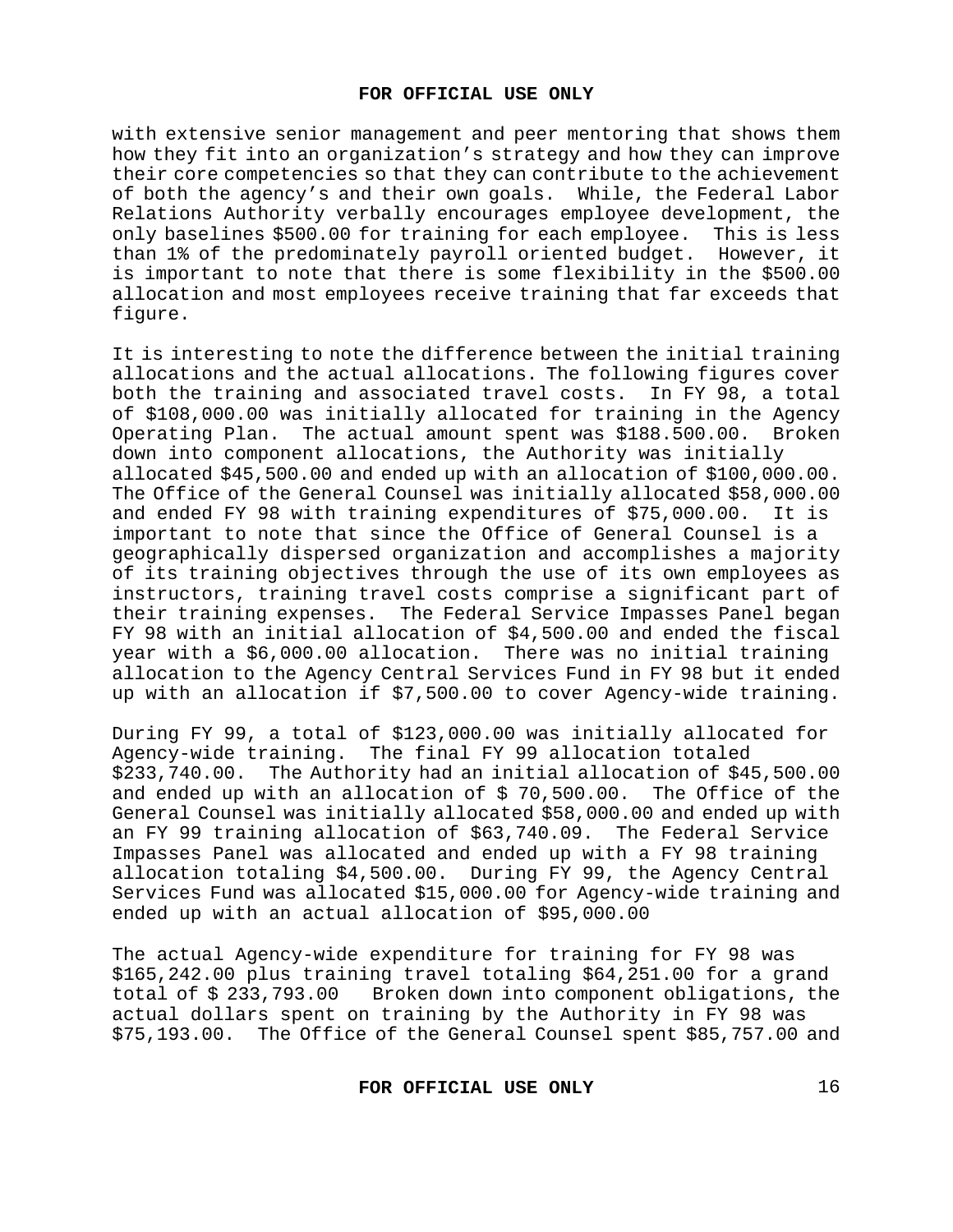the Federal Service Impasses Panel spent \$5,058.00 during FY 98 and \$3,534 was spent for Agency-wide training and obligated from the Agency Central Services Fund.

The actual dollars spent by the Federal Labor Relations Authority for training during FY 99 was \$ 212, 439.00 (plus training travel of \$165,262 for a final total of \$377,701.00.) Broken down into Components the training dollars spent by the Authority in FY 99 totaled \$54,795.00. The Office of the General Counsel spent \$60,371.00 plus an additional amount of \$20,000.00 for consulting management services related to the training of Office of the General Counsel Staff. The Federal Service Impasses Panel spent \$3,813.00<br>on training during FY 99. \$93,460.00 was taken from the Agency \$93,460.00 was taken from the Agency<br>ment training funds in FY 99. The Human Central Services Fund to augment training funds in FY 99. Resource Division's Staffing Pattern for FY 98 indicated that there were 205 employees on board on September 30, l998 and 212 employees on board on September 30, l999. The average total Agency training expenditure with associated travel costs) per person for FY 98 was \$1,140.45 per employee (205 FTEs on board) and \$1,781.60 per employee (212 FTEs on board) for FY 99.

Private sector studies have shown that nearly three times more productivity is gained by investing in human capital training than if the same money were spent on new technology or equipment. Training is especially important after a period of downsizing when an organization must commit to doing more with less and personnel assume new functions and responsibilities. Investing in human capital is not something to be done lightly. It is important to individualize training, as well as screen out those courses or in house training which is of lesser quality. The agency's "return on investment" increases when managers discuss completed training with employees and when the employee shares his/her newly gained knowledge with<br>hispeers. While a few Federal Labor Relations Authority supervisors While a few Federal Labor Relations Authority supervisors discuss training with their employees after it is completed, it is not an agency-wide practice. The actual degree of mentoring of Federal Labor Relations Authority employees is primarily dependent on individual component practices and supervisory styles. For instance, all GS-14's in the Office of the General Counsel are expected to mentor junior employees. The Authority's Office of the Solicitor likewise has an active internal mentoring program. Twenty-four (24) of the 28 non-management employees interviewed stated that their supervisors spent a great deal of time working with them and that they "shadowed" their seniors, and thus, acquired exposure into new subject matter. Several employees were also engaged in after-hours training to improve knowledge pertaining to their jobs or to obtain a degree. Federal Labor Relations Authority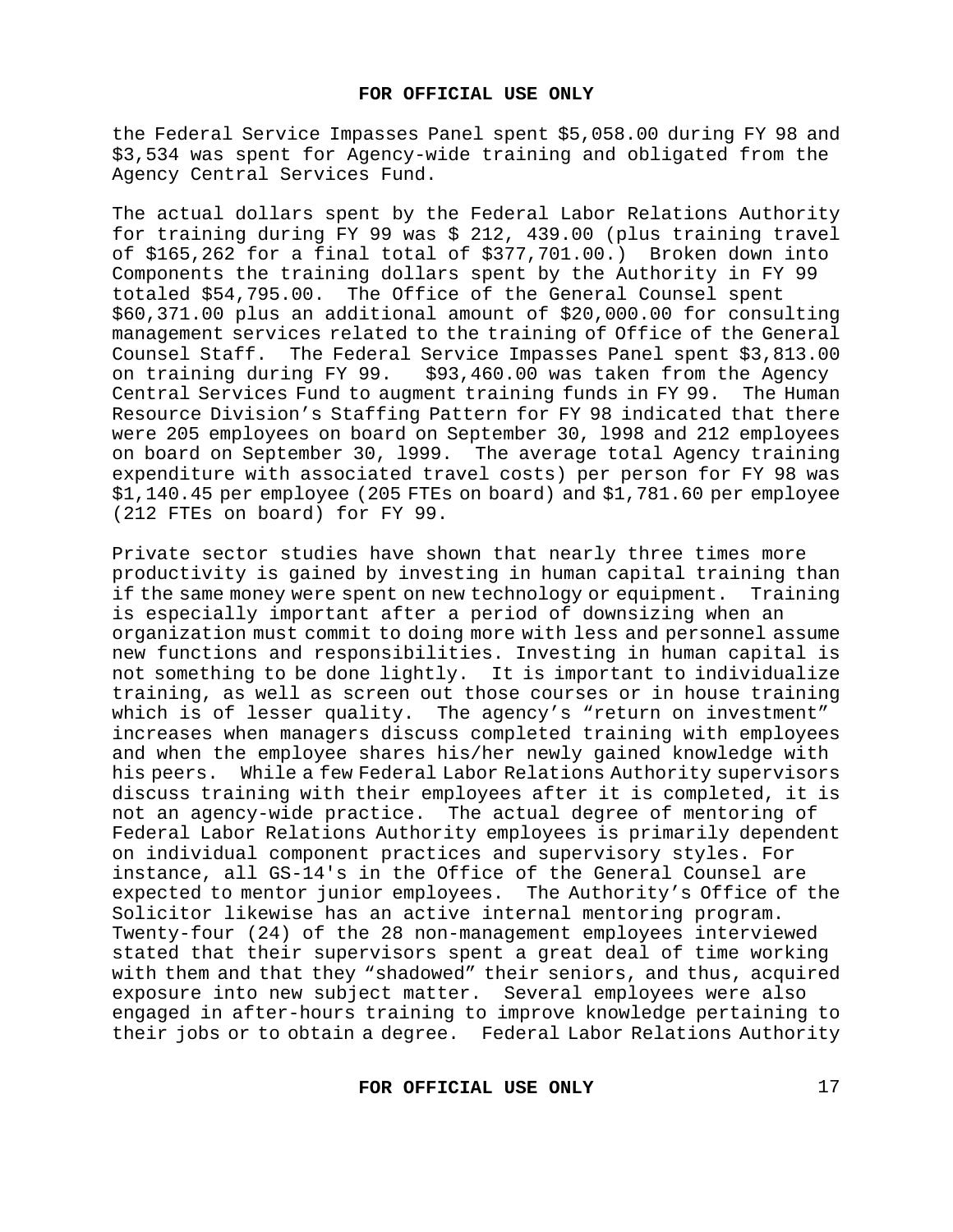generally subsidized such training when it was job related. Only one employee interviewed commented that after hours training was not subsidized because management felt the course work was not job related.

This review did validate that in spite of minimal Agency training allocations per person, most Federal Labor Relations Authority Employees interviewed had received training during the last two fiscal years and training costs per person were augmented when required. However, even with this augmentation, official allocations for training during FY 98 and FY 99 totaled 1% of the total Federal Labor Relations Authority budget.

## **Upward Mobility Program**

The Federal Labor Relations Authority Upward Mobility Program, which was active in the early 1990, has dwindled down to almost a "paper exercise." Downsizing and budget restrictions have restricted the use of Upward Mobility Program for employee development simply because there are very few vacancies available at any given time and there has not been an Agency-wide formal designation of positions for this program. Most Upward Mobility Programs in the Federal government are actively used and structured with a three tiered level (i.e. 7/9/11) and promotions are made annually if requirements are met satisfactorily.

The Federal Labor Relations Authority revised its Upward Mobility Program policy (FLRA Instruction 3330, Competitive Service and In-Service Placement) during l999 and did restructure an Authority administrative support vacancy at a lower level to afford in house candidates an opportunity to compete. It is a well known fact that Federal Labor Relations Authority's staff has been significantly downsized and most positions are critical to the accomplishment of the mission. There currently exists little flexibility in dedicating specific positions as development positions. However, it is just as important to develop support staff as it is to develop the professional staff. Attorneys who are hired at the GS-9 entry level and labor management specialists hired at the GS-7 level have an inherent "built in" upward mobility to the GS-13 level if performance is satisfactory. This mobility structure is called a "career ladder". One Authority Manager interviewed provided an explanation for the existence of professional career ladders by stating it was "much easier to provide development for attorneys and labor relations specialists because more of them did similar work, and such was not the case with administrative personnel where each employee had distinctly different responsibilities and tasks.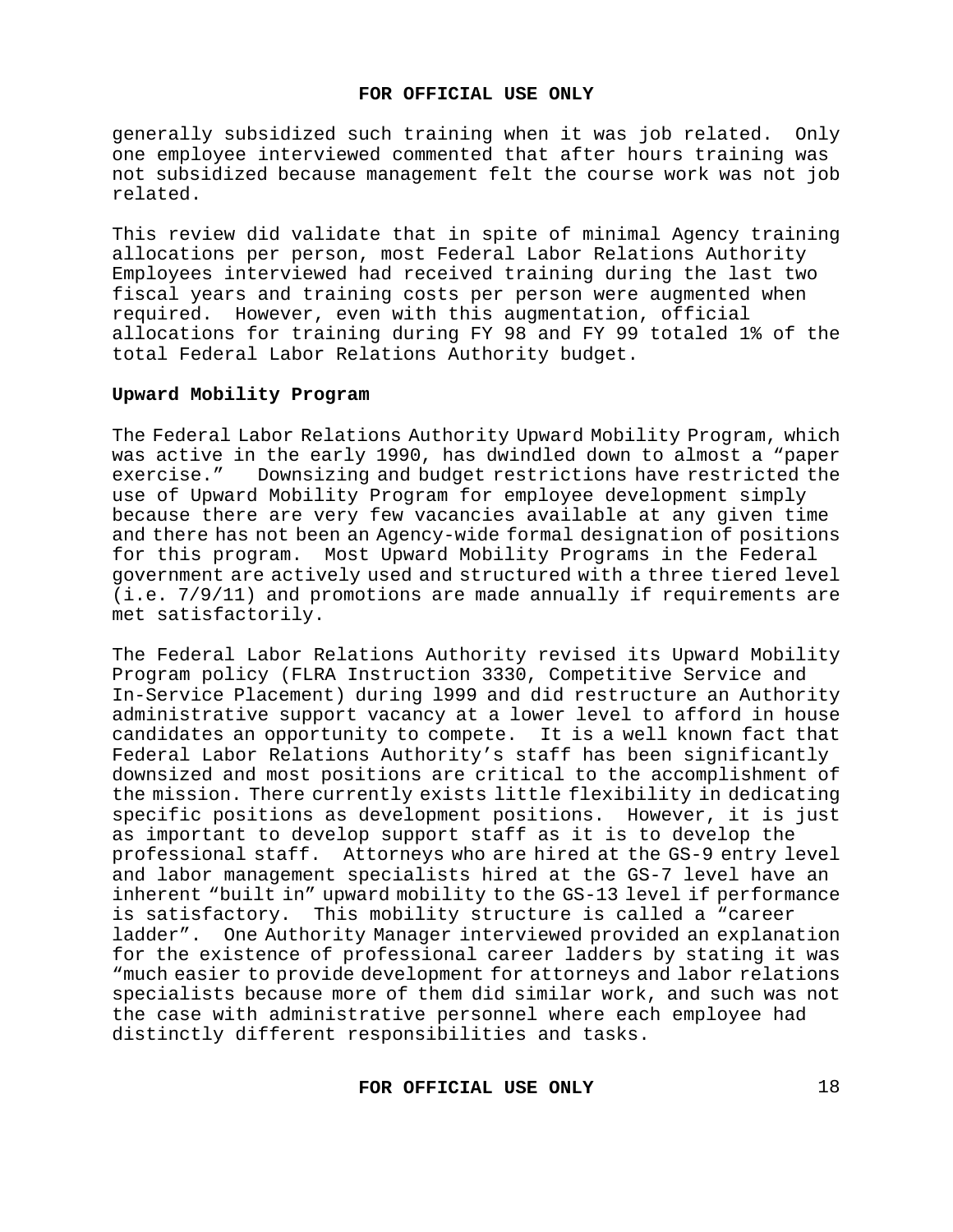Current Federal Labor Relations Authority policy states that the purpose of the Upward Mobility Program is to facilitate the career progression of employees, GS-9 and below, who exhibit high potential and who are in job series which offer limited advancement. The policy also states that Upward Mobility Program positions will be announced through posted vacancy announcements and that career promotions is based on time in grade requirements and the satisfactory completion of requirements set forth in a formal training plan. Yet, at the<br>present time, the program is not operative Agency-wide. While present time, the program is not operative Agency-wide. Federal Labor Relations Authority management has expressed the intent to create a stronger Upward Mobility Program for administrative personnel, such a program currently exists on paper for administrative and clerical functions, except in the Office of the General Counsel which has created an upward mobility structure for its office managers.

#### **Tier Development Programs**

The Federal Labor Relations Authority has developed "life cycle" leadership development training for its professional employees showing high potential for future management positions within the organization. This is called Tier II Development Training. Tier II training is for GS 12/13/14. Tier I, is not yet developed, but is planned to focus on Authority case writer development. Tier III will provide development and enhancement for executive leadership and will be for supervisors GS-14/15 and Senior Executive Service employees. Federal Labor Relations Authority's Tier training is directly aligned to its strategic goals, professional core competencies and succession planning needs. It is competitive and selection for the program is based on specific criteria. Selection is rendered by the Federal Labor Relations Authority Leadership Development Council whose members also serve as career counselors and mentors for the participants. Applicants must be endorsed by their first line supervisors. The projected time plan for the completion of Tier II training is 3 years (flexibility built in) with a new cycle beginning every year. One of the goals of this program is to have up to l8 employees participating at the same time. Guaranteed promotions are not part of the program. In FY 99, designated funds were set aside for the Tier II program which officially began in May l999, with 5 employees. A completely separate budget line item is called for in the Tier Training Program but has not yet been formally established. The first Tier II class well represents the Federal Labor Relations Authority's diverse workforce.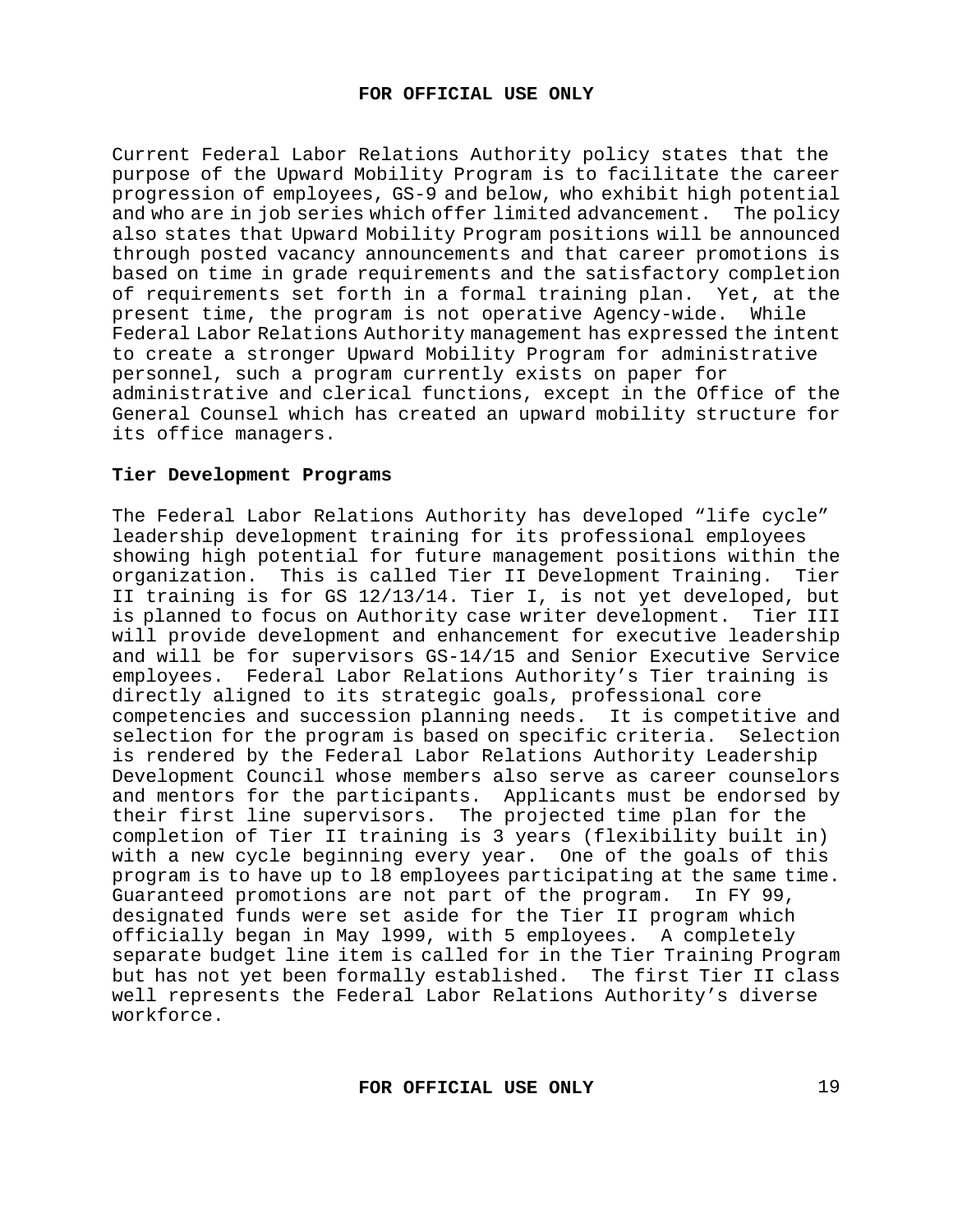During 1999, the Human Resources Division arranged for several administrative support training sessions and brown bag lunch sessions at Federal Labor Relations Authority Headquarters. These sessions were not well attended in spite of ample advertisement and employee notification. The Human Resource Division plans to continue these Sessions during 2000 with the hope that more Federal Labor Relations Authority employees will take advantage of them.

As mentioned previously, Federal Labor Relations Authority's Office of the General Counsel does not participate in the Tier II Program because of the limited number of participants and regional mobility issues. Instead, General Counsel opted to create separate employee development and leadership development training for all Office of the General Counsel employees. While the training programs developed by the Office of the General Counsel are merit able and tailored to its workforces needs, distinctively separate training development does not support a corporate Agency approach to employee or leadership developmental training. The concept of Tier training is a noteworthy human capital investment. Since Tier II training has just recently begun, an evaluation of its actual merit is not possible at this time. On paper, it is a well planned program. However, based on Inspector General past involvement in creating and administering such programs and continued observations of similar programs in other Federal agencies, if participants do not experience progression or at least assignment to jobs which require greater skills and knowledge gained through the development program, participation in future years will diminish. The Federal Labor Relations Authority's Tier Program may also be restricted by the lack of appropriate positions for progression and lack of budget allocations.

Now that Tier II is operative, management should focus its attention to provide a similar program for development in the administrative support and clerical functions. Four administrative support clerical employees, 2 labor relations specialists and 2 managers from the Authority commented on the fact that the universe of the existing Tier Program is for professionals. Regional employees were not aware of the Tier Program, but this is because the Office of the General Counsel does not participate in it.

Federal Labor Relations Authority management should make a concerted effort to have Agency-wide development programs to ensure the equitable treatment (development) of all Agency employees, regardless of their component.These overarching programs should provide general, agency applicable skills and contain sufficient flexibility so that they may be supplemented or tailored, as required,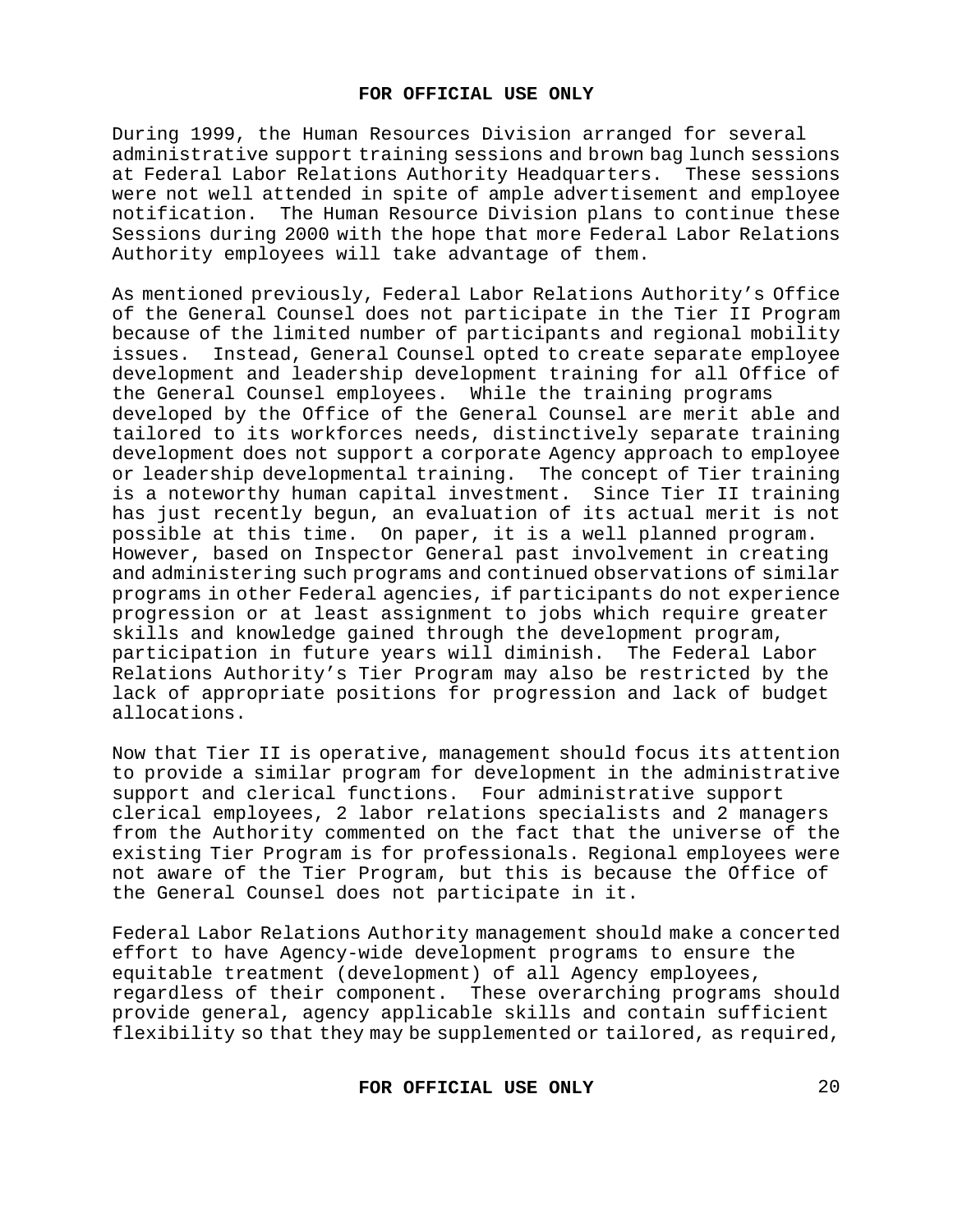into individual derivative component programs to address each component's unique requirements.

#### **Employee Recognition and Awards**

The Federal Labor Relations Authority recognizes exceptional employee performance throughout the year. The Federal Labor Relations Authority routinely recognizes employees who make exceptional contributions that have helped the organization or have exceeded performance goals to improve work quality and responsiveness with Performance Awards such as "Employee of the Quarter", "Special Act", "Quality Salary Increase" and "Special Service" Awards. "On the Spot" Awards are also given throughout the year to employees who make remarkable performance contributions in their regularly assigned duties or in accomplishing a special assignment. Federal Service Awards are also given to employees when they complete Federal service milestones. In June 1999, at the Federal Labor Relations Authority 20<sup>th</sup> Anniversary celebration, 38 employees who were employed at the beginning of Federal Labor Relations Authority in 1979 and who continue to work at the Agency were honored for their high level of enthusiasm, dedication and professionalism. The Federal Labor Relations Authority also incorporates its Employee Recognition Day with its new employee Orientation Program. Employees receiving performance awards are recognized and thanked by the Federal Labor Relations Authority Chair and their respective<br>senior managers for their contributions to the Agency. The senior managers for their contributions to the Agency. incorporation of performance recognition awards with the Orientation Program provides an incentive for new employee performance.

In spite of a restrictive budget, the Federal Labor Relations Authority is generous in acknowledging and rewarding its employees for their contributions to the Agency. In FY98 a total of \$168,000.00 (\$132,000.00 for Incentive and Performance Awards and \$36,000.00 was allocated to the Central Services Fund for Senior Executive Awards). The Authority total was \$53,000.00 for Performance and Incentive Awards. The Office of the General Counsel awarded \$69,000.00 for Incentive and Performance Awards and the Federal Service Impasse Panel's total for Incentive and Performance Awards was \$10,000.09.In l997, 9 employees were given quality salary increases. In FY 98, 12 employees received quality salary increases. In FY99 15 employees received quality salary increases. In FY 99, the Federal Labor Relations Authority spent \$294,369.00 (\$185,189.00 on Incentive and Performance Awards, \$109,180.00 on Senior Executive Service Awards.) The Authority gave out 41 awards totaling \$111,276.00. \$72,596.00 was for Incentives and Performance Awards and \$38,680.00 (which included \$23,680.00 for a Presidential Rank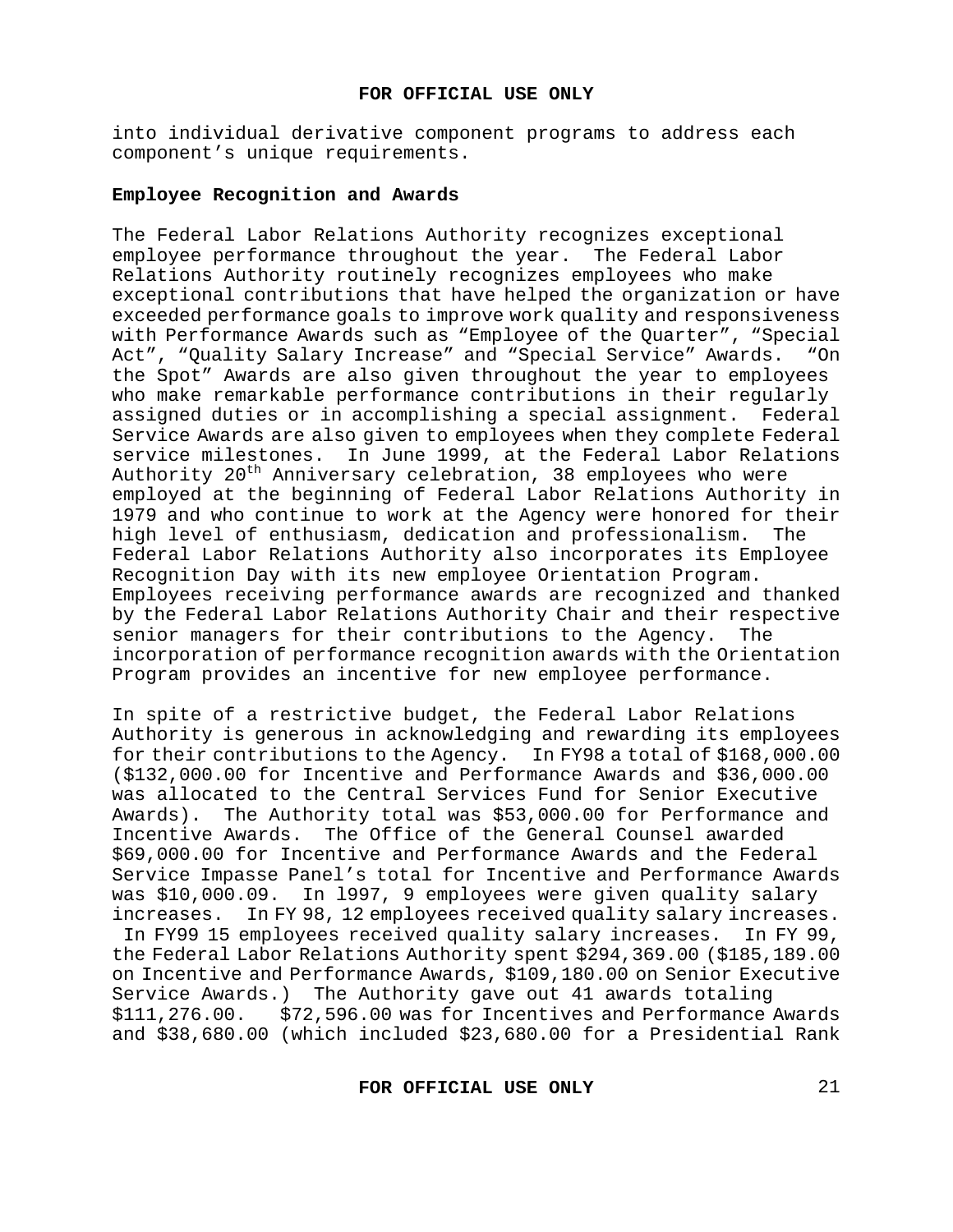Award.) General Counsel gave 63 awards totaling \$123,375.00 (\$104,875.00 were for Incentive and Performance Awards and \$l8, 500.00 were for Senior Executive Service Bonuses.) The FSIP gave 5 awards totaling \$7,718.00 for Incentive and Performance Awards.

A review of the FY 98 awards showed that they were distributed in compliance with Federal Labor Relations Authority Regulation 3430.2, Performance Management System. Several of the employees interviewed commented that they felt that Senior Executives consistently received significantly large monetary awards (\$5,000-\$10,000) for contributions considered "exceptional," while the majority of support and employee awards were in the "moderate value" range. This review did not produce evidence of inappropriate award amounts and validated that Senior Executive Service awards were properly<br>handled. The Senior Executive Service Award pool is set by law. The Senior Executive Service Award pool is set by law. Prior to l999, it was at 3% of Senior Executive Service salaries. While legislation has changed and now allows agencies to award Senior Executives up to 10% of their salaries for performance awards, the Federal Labor Relations Authority set Senior Executive Service awards at the 5% level in FY 99. This review also validated that the award pool of senior executives is larger than that of general schedule employees. Percentage wise, more general schedule employees received awards, thus the general schedule pool was more widely distributed among a larger number of employees accounting for lower amounts. Less of a percentage of senior executives received awards from a larger monetary pool, thus accounting for larger amounts.

During l999, the Human Resources Director placed an emphasis on the Performance Appraisal process and provided management with guidance and training on the appropriate preparation of performance appraisals. While subjectivity can never be eliminated from performance appraisals, this review supported that the Performance Appraisal System and Performance Awards were administered appropriately.

## **Employee Orientation**

The Federal Labor Relations Authority holds an annual 2 ½ day Orientation Program for new employees to acquaint them with the Agency's mission and the various organizations that contribute to or provide support for mission accomplishment. The program is extensive and provides new employees with information about the various internal Federal Labor Relations Authority components and major functions as well as an overview of Federal personnel benefits.

Upon entry into the Federal Labor Relations Authority, new employees are given an overview of Headquarters administrative and support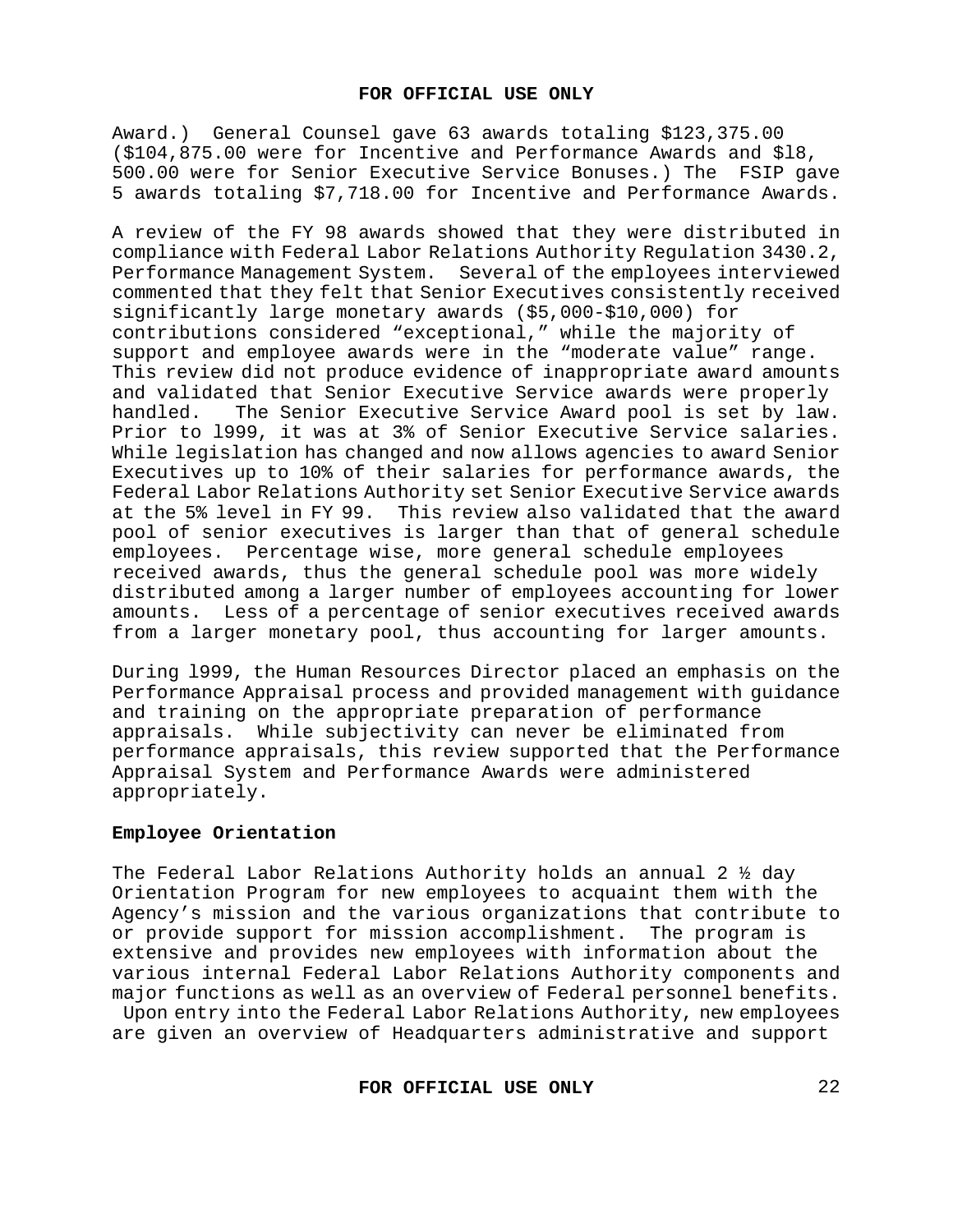organizations (Regional Office personnel are provided with this information by telephone). Prior to l999, the subject matter of the annual orientation included a lot of legal information, case histories, as well as, general administrative information. A change was instituted to the program in l999 to align the program more to functions relevant to all employees, major agency rules**,** and an overview of the purpose and historical evolvement of the Agency. Functional handouts are provided in a bound notebook so that employees have a personal reference. New employees have found the Orientation Program very helpful.

The only shortfall with a once a year Orientation Program is that employees who come on board within the first few months after the October scheduled orientation, must wait almost an entire year to receive an orientation. Some flexibility in scheduling more than one orientation per year or some alternative orientation mechanisms such as a professionally prepared video or tape, as well as the issuance of an Orientation Notebook to all new employees at the commencement of their employment would be helpful to new employees. This has been previously suggested by the Inspector General. Also, individual meetings/briefings with appropriate management officials would be beneficial in helping new employees who come on board after<br>the orientation adjust and bond to their new environment. This is the orientation adjust and bond to their new environment. especially important for Regional Office employees.

During the course of this review, the Office of the Executive Director did develop an Orientation video for employees who come on-board during the months between the scheduled orientations. The Office of the Executive Director provided an e-mail in December l999, to all managers and employees informing them that this video was available.

## **Component Efforts:**

For a small organization, the Federal Labor Relations Authority has implemented many initiatives which enhance the quality of employee work life and foster employee development. In addition to work life and foster employee development. Agency-wide initiatives, the individual Federal Labor Relations Authority components engage routinely in many activities which can be defined as human capital investments. Additional suggestion for management support of human capital investments may be found in Attachment 3. The following sections illustrate some of these activities.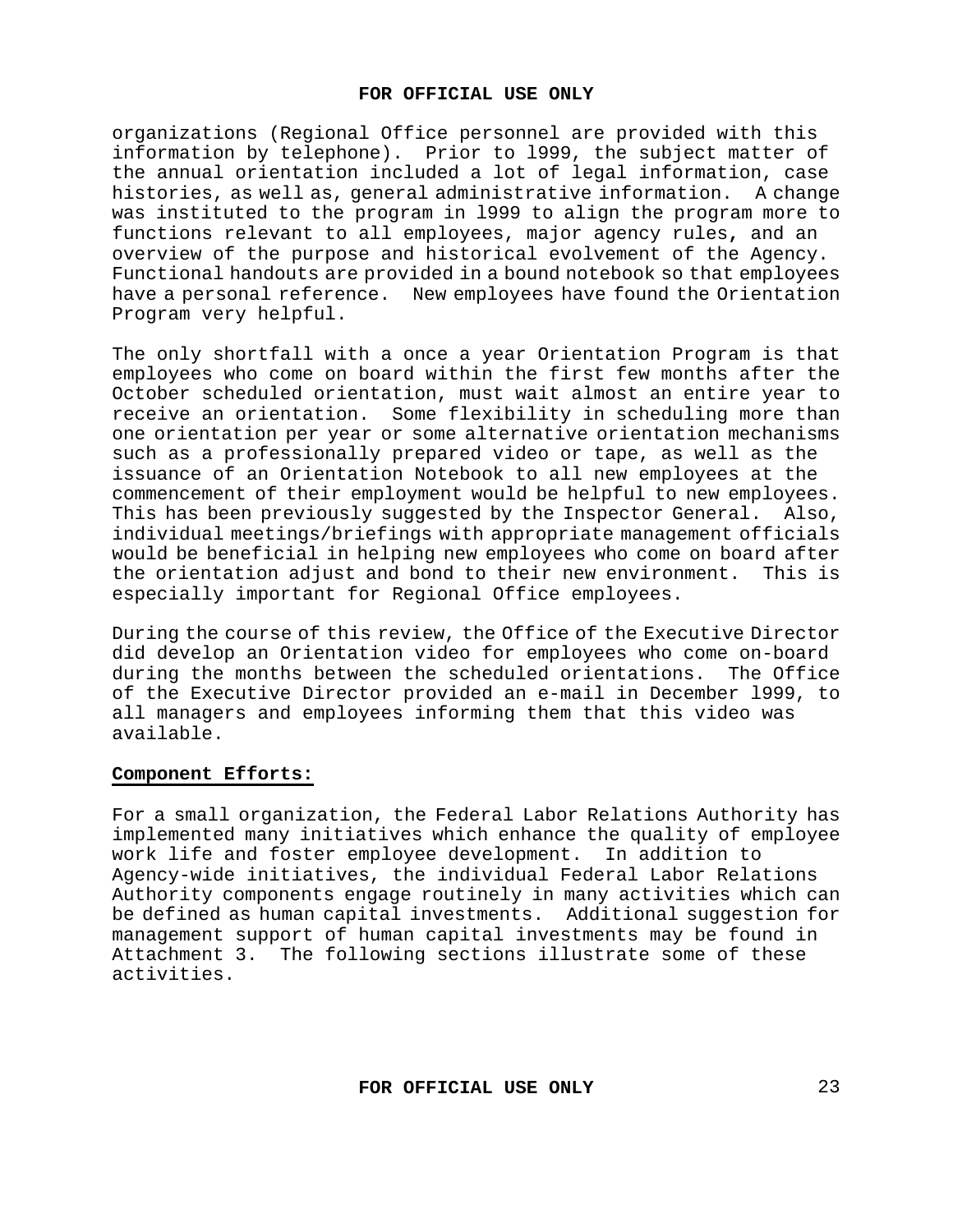# **1. Authority**

The Authority routinely engages in activities that enhance its own employees' work life, as well as in initiatives which benefit all<br>Federal Labor Relations Authority employees agency-wide. The Federal Labor Relations Authority employees agency-wide. following accounting focuses on major Federal Labor Relations Authority Authority "investments" defined by management, but is not intended to represent all of them.

The Office of the Chair has engaged in extensive internal training for the recently revised negotiability regulations, as well as skill-based training on holding conferences with parties. The Office of the Chair holds weekly staff meetings, not only to keep staff informed of current issues, but also to collectively review writing skills. Office of the Chair managers uses their review of written work to provide feedback to their subordinates on writer's performance and identify training needs.

The Office of Administrative Law Judges and Office of Member Wasserman have committed to assuring that all employees are provided training that is necessary to develop and enhance their work skills and roles as Federal employees.

The Office of Member Cabaniss has institutionalized several innovative human capital investments. On a weekly basis, Member Cabaniss goes to each employee's office and holds informal meetings to see how her employees are doing, work wise and personally. On the last Friday of each month, Member Cabaniss staff is treated to a "bagel and cream cheese" social in an effort to get them out of their offices and interact with one another socially. Member Cabaniss also routinely uses her senior attorneys as mentors to new staff members.

The Office of the Solicitor has developed internal initiatives which promote the exposure of his staff to Authority Programs. The Office of the Solicitor has instituted a program to cross-train Office of the Solicitor and Case Control Office paralegals to support the cite checking requirements of Authority decisions. The Office of<br>Solicitor also actively engages in cross component details. As an Solicitor also actively engages in cross component details. example, one staff attorney was detailed to the Authority decision-writing Central Team. Another Office of Solicitor attorney served as Acting Authority Chief Counsel and supervisor of the Central<br>Team. The Office of the Solicitor has also established a mentoring The Office of the Solicitor has also established a mentoring program between a Solicitor staff attorney and paralegal. The staff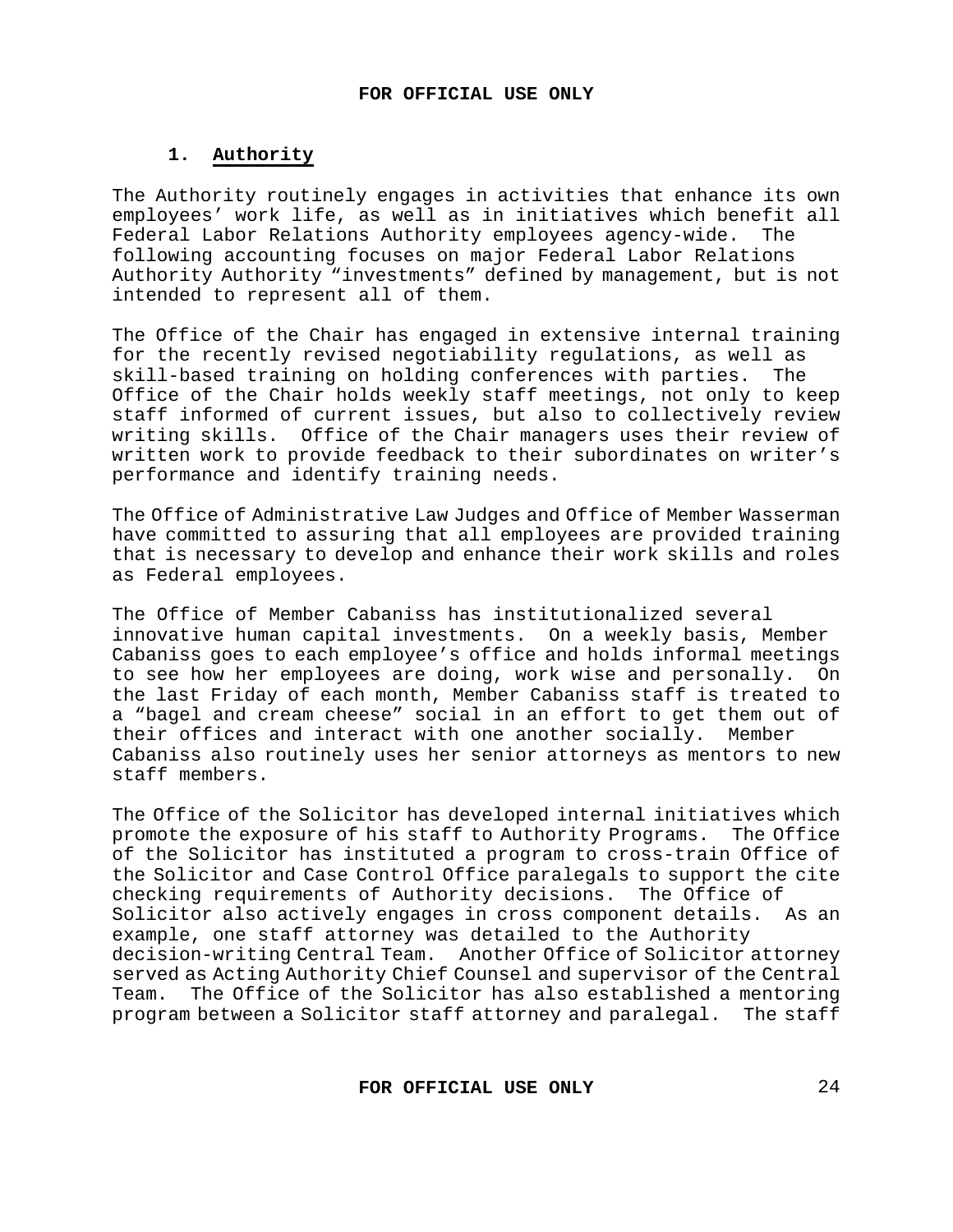attorney has previous experience teaching in law school and the Office of the Solicitor is making productive use of the benefits of this experience.

The Federal Labor Relations Authority Executive Director routinely holds Management Meetings to keep Federal Labor Relations Authority management officials apprised of Agency initiatives and activities. The Office of the Executive Director plans, coordinates and oversees a range of activities which benefit all Federal Labor Relations Authority employees, including the Federal Labor Relations Authority's 20<sup>th</sup> Anniversary events, training conferences, social events for employees, awards ceremonies, and has worked with the<br>other components to produce a written history of the Agency. The other components to produce a written history of the Agency. Office of the Executive Director also sponsors a Federal Labor Relations Authority softball team, the Equalizers, and produces "morning after fame" accounts which are circulated agency-wide in the Media Flash. In addition, the Office of the Executive Director produces an Federal Labor Relations Authority Employee Newsletter four times a year which provides Federal Labor Relations Authority nationwide employees with both official and employee information.

The subcomponents of the Office of the Executive Director also contribute to agency-wide human capital investments as well as internal investments in their people. The Human Resources Division staff gets together periodically to work on crafts. This type of activity allow employees to take their minds off work, engage with their peers on projects unrelated to work and builds relationships in a new social and creative setting which facilitates better interface in the work environment. The Human Resource Division Director uses a supervisory approach that focuses on mentoring and provides continuous feedback to employees on writing skills, relationship building and conflict management. The Director of the Administrative Services Division sponsors an annual "Take Your Daughter to Work" Program which is open to all metropolitan employees, has quarterly off-site staff meetings to discuss work issues, and arranges brown bag lunches for her staff to watch videos on<br>contemporary work issues. The Director, Administrative Se: The Director, Administrative Services Division also holds an annual Holiday party for her staff, in addition to the Agency party, to show her appreciation for their good work. The Information Resource Division provides continuous "help desk" service to Federal Labor Relations Authority personnel, sponsors agency-wide computer systems and electronic research training and provides Media Flash agency-wide to ensure all employees receive the same information in a timely manner.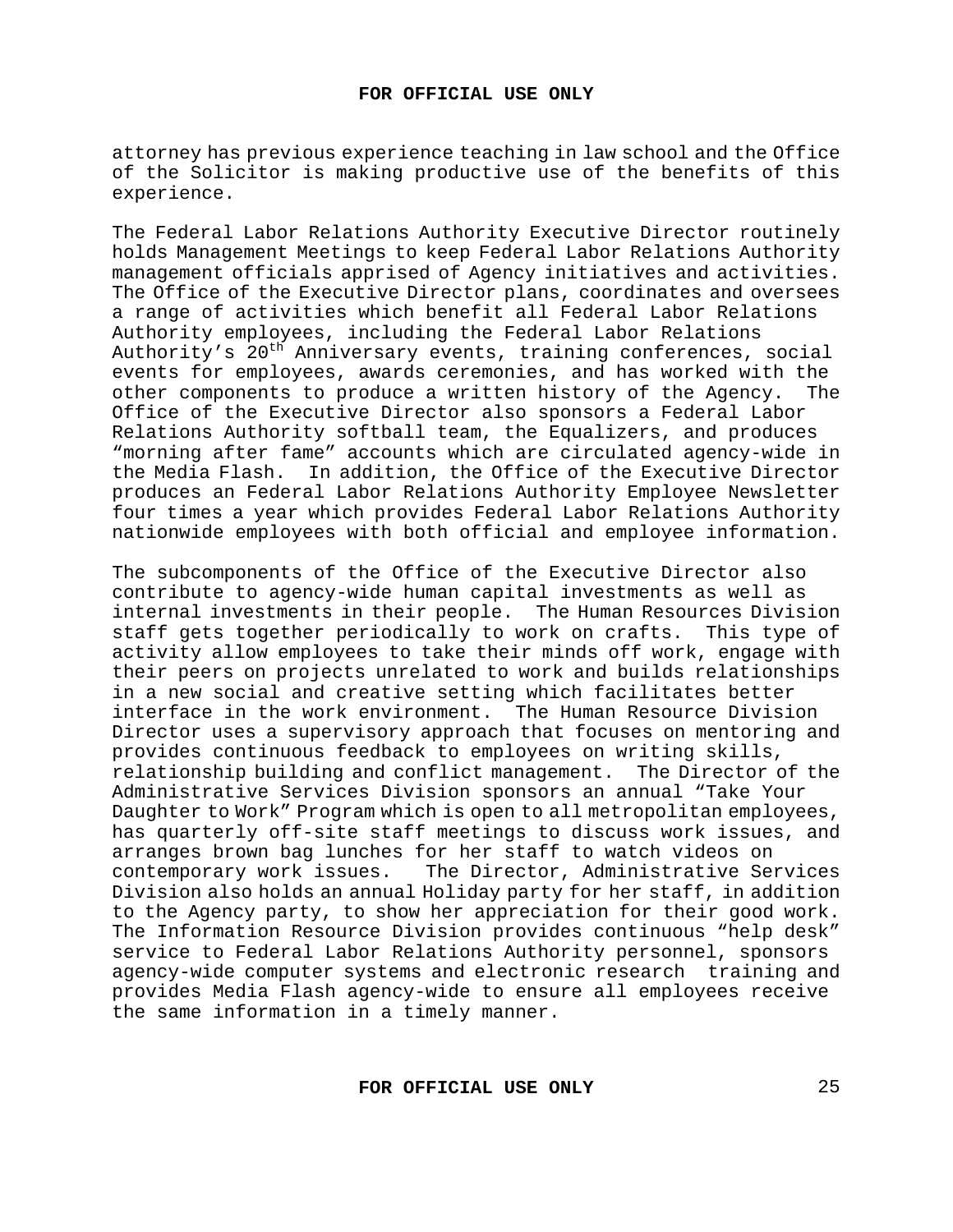## **2. Office of the General Counsel**

The Office of the General Counsel strongly supports the training and development of its employees. It focuses on keeping its senior management aware of contemporary management practices by sending<br>one emplovee to the Federal Executive Institute each vear. The one employee to the Federal Executive Institute each year. Agency funds one position per year and alternates the selection between the Office of the General Counsel and the Authority/Federal Services Impasse Panel. The Office of General Counsel funds a participant out of its training budget in alternate years. The Office of the General Counsel also sends two employees to the Center for Creative Leadership each fiscal year. This annual investment in human capital, alone, runs about \$20,000.00 per year. The Office of the General Counsel also sends several Grade 14s and l5s each year to the Harvard Negotiation Project, two employees to the Center for Creative Leadership, one employee to the Federal Executive Institute and one senior executive to the Harvard Program on Executive Leadership. The Office of General Counsel has also planned to provide its employees with Conflict Management and Resolution Training to its staff beginning in December 1999. The individual Regional Offices also conduct additional training activities including brown bag lunch and skill based training sessions.

The Office of the General Counsel requires individual development plans for all GS-13 and below employees, provides coaching and<br>mentoring to all managers and GS-14 specialists. The Office of mentoring to all managers and GS-14 specialists. General Counsel holds at least one training conference a year for litigation specialists, representation specialists and dispute resolution specialists so that they maintain currency in skills and expertise. New Office of the General Counsel employees receive one on one training sessions with their Regional managers, receive training in case law, Representation Manual training, observe the running of Mail Ballot Elections, review Litigation Manuals for pending trials, receive pre-trial preparation, pre-hearing briefs and pre-hearing settlement negotiations with journeyman level attorneys and review Appeal Cases under supervision. They also attend Unfair Labor Practice and Representation Hearings and shadow more senior professionals in the investigation process.

Training is also provided by Regional Offices on a continuing basis. New Authority cases, Administrative Law Judge decisions investigation and representation issues are routinely discussed at Regional staff meetings. Brown Bag lunches are held to discuss significant changes in case law development and procedures. The Regional Offices provide both formal and informal Alternative Dispute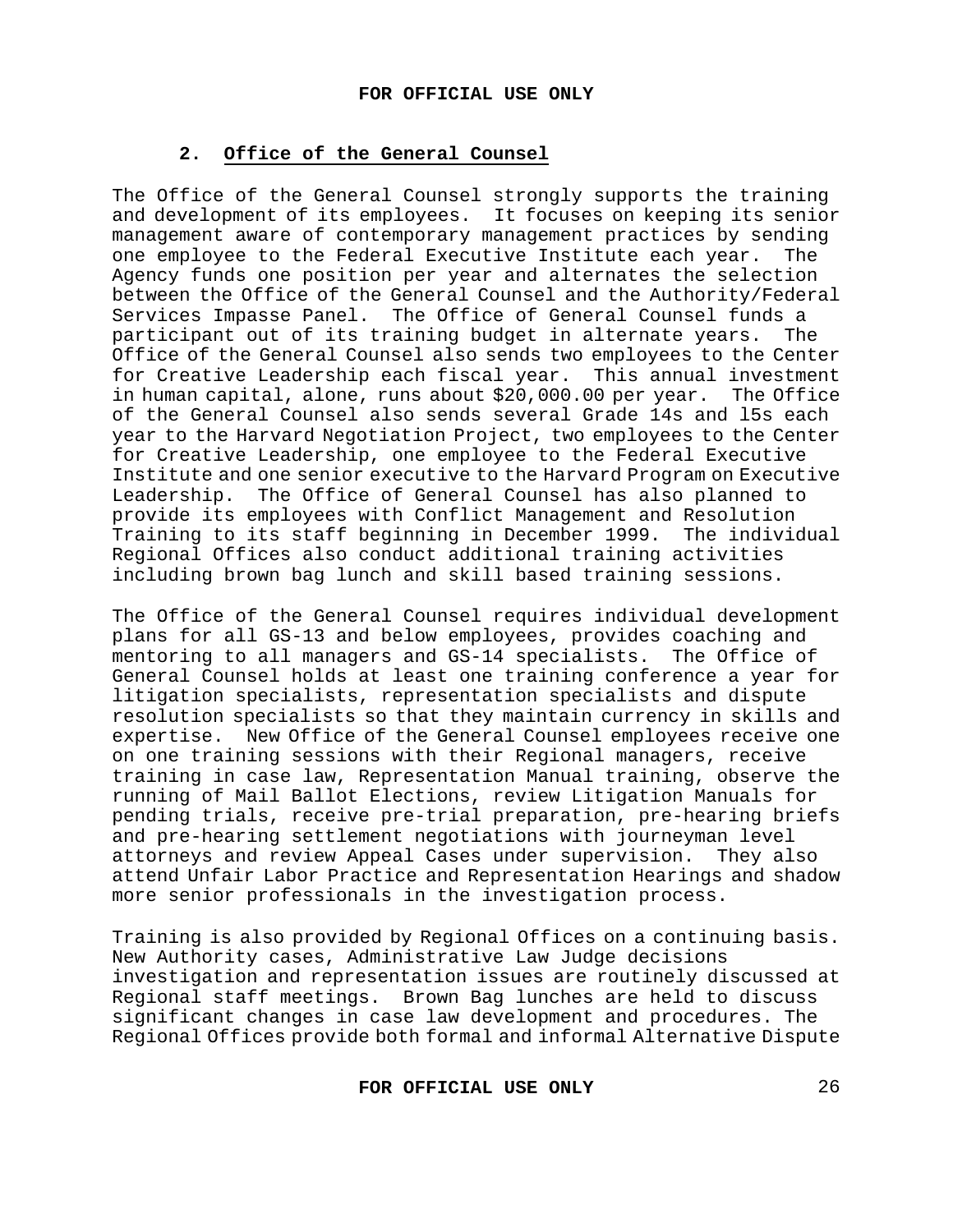Resolution and Mediation Training. Regional Office staff is kept informed on significant case law and representation issues. Continuous mentorship is provided to new employees by GS-14 employees. The Office of the General Counsel's regional staff is sent annually to seminars on labor relations.

As previously noted the Office of the General Counsel does not participate in the Agency Tier program because the program did not accommodate regional requirements and had quota limitations. Instead, the Office of the General Counsel has taken full responsibility of training its entire staff by implementing internal training.During l998, the Office of the General Counsel developed and implemented Career Profiles for Labor Relations Specialists and Attorneys and provided its Regional Directors with guidance on the type of assignments and training those employees should receive at each level. During this same time frame, the Office of the General Counsel implemented performance standards, individual work plans and performance elements for its employees and established standardized guidelines for supervisory appraisals. In l999, the Office of the General Counsel held a major Investigation Training Conference as well as several other training activities including, a Conference on Quality and Representation, a Litigation Conference, and three administrative conferences for its support staff. The Office of General Counsel requires its office managers to develop training plans. All Office of the General Counsel senior executives and Grade 14 and l5 personnel has been trained in coaching and The Office of the General Counsel also works very closely with the Union of Authority Employees (Union of Authority Employees) representatives in developing core curriculums and specific courses for Office of the General Counsel employees as well as the development of career profiles and GS-14 and below position descriptions.

The Office of the General Counsel has also established an Upward Mobility Program for its administrative personnel based on the 301 skills series. The Office of General Counsel formulated this program with the Human Resource Division and works with the Information Resource Management Division to develop regional office managers into computer experts. This will allow some valid progression for the administrative office managers and provide them with essential skills to progress within the Federal Labor Relations Authority or other Federal agencies. All new supervisors are trained prior to obtaining Senior Executive Regional Director positions. Currently, the Office of the General Counsel is focusing on the supervisory and leadership development of its GS-14's and l5's in anticipation of several Regional Office Director retirements which are expected to occur in the next few years. Senior executives in the Office of General Counsel receive continuous executive training.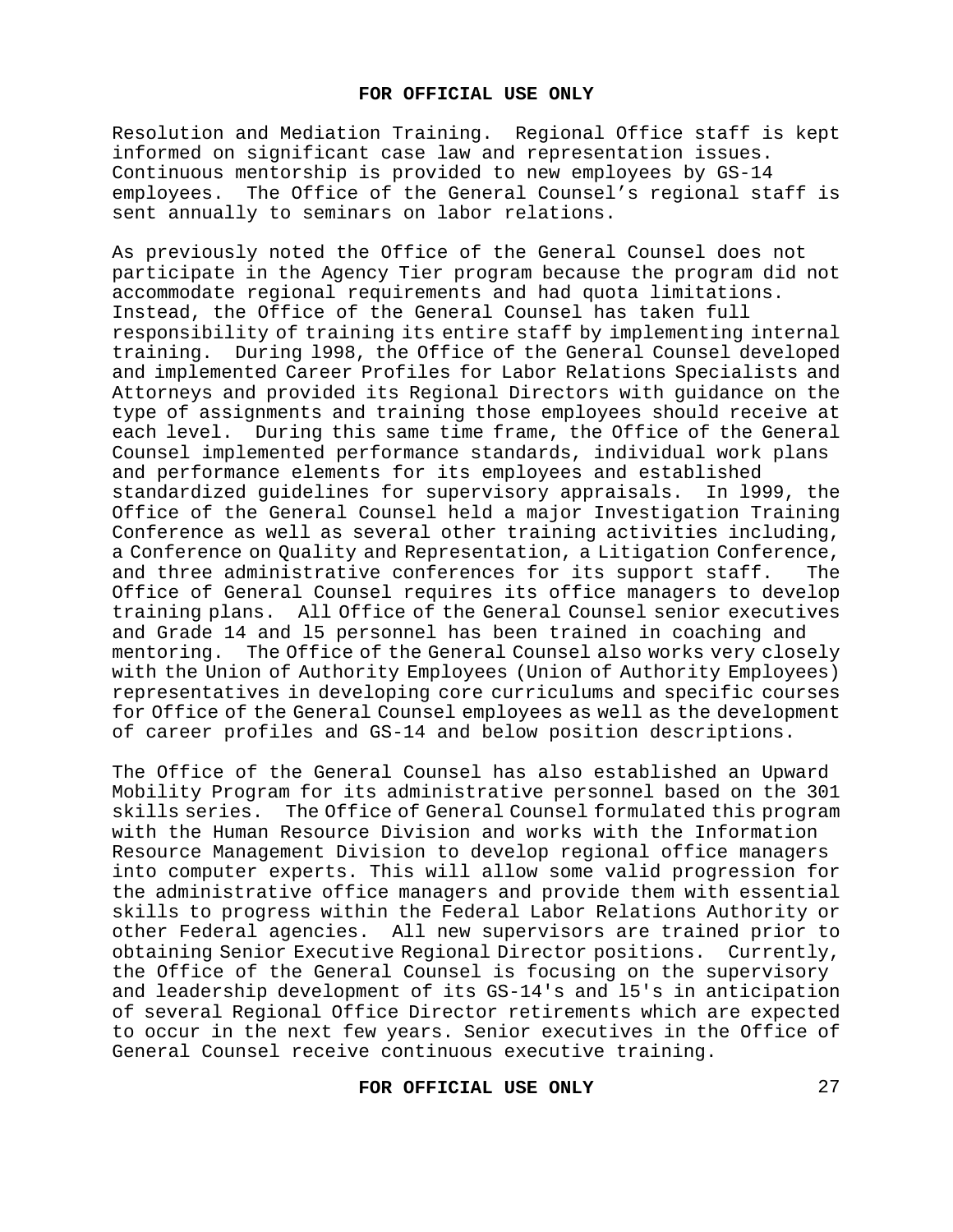As a matter of internal policy, the Office of General Counsel tries to staff vacancies, especially senior vacancies, from within the Agency. They have, in the past, hired several GS-14 from the Authority. An Office of General Counsel senior manager stated that the skills development of Authority GS-14 attorneys is different from comparably graded Office of General Counsel GS-14 attorneys. This same manager stated that Authority attorneys tend to be graded at higher levels than Office of the General Counsel attorneys. Current Office of the General Counsel management does not support "downgrading" as a solution when it hires attorneys from the Authority. The difference in grade level and expertise sometimes causes a morale problem among the lower graded attorneys in the Office of the General Counsel. Over the last years, the Authority has tended to fill its vacancies more from outside the agency rather from within both in the legal and administrative areas.

# **3. Federal Service Impasses Panel**

Because of the small size of Federal Service Impasses Panel, management interface with its employees is enhanced by close interaction and continuous communication. The Federal Service Impasses Panel functions as a collegial group and extends its interrelationships to social activities such as group luncheons, group participation in after hour sports and social events. staff interacts constantly within the office as well as at scheduled meetings and off sites. The Federal Service Impasses Panel Chair has ensured that the administrative staff, as well as professional staff and Presidential appointees, all feel they are essential and vital to the mission. In spite of demanding private schedules, the Presidential appointees make and take the time to serve as mentors to the staff. Federal Service Impasses Panel management tries to balance employees' work and family life to the maximum extent possible. All members of the staff use some aspect of a flexible work schedule. Management also condones combining personal and Federal Service Impasses Panel related travel, if advantageous to employees (of course personal travel expenses are kept separate from<br>government reimbursable expenses.) Federal Service Impasses Panel government reimbursable expenses.) management not only supports employee development, but also supports both management and staff participation in Agency activities whenever possible. Examples over the past year were participation in the General Counsel's All-Employee Conference in Mesa, Arizona, the 20<sup>th</sup> Anniversary Training Conferences in Denver and Washington, and Take<br>Your Daughter to Work Day, held at Headquarters. Federal Service Your Daughter to Work Day, held at Headquarters. Impasses Panel employees have engaged in training over the past two years which provided both new skills and management development.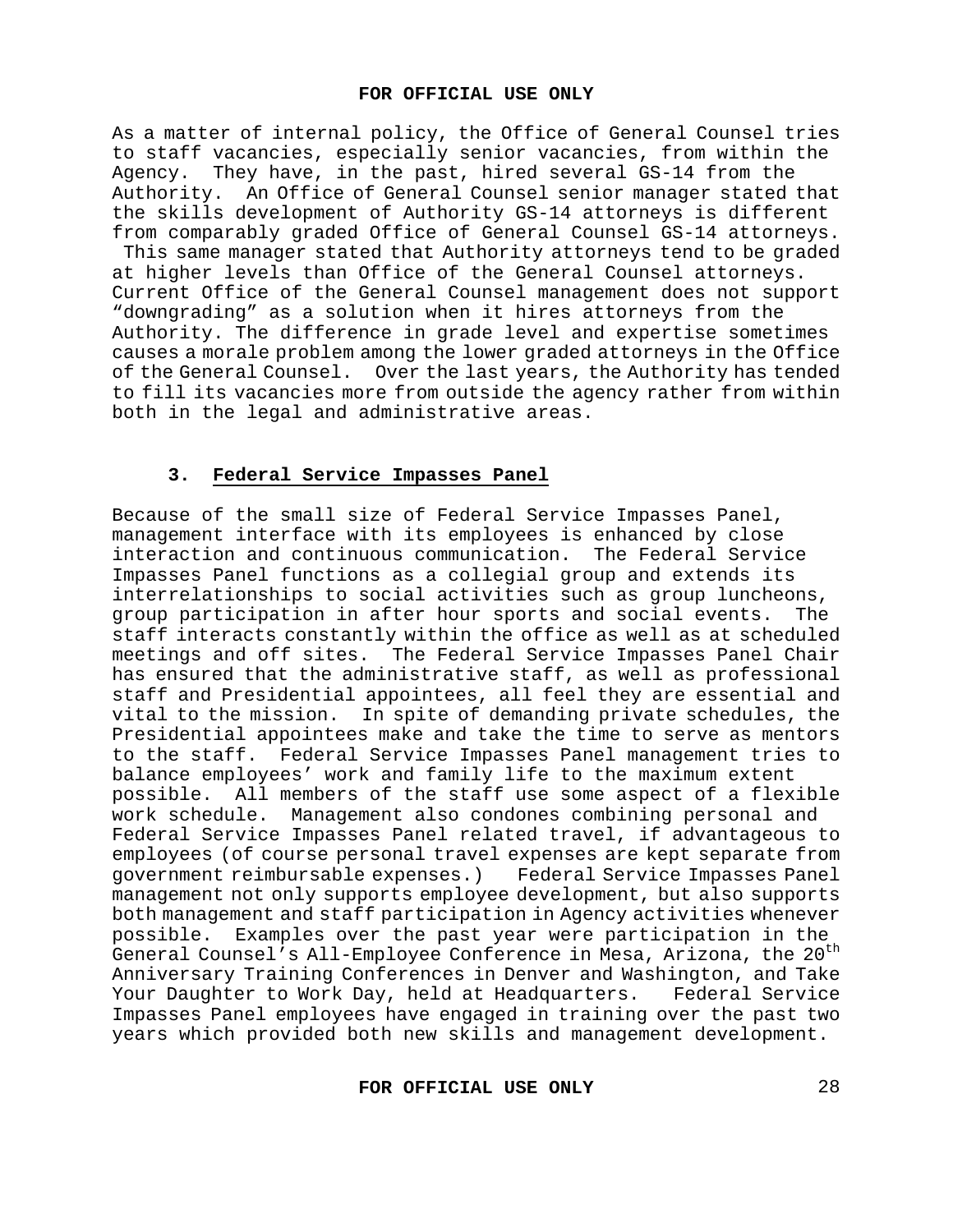Federal Service Impasses Panel management invests both time and money in developing their employees to the maximum. Federal Service Impasses Panel management stated that retention of employees is a problem because the grade structure for professionals is lower than in comparable agencies and the private sector. Employees leave because of better opportunities either in other Federal Labor Relations Authority organizations, other Federal agencies or the private sector. Management understands when its employees leave for better opportunities and is supportive. Overall, Federal Service Impasses Panel management is much attuned to the employee's needs and feels that the Agency, as a whole, has made great progress over the last two years in institutionalizing employee development programs and initiatives.

# **Union of Authority Employees**

While the Federal Labor Relations Authority is not legally subject to its own statute and is not required by law to have a union, it does. This, in and of itself, is a positive investment in human capital by management. The Union of Authority Employees has existed since September 1984 and currently represents 127 Federal Labor Relations Authority employees in bargaining unit positions. Management involves the Union of Authority Employees in activities that deal with employment. The Union of Authority Employees involvement in Federal Labor Relations Authority employment initiatives is ongoing. Collaborative efforts were incorporated from the onset in the development of many employee related initiatives within the Office of the General Counsel.The Authority also involves the Union of Authority Employees in appropriate issues, but sometimes, in the past, the involvement came at the last minute according to former Union principals, making effective input difficult. The Union of Authority Employees, through the Federal Labor Relations Authority Partnership Council has, in the past, contributed to the development of many of Federal Labor Relations Authority's human resource policies and programs. The Union of Authority Employees has also been active in developing a training program for regional representative specialists, career profiles for professional staff and Individual Development Plans for the Office of the General Counsel. Several successful collaborative efforts of the Union of Authority Employees with the Office of General Counsel set models for later Agency-wide programs such as the establishment of the Employee of the Quarter Program, the Office of the General Counsel Technology Committee, Core Curriculum Committee and the Office of General Counsel Leadership Development Program.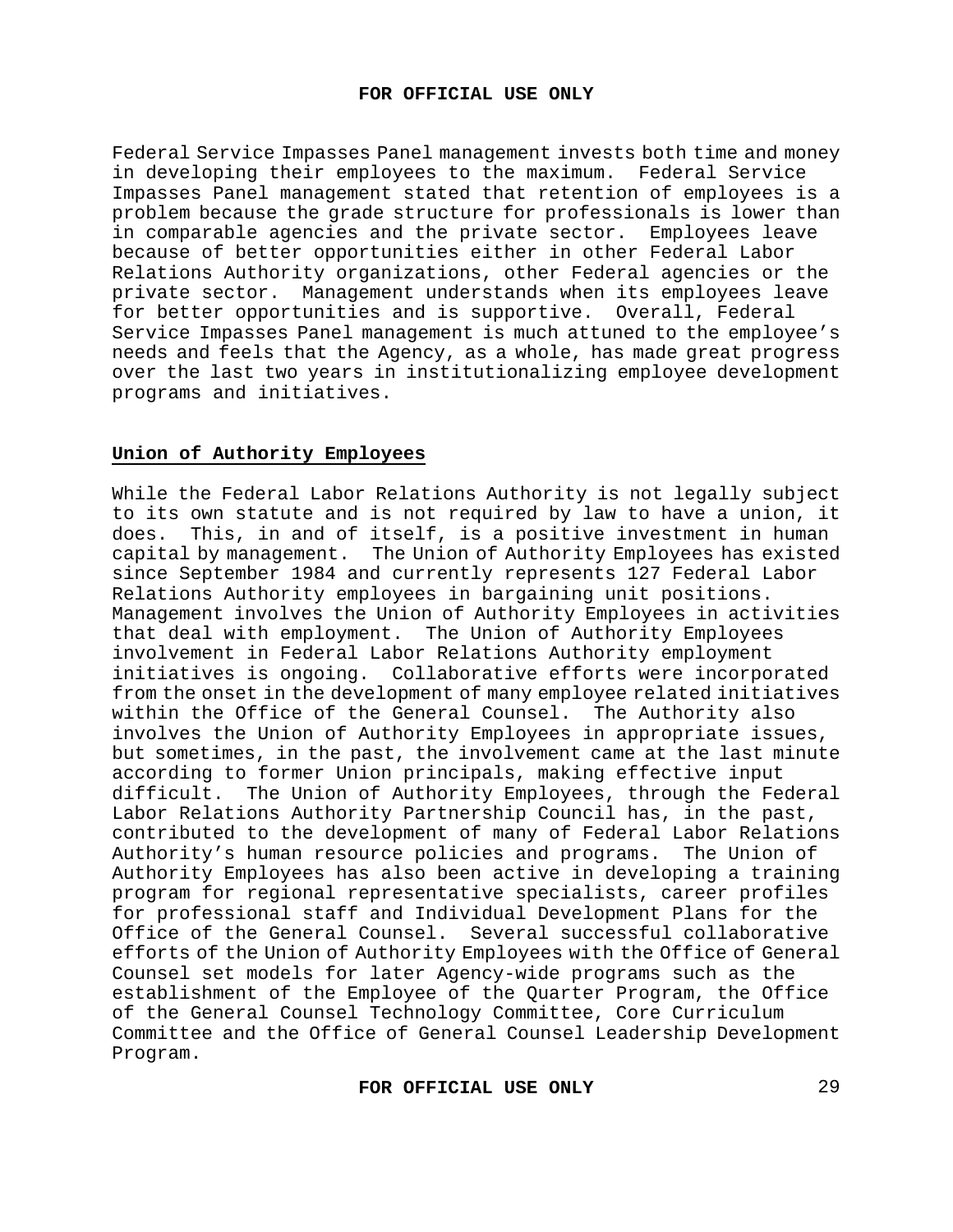Prior to the establishment of the Partnership Council in l995, individual Memoranda of Understanding were entered into by the Union of Authority Employees and Federal Labor Relations Authority management to clarify intent and implementation of employee related programs. A review of these documents revealed that some are more than 10 years old and need either an update or deactivation since evolving events have significantly changed circumstances.

Current Union of Authority Employees leadership appears to be proactive and has concerns critical to the morale of lower graded Federal Labor Relations Authority employees who, without a strong Upward Mobility Program, basically have few if any opportunities for progression. Current Union of Authority Employees leadership felt that the Federal Labor Relations Authority Upward Mobility Program has had limited success and needs strengthening. The core problems appear to be limited positions and lack of vacancies in positions that would be appropriate for an Upward Mobility Program. The program was active and more successful during former years when positions were more ample. Nevertheless, revitalizing the program

# **Human Resource Division**

should be an area of management attention.

During the last two years, there has been a continuous evolvement of service, expertise, and responsiveness in the Federal Labor Relations Authority Human Resources Division. Current management has placed significantly more emphasis and visibility on human resource support and service to its internal customers. During FY 98 and 99, there was practically a total re-staffing of the Federal Labor Relations Authority Human Resource Division and a strengthening of this important function with an orientation toward contemporary human resource initiatives and customer service. The results of these efforts appear to have generally improved services to employees as well as management.

Most, if not all, of the Human Resource Division's efforts and accomplishments could be considered human capital investments. Federal Labor Relations Authority's Human Resource Division has committed to improving both individual and organizational performance by improving human resource practices and procedures, improving both management and employee information products, working closely with component managers, meeting program and employee needs, providing competency based training programs and ensuring that the Federal Labor Relations Authority uses the appropriate mechanisms to recruit and retain a multi-skilled, diverse workforce which successfully achieves the Agency mission.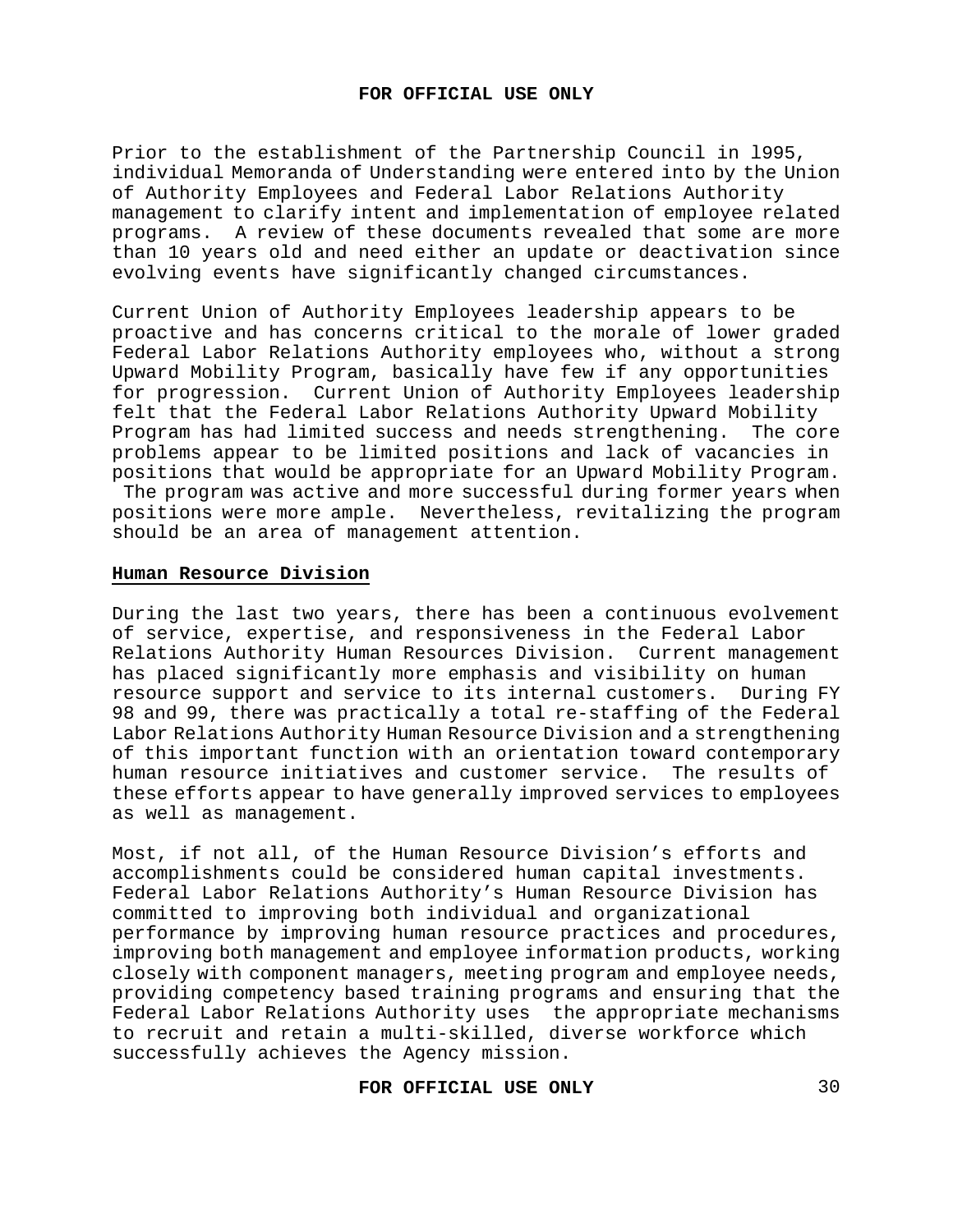During FY 98 and FY 99, the Human Resources Division began tracking and performing quality checks of appraisal and award determinations, provided supervisors with tools and checklists for performance management, revitalized the Drug Testing Program, conducted lunch time brown-bag training and supervisory training, implemented Tier II training, restructured the New Employee Orientation Program, reexamined hiring strategies, improved the timelines in filling vacant positions, and implemented a telephone process to in-process regional employees. The Human Resources Division also developed Human Resource material for new employees, provided expertise points of contact for Human Resource programs, and administered Employee Recognition Day.

Plans are in place to continue improving Agency hiring with a focus on diversity and veteran preference recruitment to help the Federal Labor Relations Authority meet affirmative action recruitment goals, develop standard guidelines for selecting officials, develop a model competency training plan for entry level attorneys and labor relations specialists, and develop information and guidelines for managers of new employees. The Human Resources Division's work plan indicates that it will continue and increase competency based training, collect and analyze data to assess the quality of internal and external training, develop support staff competencies and career ladders, identify positions for upward mobility and revitalize the existing Federal Labor Relations Authority Upward Mobility Program. During FY 98 and 99, the Human Resource Division revised and issued new policy, has continually issued guidance on personnel related policies and has sponsored several training sessions related to performance appraisals, retirement, and supervisory responsibilities. The Human Resources Division has regularly publishes information on topics of interest and concern to employees in the Federal Labor Relations Authority newsletter.

## **Partnership Council - Management/Union Initiatives**

The Federal Labor Relations Authority Partnership Council was established in January l995, based on principles of mutual respect between Federal Labor Relations Authority management and union employees. The Partnership Council has focused on teamwork, cooperation with the prime goal of enhancing the quality of Federal Labor Relations Authority services and programs with the involvement of Federal Labor Relations Authority employees in the work related decision making process. Prior to the establishment of the Partnership Council and since its inception, the Federal Labor Relations Authority has entered into many memoranda of understanding with the Union of Authority Employees developing work processes and standards which have enhanced the Federal Labor Relations Authority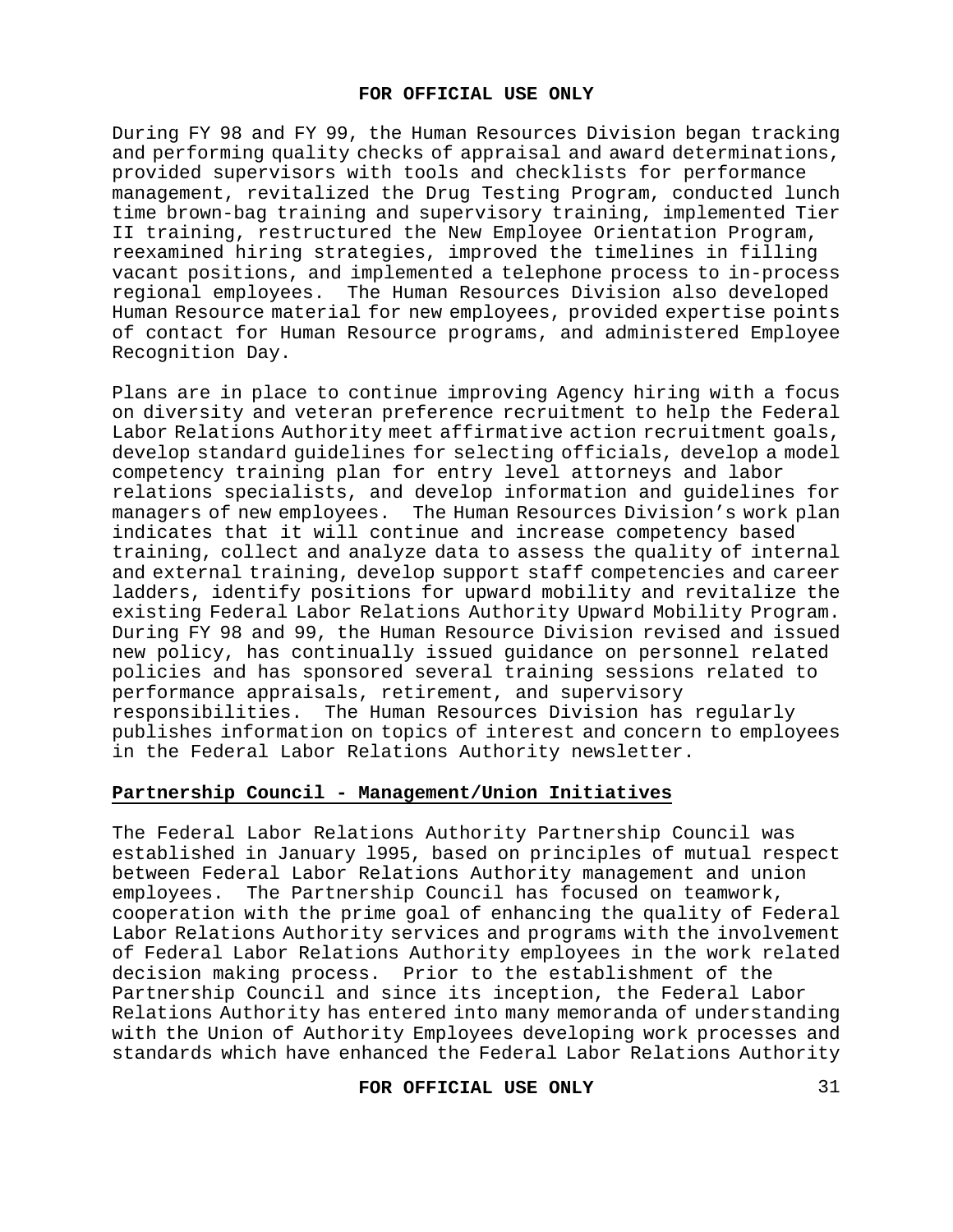workplace environment. Federal Labor Relations Authority management and Union of Authority Employees representatives worked<br>together on issues which ultimately affected human resources. These together on issues which ultimately affected human resources. include:

Strategic Planning Performance Management Plan Alternative Work Schedule Program, Implementation of Briefing/Issues Memoranda Buyout Policy & Optional Retirement Authority Organizational Structure of the Federal Service Impasses Panel Bargaining Unit Status of Various Positions Application of Standards to Case Writers Drug Free Workplace Travel/Per Diem for Management-Union Negotiations Headquarters and Regional Office Space Smoking Issues Development and Implementation of Performance Standards Travel Voucher Processing Vacancy Announcement Process for Attorneys and Labor Relations Specialist Compressed Work Schedule Casual Friday Policy

Over the last two years, the Partnership Council has worked with management in the development of core competencies, performance management and development programs. Noted, however, is that the Tier II Development Program was implemented by the Authority in spite of the Union of Authority Employees' protest. Another still unresolved issue n between the Agency and the Union of Authority Employees has been "Flexi place." The Federal Labor Relations Authority Partnership Council was recognized recently by the Association of Government Accountants as a "best practice" for its work in implementing the Federal Labor Relations Authority Performance Management Plan.

## **Equal Employment Opportunity Program**

The Equal Employment Opportunity Program is an ancillary duty for the Federal Labor Relations Authority Equal Employment Opportunity Director and Equal Employment Opportunity Counselors. Each Federal Labor Relations Authority facility has its own on-site counselor.

In the earlier days of Federal Labor Relations Authority, Equal Employment Opportunity was part of the Personnel Division, but was separated as a result of perceived conflict of interest with such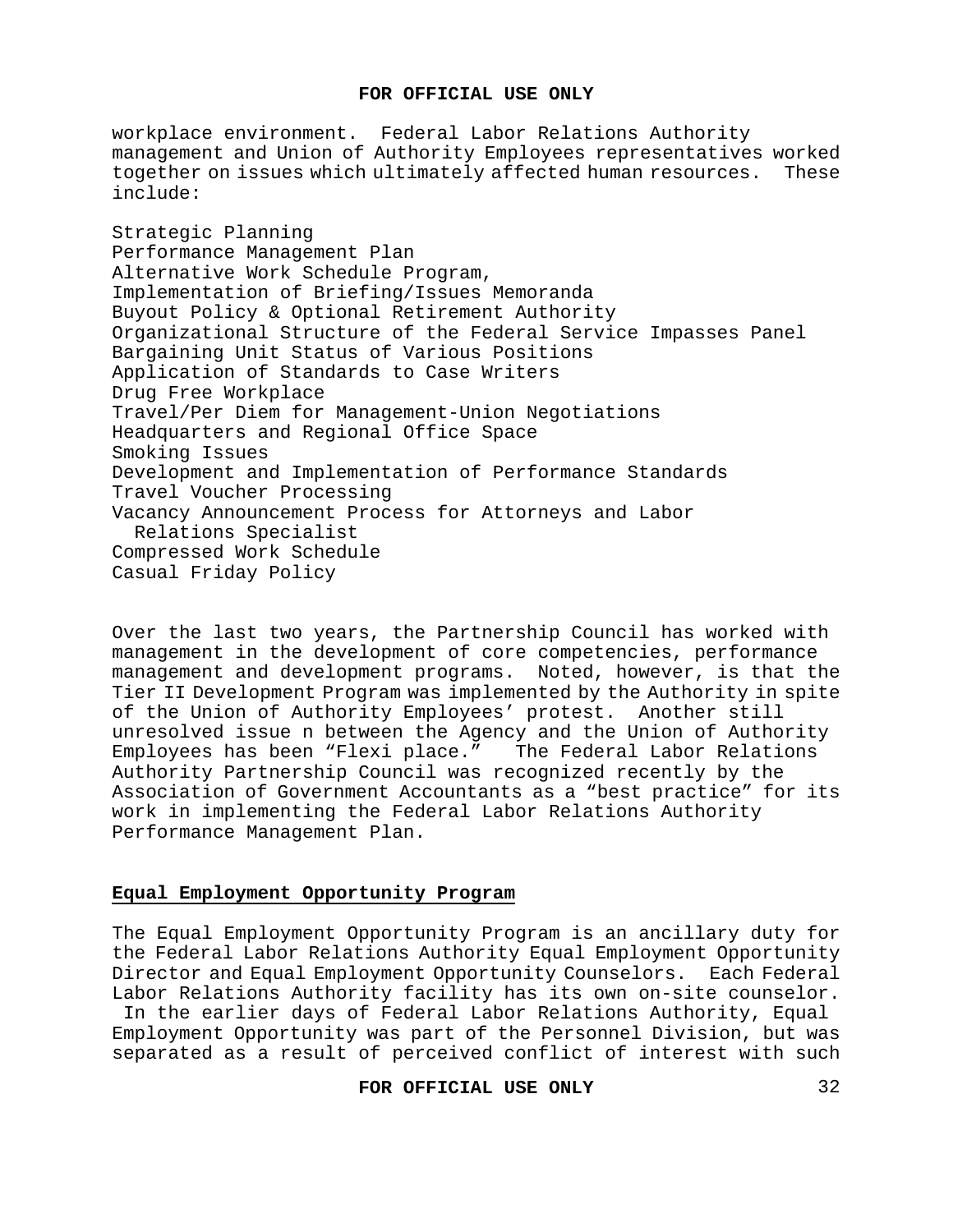an affiliation. Equal Employment Opportunity functions are performed as required in the Federal Labor Relations Authority and the program is briefed to all new employees at the yearly Federal Labor Relations Authority Orientation. Over the past two years, the Director of Equal Employment Opportunity has been involved in trying to get Union of Authority Employees agreement on Federal Labor Relations Authority's Equal Employment Opportunity policy (outdated). The policy, revised and provided in draft to the Union of Authority Employees in 1996 was never formalized. While current Union of Authority Employees leadership has been proactive in dealing with this new policy, recent changes in Equal Employment Opportunity Commission policy now necessitate another rewrite of Federal Labor Relations Authority's policy.

During FY 98, there were five employees who used Equal Employment Opportunity counselor services. According to the Director, Equal<br>Employment Opportunity, "two or three cases" went formal. The Employment Opportunity, "two or three cases" went formal. Director of Equal Employment Opportunity stated that the majority of cases that ultimately go formal involve external applicants for Federal Labor Relations Authority jobs. He stated that internal problems are usually resolved by the Equal Employment Opportunity Counselors. The Director of Equal Employment Opportunity reports Equal Employment Opportunity activities on an annual basis to the Equal Employment Opportunity Commission. It appears that Federal Labor Relations Authority's major problem is not being successful in reaching and recruiting minority professional populations but this is not for lack of trying. The Equal Employment Opportunity Director stated that Federal Labor Relations Authority was more successful in the regional offices than in the Washington area in recruiting minority professionals. The Director of Equal Employment Opportunity also indicated that the Federal Labor Relations Authority did not have this problem in the areas of administrative and support functions.

# **Employee Assistance Program**

The Federal Labor Relations Authority provides professional counseling and referral service to its employees through the U.S. Public Health Service's Employee Assistance Program. Employees who are having emotional, family, relationship, job and alcohol/drug problems may voluntarily seek assistance through the Employee Assistance Program. Counselor's help employees assess problems, provide problem solving and counseling and will refer and help select a community source when required. Employee information is confidential within the limits of the law. In general, information can be released from the Employee Assistance Program only with written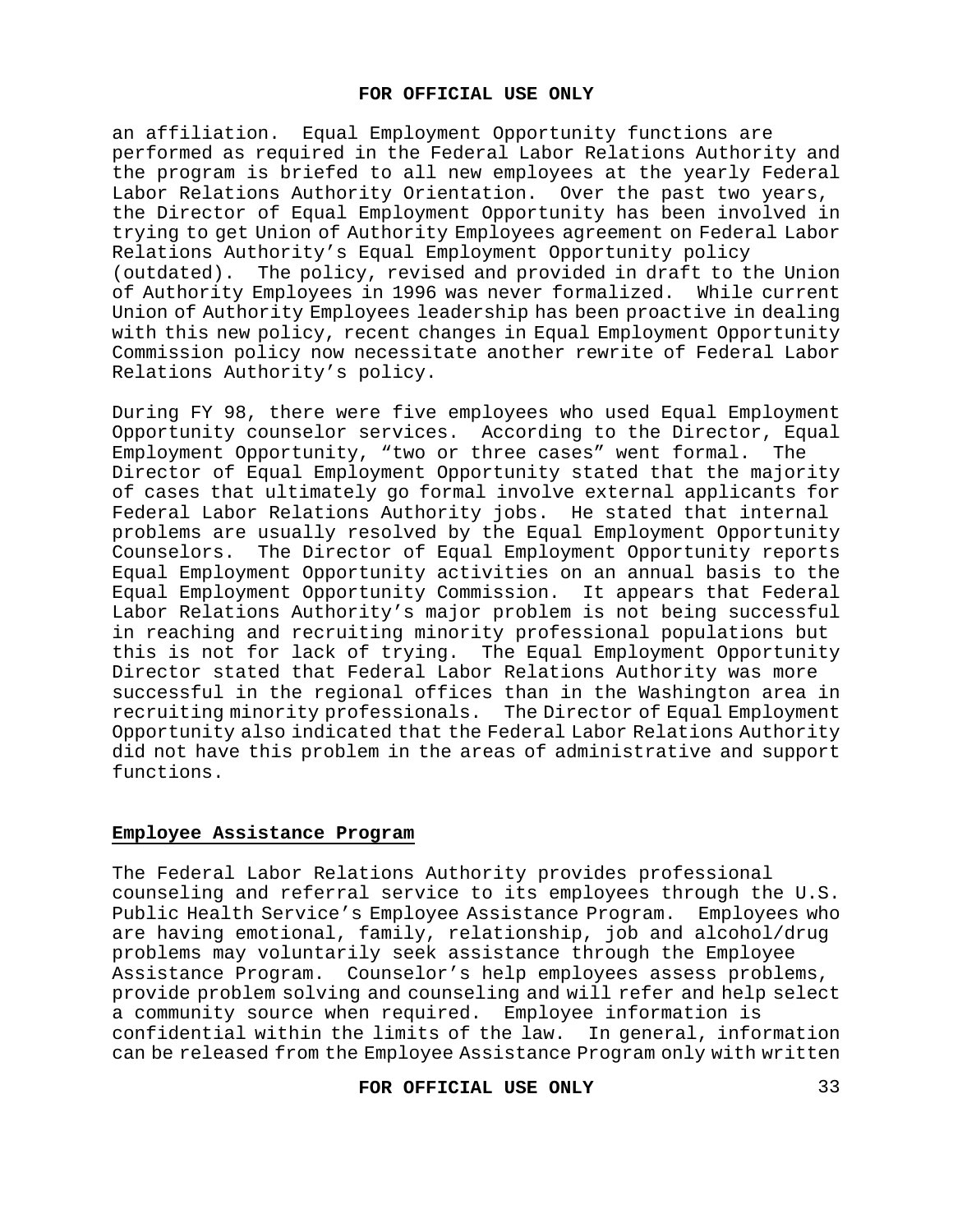permission of the participant. The Federal Labor Relations Authority Human Resources Division periodically distributes an Employee Assistance Program newsletter to employees which provides contemporary health and welfare information for employees. of the 36 employees interviewed disclosed using the Employee Assistance Program so an evaluation of its merit could not be made as part of this review.

#### **Workplace Security and Safety**

Workplace security and safety were primary concerns of Federal Labor Relations Authority management during the latter part of FY 98 and FY 99 due to several incidents at the Headquarters facility and several threats to personnel at three Federal Labor Relations Authority Regional Offices. As a result, the Inspector General, Office of the General Counsel and Administrative Services Division focused their attention to these issues. At the request of the General Counsel, the Inspector General briefed all Headquarters and<br>five of the seven Regional Offices on Workplace Violence. At the five of the seven Regional Offices on Workplace Violence. request of the Inspector General, the Administrative Services Division arranged for an evaluation of Headquarters security by the Federal Protective Service and for a security briefing by a Federal Protective Service Security Officer. The Administrative Services Division also provided guidance to personnel concerning admitting the public to Federal Labor Relations Authority facilities. General Counsel included Workplace Violence as subject matter in the Office of the General Counsel Manual and instructed Regional Directors to keep records on all hostile threats and hostile or unusual situations and to report such situations immediately to the Inspector General. The Office of the General Counsel also addressed security issues in its 1999 Conference held at Mesa, Arizona, and<br>has devoted a full chapter in its manual to security issues. The has devoted a full chapter in its manual to security issues. Office of the General Counsel has purchased cell phones for its<br>regional offices' investigators. The Inspector General also regional offices' investigators. established security "management contacts" with the U.S. Postal Service which also has dealt with a significant amount of workplace violence issues over the last two years and provided these contacts to the Office of the Executive Director for further action.

Several security investigations were completed during the past two fiscal years as a result of several thefts of personal property and money at Federal Labor Relations Authority Headquarters. Employees were reminded several times by the Administrative Services Division to keep their personal property locked up and out of sight, especially if they were leaving their work area. The Inspector General periodically reviews Headquarters building after work hour access records and requested that the Administrative Services Division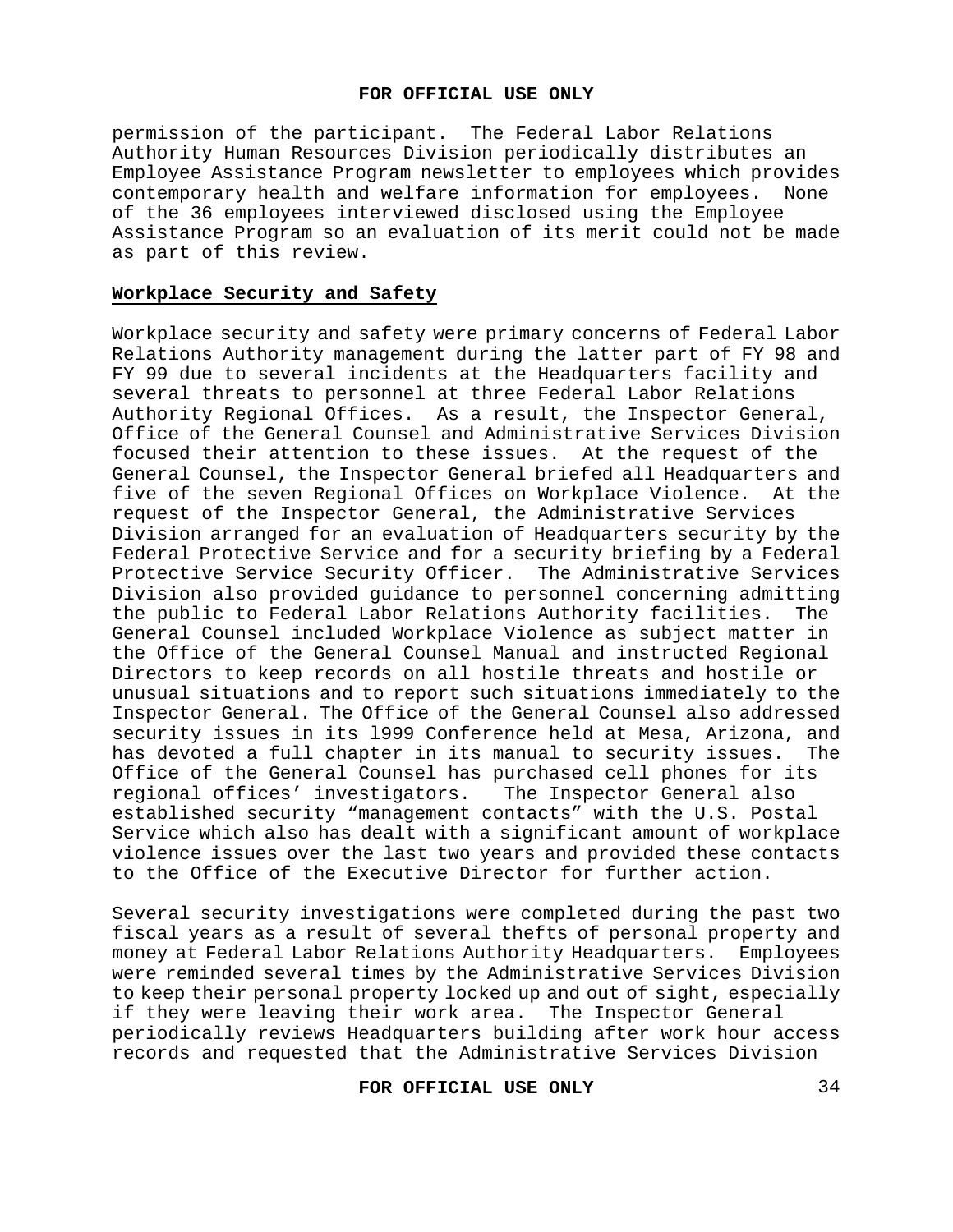inform the Headquarters building manager that cleaning personnel who were assigned to the Federal Labor Relations Authority facilities<br>must have background checks. Also, during an FY 99 Internal Review, Also, during an FY 99 Internal Review, the Inspector General noted that case records, containing sensitive information were being left on counter or desk tops in unlocked facilities. Appropriate management was advised that these records should be placed in locked facilities when not in use and especially after hours when Federal Labor Relations Authority personnel were no longer present.

During FY 99, the Information Resource Management Division issued a policy on Computer Security. This was another area needing attention due to several minor incidents of improper use in FY98 as well as the fact that automated systems have become a primary work tool containing sensitive information. A more in-depth look at Federal Labor Relations Authority computer security will be rendered in the spring 2000 by an audit. During FY 98 and FY 99, no formal briefings were held on safety; however a monthly publication on health and safety issues was distributed to all personnel. Workplace safety and security are important factors in human capital investment and should be continually monitored and referred to as new information and practices evolve. More Federal Labor Relations Authority management focus and employee exposure to security and safety requirements should be rendered in the future to ensure maximum protection and safety of Federal Labor Relations Authority personnel.

# **Health**

The Federal Labor Relations Authority provides Health Care Services for its Headquarters and Regional Office employees through an interagency agreement with the Department of Health and Human Services' Public Health Service. The intent of this agreement is to provide health care to employees by minimizing their time away from work, thus reducing direct and indirect costs to the agency. These services include acute care for minor illnesses and injuries, individual health counseling, screening and prevention programs and some occupational health and safety consultations on a walk- in and/or scheduled basis. The Health Center also will administer personal The Health Center also will administer personal physician ongoing interventions such as blood pressure and glucose monitoring, allergens, hormones and medication injections. Federal Labor Relations Authority employees may also obtain disease prevention immunizations such as influenza, diphtheria/tetanus and pneumococcal, and participate in the Health Centers Health Screening and Education Programs. Individualized health counseling is also available. All health examination information is held in strict confidence in accordance with the Privacy Act of l974. Information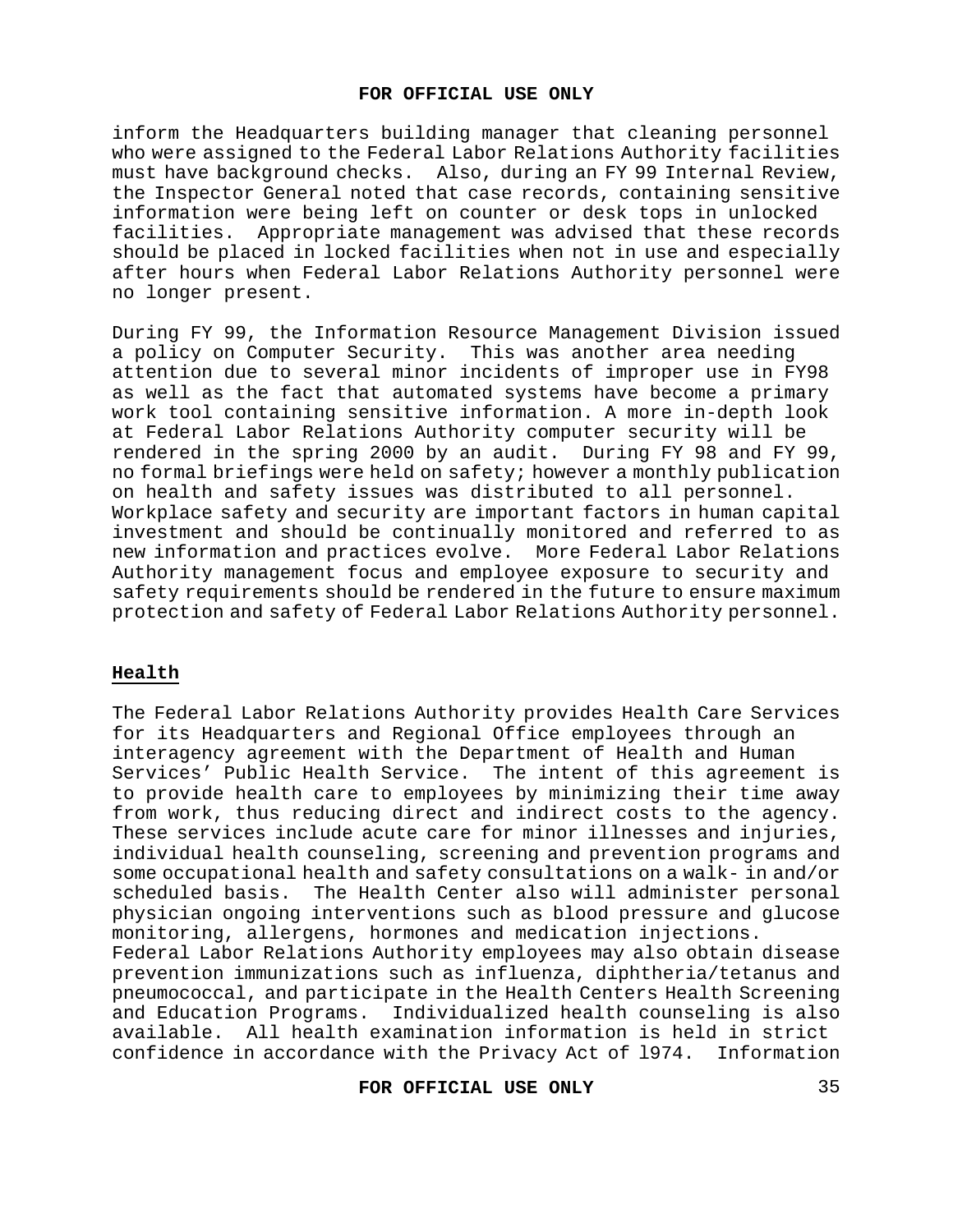will be released only if authorized by the employee. The Health Center also arranges for emergency ambulance transportation when necessary, referrals to the Employee Assistance Program and referrals to private physicians when appropriate.

An October l, l999 Addendum to the Interagency Agreement added additional health services for Federal Labor Relations Authority employees including tuberculosis screening upon request, an annual risk appraisal, and hearing, glaucoma and pulmonary screenings, where available. Also, the Division of Federal Occupational Health provides health examinations and additional services (cancer screening, prostate specific antigens, EKGs) as a supplemental service and at a minimal cost to employees. During FY 99, the Federal Labor Relations Authority purchased 12 examinations slots to use, when appropriate, for its personnel. Twenty of the 28 employees interviewed were not aware of the extensiveness (scope) of health services available to them.

# **Technology and Tools**

During FY 98, the Federal Labor Relations Authority spent \$50,016.00 on equipment and furniture and \$947,101.00 on computer technology. During FY 99, the Federal Labor Relations Authority spent \$71,444.00 on equipment and furniture and \$668,246.66 on computer technology (Computer technology costs include Y2K compliance expenditures for hardware and software upgrades to ensure both modern technology and Y2K compliance.) Software upgrades were made to all computers converting from Word Perfect 6 to Word Perfect 8. Training on the new software was provided to all Federal Labor Relations Authority personnel. Federal Labor Relations Authority purchased new furniture for the relocated Washington Regional Office costing approximately \$39,000.00 and a new copier was purchased for the San Francisco Regional Office. The Administrative Services Division had recommended additional furniture and major equipment purchases for FY 98 and FY 99 to further enhance Federal Labor Relations Authority's workplace environment, but budget restrictions prevented such purchases. These purchases are being resubmitted by the Administrative Services Division in the FY 2001 budget submission.

# **Quality of Work life**

The general environment of the Federal Labor Relations Authority is philosophically collegial, progressive and encourages innovation, participative dialogue and teamwork. Yet, interviews with Headquarters personnel and the regional office surveys revealed that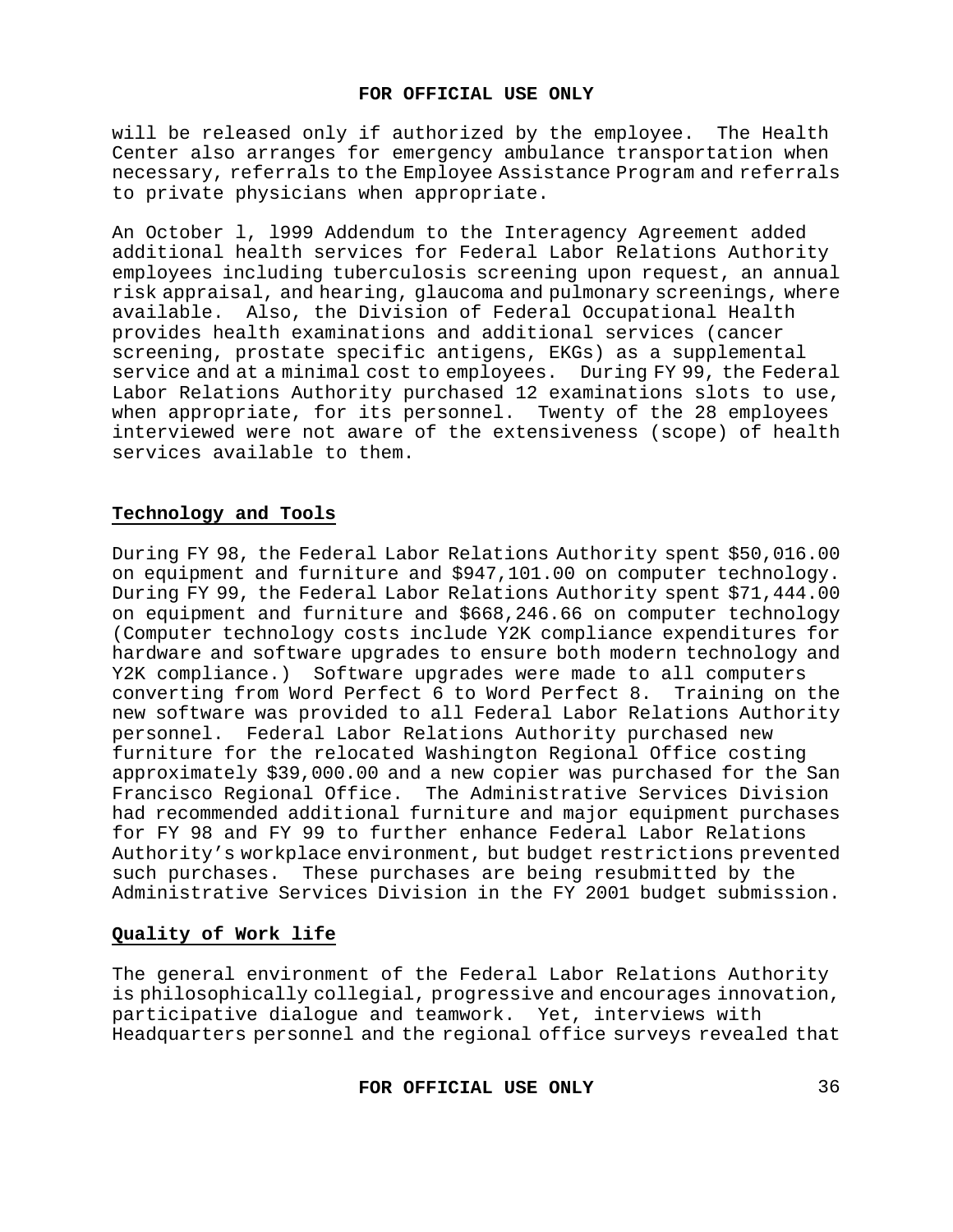the focus of many employees remains rather narrow in scope and lies within their assigned organizational entity rather than on the Agency as a whole. As in every organization, Federal Labor Relations Authority managers have different management styles which range from a contemporary mode of total delegation and empowerment of employees to the more traditional rigid control and micro management. This review, as well as previous internal reviews conducted during FY 98 and 99 support that morale and productivity are better when employees are given as much independence as possible, are empowered and given responsibility and accountability and decision making capabilities, and are appropriately acknowledged for their efforts. While much progress has been made in the past few years to create a "one agency concept" and a "corporate mentality" among management and employees, distinct management philosophies still exist among the three major organizational entities (the Authority, General Counsel and Federal Service Impasses Panel) which influence the extent, nature and impact of human capital investments as well as Agency bonding.

The statutory structure of the Federal Labor Relations Authority is not the most conducive for a corporate mentality because; in essence it creates three distinct and independent components. It also creates an Agency "Chair" position in the Authority which has the responsibility to function as the "CEO" of the entire organization. The three Presidential Appointees who head the major organizational entities have a respectful relationship and have helped improve Agency-wide bonding. While employees seemed bonded to their own organizational entities, component attitudes of separateness, competitiveness and even some resentment was noted among both managers and employees during Headquarters interviews and Regional Office surveys. Further insight into this matter will be given under Interviews with Personnel, below.

Federal Labor Relations Authority management, as a whole, is sensitive to its employees' personal and private life obligations and works closely with employees to accommodate these needs. This perspective is also found among many employees who spontaneously help fellow employees who are having medical or personal life problems through leave and monetary donations as well as personal assistance. The Federal Labor Relations Authority has implemented several Federal government initiatives to improve the work life of its personnel. Some of these initiatives include Alternative Work Schedule, Casual Friday**,** Take Your Daughter to Work Day, Government Charge Card Program (now required), and Tier Development Programs, local travel reimbursement from Imprest Fund and over the counter commercial small purchases form Imprest Fund. A majority of the employees interviewed stated they would like to see Flexi place and Transit Subsidy Programs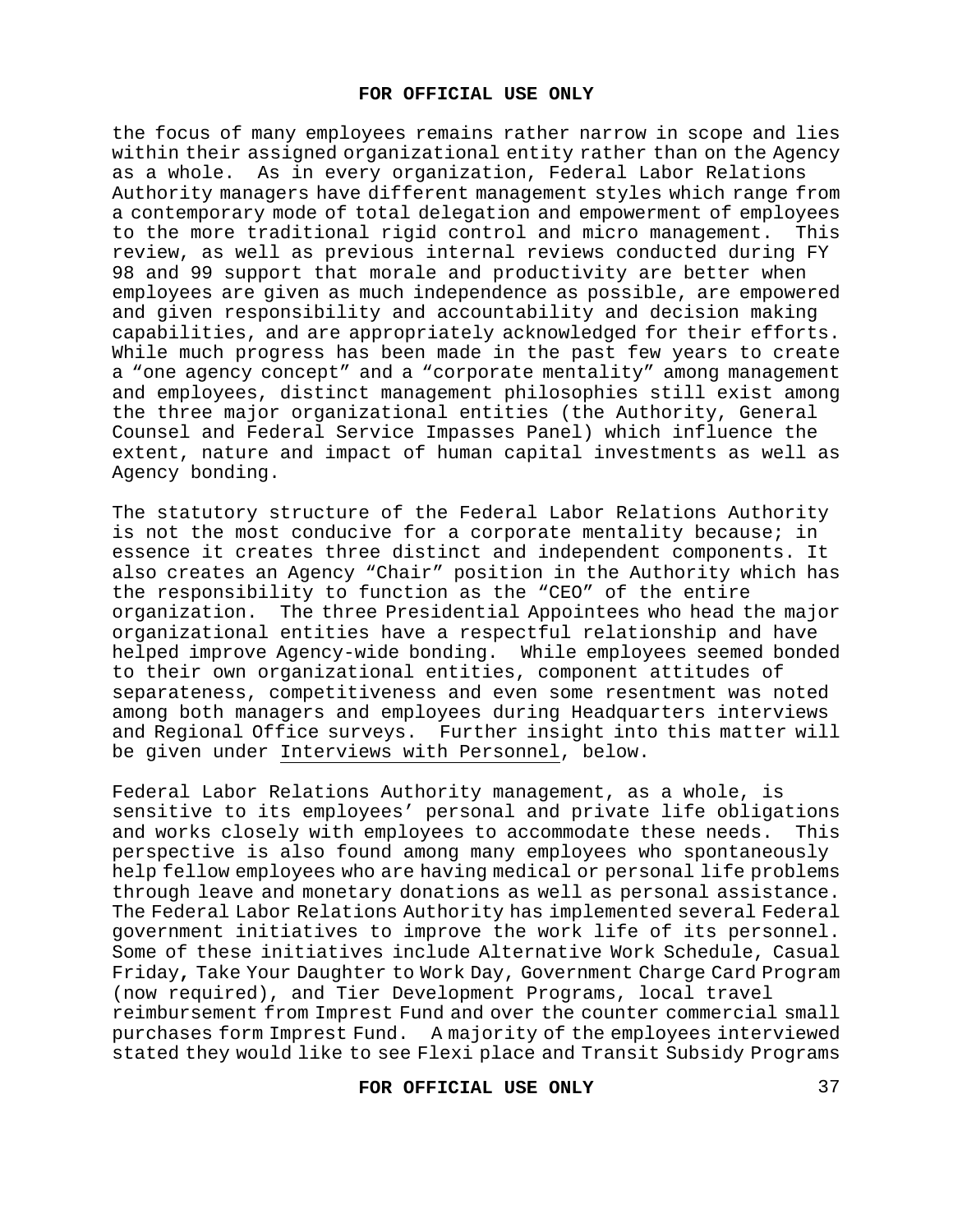implemented as well. Management plans to implement the Transit Subsidy Program in the next few months. The latter are already active programs in many Federal agencies.Federal Labor Relations Authority management and employees have also been very generous to the Combined Federal Campaign and private charities.

## Interviews - Federal Labor Relations Authority Personnel

During the course of this review, 36 interviews were held. Discussions were also held with principals from the Office of Management and Budget, the General Accounting Office, Brookings Institute and Library of Congress. Attorney grade and work structure discussions were held with appropriate principals from the National Labor Relations Board, Office of Special Counsel and Merit Systems Protection Board. Twenty-nine interviews were initially held with randomly selected management and working level employees at Headquarters and the Regional Offices (10 mangers and l9 employees.) Additional and/or follow-up interviews were held with 9 employees/managers prior to the formulation of this second draft to revalidate information and statistics.Standardized questions (Attachment 5 and 6) were initially asked of all employees interviewed. Significant comments and concerns that evolved through interviews and surveys were discussed more fully and the issues validated by discussions with other employees to ensure issues were not an isolated viewpoint. Interviews with personnel, surveys voluntarily mailed back by randomly selected Regional Office managers and employees (some of which were discussed further if employees chose to identify themselves) surfaced several common perspectives about the Federal Labor Relations Authority's human capital investments.

While the comments of 36 employees merely account for 12% of the Federal Labor Relations Authority population and are not intended to represent the entire population of the Federal Labor Relations Authority, it is important for management to be aware of some of the concerns of their employees and focus on eliminating conditions<br>or perceptions which may contribute to such perceptions. It is a or perceptions which may contribute to such perceptions. fact of human behavior for people to focus and concentrate on the negative rather than acknowledge of the positive when they perceive they have not received equitable treatment. It is very important for management to address these perceptions by either providing the information necessary to change incorrect perceptions, or eliminate the causes, if they exist, in order to foster and maintain a highly motivated workforce and quality work environment. With this in mind, the following issues, surfaced through employee interviews and surveys are being communicated with the acknowledgment that they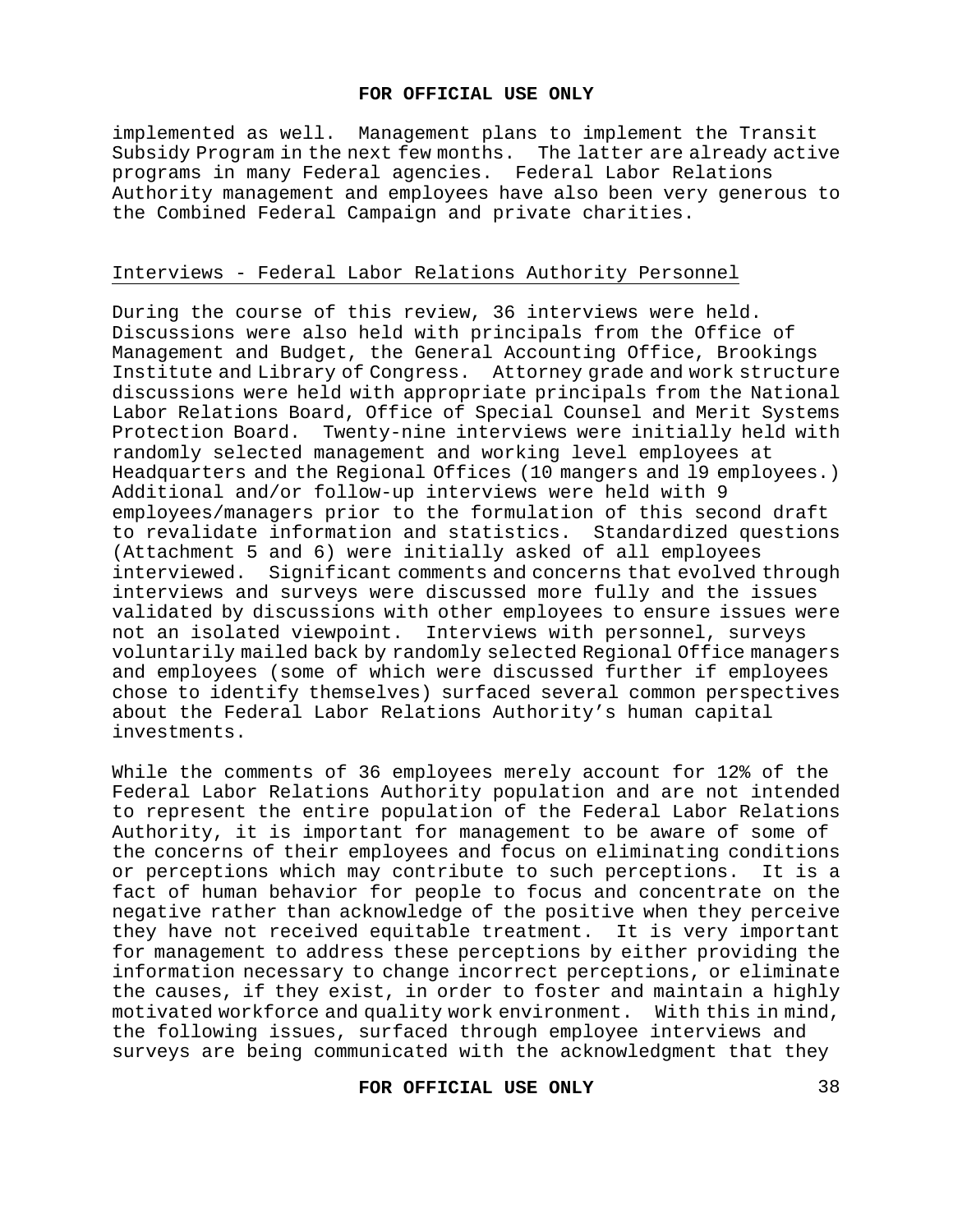may not be reflective of the majorities Federal Labor Relations Authority workforce.

1. Four relatively new Authority professional legal employees stated that while they felt their grades were lower than comparable grades in other Federal agencies, they have received excellent training and mentoring during their employment at the Federal Labor Relations Authority, thus far. They felt that training within their<br>organizations was fairly distributed among all skills series. These organizations was fairly distributed among all skills series. new employees felt that the orientation given by the Human Resources Division was very good, but that they needed and would benefit from more technical orientation and mentorship during their first 3 months of employment. They felt that the Federal Labor Relations Authority facilities, technology and tools provided to them were ample to perform their jobs. Three of these employees were impressed by the degree of empowerment and supervisory mentoring they received. Three of these relatively new attorneys commented that they felt their journeyman level grades should be higher because they had law degrees. One compared the journeyman level grades of the legal professionals to those of the higher professional administrative support functions staff.

2.Six employees interviewed in Authority/Federal Service Impasses Panel clerical and administrative support positions felt that the Agency showed concern only for the development of legal and labor relations specialist personnel and showed little concern for the<br>development of administrative clerical support personnel. Five development of administrative clerical support personnel. of these same Authority employees and two Authority managers stated that vacant staff positions for the Authority were usually filled with outsiders and those internal administrative personnel, even with many years of experience with the organization, were rarely selected. Four Authority minority administrative personnel pointed out that until an Equal Employment Opportunity complaint had been filed in l995, no existing minority administrative staff person was selected for higher internal staff positions within the Authority. Since that complaint was filed, a few individuals have progressed into higher positions. Generally, these encumbered positions were upgraded and the employees did not progress competitively, but on the basis of desk audits. Three Authority employees pointed out that Authority senior management brought in their own administrative employees as C Schedule hires, thus limiting the ability for tenured administrative support clerical and para-professional staff to progress. Three Authority administrative support clerical employees stated that promotions were not based on level of work but were more dependent on the Office of the Chair's, clerical employee's advancements. Follow-on discussions with personnel in both the Office of the General Counsel and the Federal Service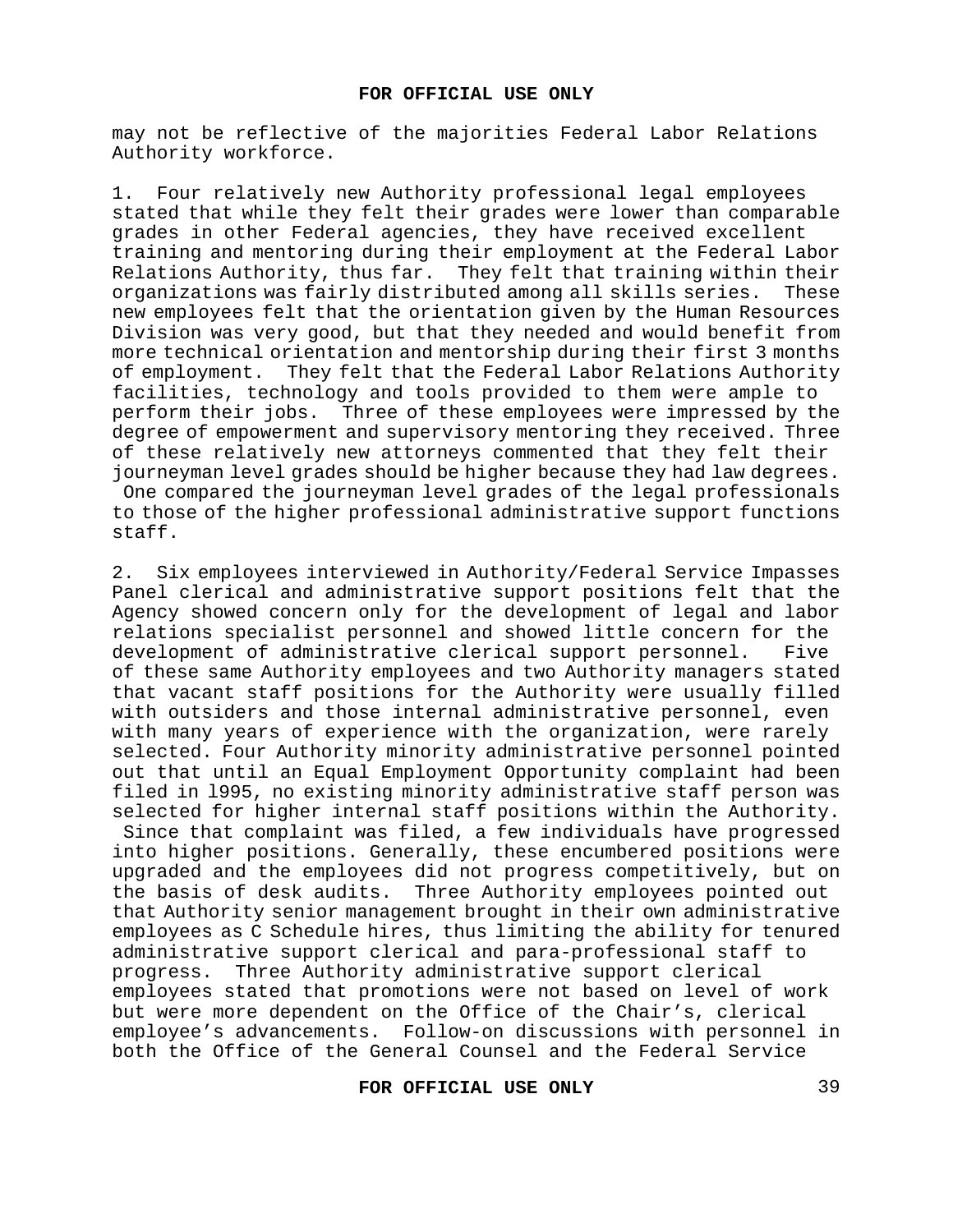Impasses Panel did not validate similar issues being a concern in these organizations.

3. Two Authority administrative support clerical support and two Authority para-professional personnel stated that, while they had training in basic skills directly related to their current positions, they were repeatedly denied any training that could lead to professional or higher level administrative jobs. Two of these same employees mentioned specific examples relating to the progression of non-minority administrative support personnel and the lack of similar progression of tenured Authority minority administrative support personnel. One administrative support individual that was in the Upward Mobility Program stated it took 5 years to achieve one grade increase, even though performance evaluations for each year were satisfactory. Two Authority minority administrative support and one administrative support clerical personnel stated they did discuss their issues of concern either with their immediate supervisor, a union representative or Equal Employment Opportunity<br>Counselor. All three stated that no redress was provided. One Counselor. All three stated that no redress was provided. individual stated that when these concerns were articulated to management, a subsequent personnel action to abolish the individual's position was initiated in reprisal. Two Authority minority employees stated that they were reluctant to use Equal Employment Opportunity grievance procedures because they felt their confidentiality was compromised at the onset.

These issues did provoke a more in-depth evaluation of the morale of Authority minority administrative support and clerical personnel. Follow-on discussions validated that this group of employees, had the perception that they were being denied opportunities to receive development, training and progress. While some of these employees stated they felt there were Equal Employment Opportunity implications in the distribution and allocations of opportunities for training and advancement among the Federal Labor Relations Authority's lower graded clerical and para-professional personnel, this review did not produce substantiation of this perception**.** Nevertheless, collectively, the morale and attitude of these interviewees toward the organization was negative.

4. Three professional employees and four administrative support personnel from the Authority and three Regional Office professional employees stated that they felt the awards system was more "political" than reflective of true performance. They stated in various ways that senior employees were often "rewarded excessively" for the actual work performed by junior employees who received "token awards."Three journey level Authority employees interviewed felt that awards were not equitable because their supervisors either did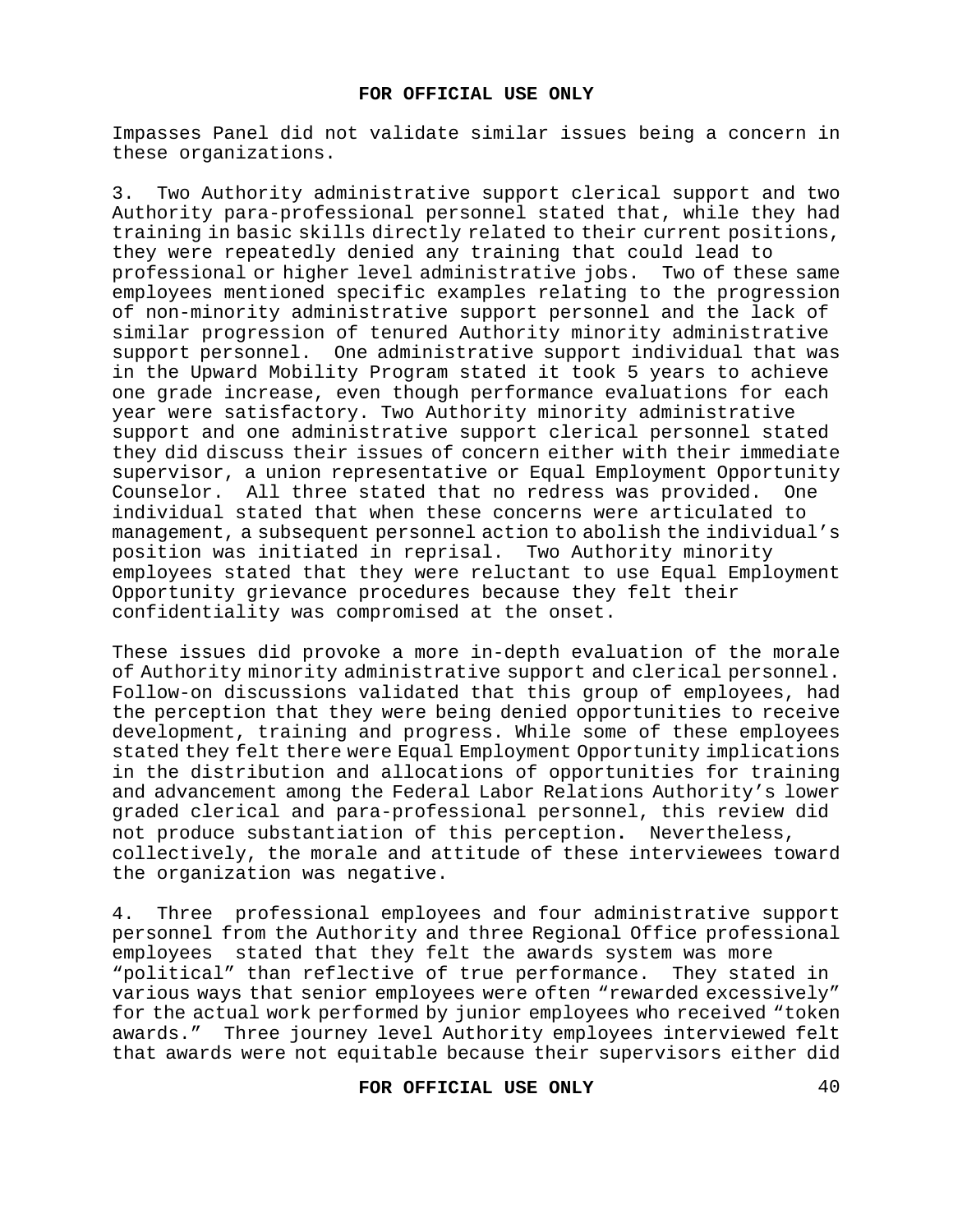not understand the basis for specific awards or did not have or take the time to justify awards for their deserving personnel. Discussion with five line managers validated that they had differing perceptions of the purpose of the various awards and criteria for extraordinary<br>performance. Standardizing criteria for awards would assist Standardizing criteria for awards would assist supervisors in making more equitable determinations across the Agency but, as mentioned in the discussion under the Employee Recognition and Awards Section on pages 15 and 16, subjectivity cannot be totally eliminated.

5. Fourteen of the employees interviewed felt the "pass/fail" evaluation system did not reflect their true performance and commented that this type of performance appraisal could be detrimental rather than an asset should they wish to apply for a new job either in or external to the Agency. They also felt such a system made performance appraisals an easier task for management and enhanced management's ability to eliminate employees, but did not benefit the employees. Several of these same employees did not like the previous five tiered system either.

6. Not all employees had Individual Development Plans (IDP). Bargaining unit employees who were interviewed (primarily in the Office of the General Counsel regional offices) had them. The Director of Human Resources stated that while IDP's were encouraged for all employees, they were not currently required for employees at or above the journey level.

7. Three Authority managers commented on Federal Labor Relations Authority's tendency to go outside to hire professional personnel rather than "give someone in-house the opportunity." This comment applied to legal as well as administrative support functions. They stated that this practice has a negative effect on employee morale. While acknowledging that there are many qualified external candidates, these managers both felt that Federal Labor Relations Authority personnel work very hard and should be rewarded by being selected to fill internal higher graded positions, especially because there are very limited growth opportunities in the Agency. One Authority manager stated that Federal Labor Relations Authority employees who applied for internal vacancies were "treated like the general public," and at the very least, should receive a personalized call thanking them for their interest when they were not selected for an internal vacancy.

8. One new Authority hire, which has just completed the first year at Federal Labor Relations Authority, was very satisfied with the mentorship and extensive training received over the past year. The new hire did state that her situation was not reflective of many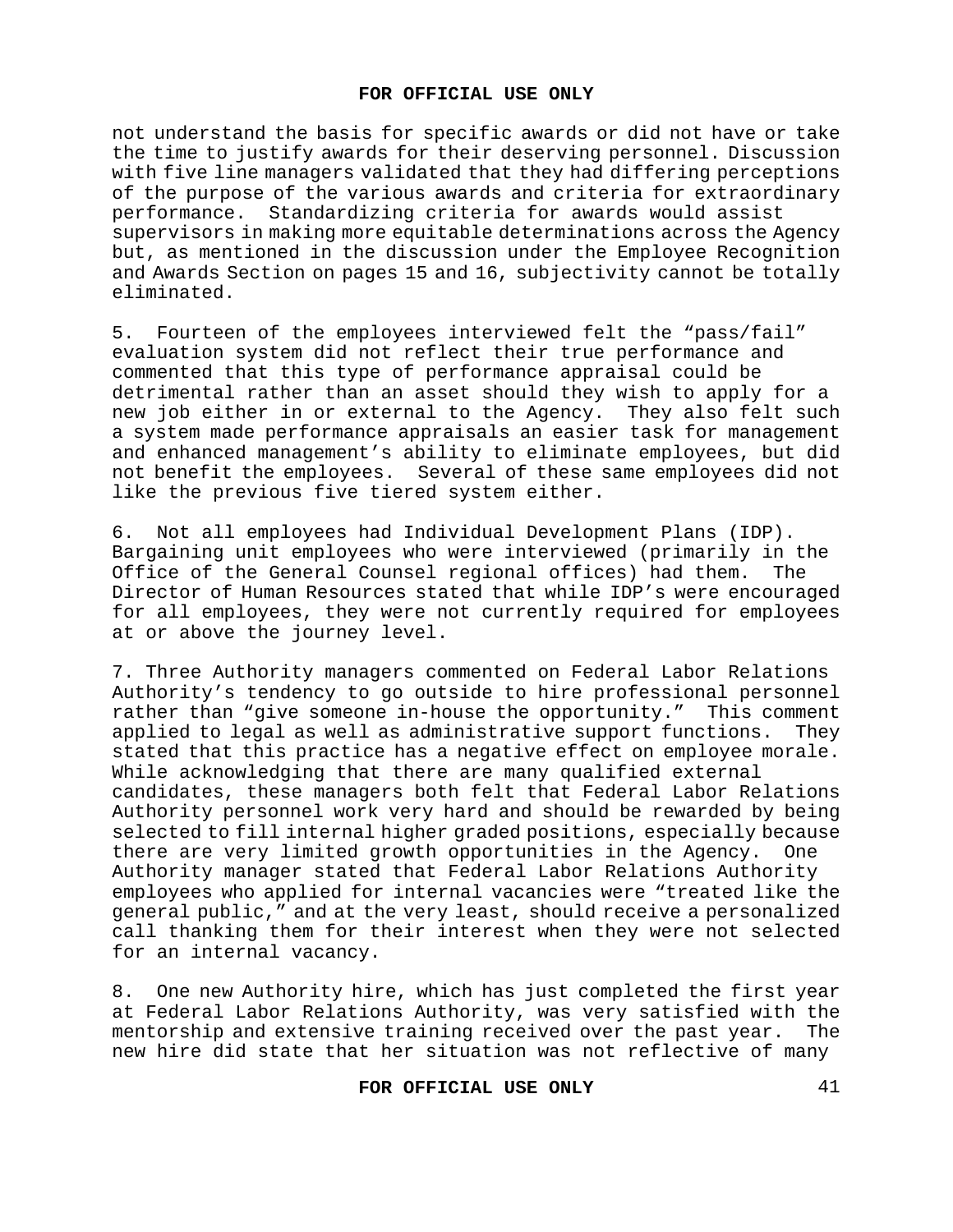new entry level professional hires who felt that they were "thrown into technical work too soon" and did not have sufficient organizational and technical orientation or mentorship." Another recent hire coming from a more structured Federal environment expressed pleasure and delight to be working in a collegial atmosphere, felt much more independence and empowerment and was pleased with the broad scope of responsibilities which replaced one<br>narrow functional area of responsibility in the former agency. Still narrow functional area of responsibility in the former agency. another commented that the Federal Labor Relations Authority managed its resources more restrictively than other agencies and that it tended to bypass initiatives supported by most other Federal agencies<br>which would provide compensation for its lower graded staff. The which would provide compensation for its lower graded staff. employee named the Transit Subsidy Program and Flexi place Program as examples.

9. Interviews with four tenured Headquarters professional employees who have had positions in more than one Federal Labor Relations Authority organizational entities stated that there were distinct differences in management styles and employee morale among the Federal Labor Relations Authority components. The Office of the General Counsel received the most positive comments in terms of contemporary management practices, employee independence, employee development, empowerment and positive work environment.

10. Four professional interviewees (from all three components) commented on Federal Labor Relations Authority's tendency to hire too many attorneys for the existing workload and felt the Agency would be better staffed if more labor relations specialists (vice attorneys) were hired.

11. Not all employees interviewed (eight) were aware of Federal Labor Relations Authority's Upward Mobility Program or Tier Program. These were predominantly new employees or Office of the General Counsel Regional Office employees.

12. Three Authority management interviewees stated in various ways that they did not feel that executive management looked at employees as assets and that there was very limited personalization and communication among the different elements of the Authority. They stated there was little unity among management and this lack of synergy spilled over to affect employee morale. Two Authority managers and one Office of the General Counsel Regional Office manager articulated that retention of employees and keeping their assignments interesting and varied was their biggest challenge. One Authority employee commented that while the Federal Labor Relations Authority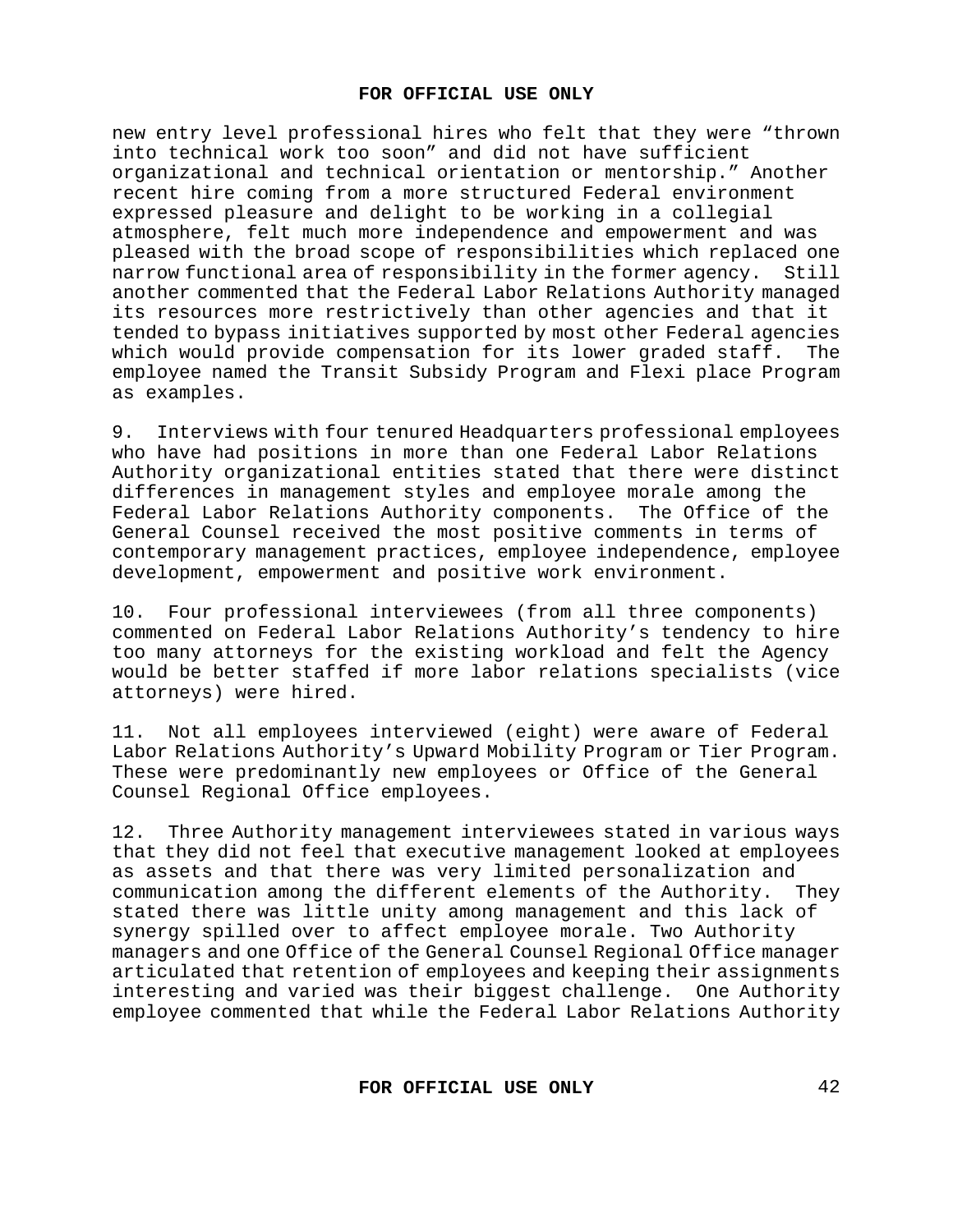provided modern technology, statistical data was not consistent and ZYFIND (no charges for use) was not kept current enough for valid legal case research.

#### **Inspector General's Conclusion**:

Government is complex and government management systems, of which human capital investment is one, are probably the most complicated to deal with because results are always evaluated subjectively. The Federal Labor Relations Authority's primary mission is to ensure that Federal employees receive equitable treatment in the Federal workplace. Its program is people and the fact that its budget<br>appropriations are almost all payroll support this concept. Though appropriations are almost all payroll support this concept. small and strategically staffed, the Federal Labor Relations Authority has implemented regulatory programs and performs administrative support activities much the same as those agencies which are 5 times the size. For such a small agency, the Federal Labor Relations Authority has many initiatives which can be viewed as sound investments in its human capital. This is important and noteworthy. Because of its unique mission, the Federal Labor Relations Authority must create, place a visible emphasis on, sustain and preserve itself as a role model agency in human capital investment. To do this, the Federal Labor Relations Authority should continue focusing on, increase the visibility of, and correct any shortfalls in its agency-wide human capital oriented investments and initiatives.

While the Federal Labor Relations Authority has made some notable efforts in human capital investment, the majority of the "visible" effort so far has focused on its professional workforce. As hard as an organization may try to improve and implement tools and techniques which improve operations and the quality of work life for its personnel, political and fiscal realities sometimes restrict good intentions. Unfortunately, in spite of management intentions and efforts to acknowledge and recognize its personnel for their contributions, the current Federal Labor Relations Authority environment contains a segment of personnel who have lost their trust<br>in management. Since lack of trust is usually followed by a Since lack of trust is usually followed by a diminution in performance, intentional or non-intentional, it hurts both the individual and the agency. Federal Labor Relations Authority management attention which has been primarily focused on professional employee developments must now focus its attention to ensuring that its investment in human capital is more equitably distributed among its legal professionals as well as its administrative professional support and clerical personnel.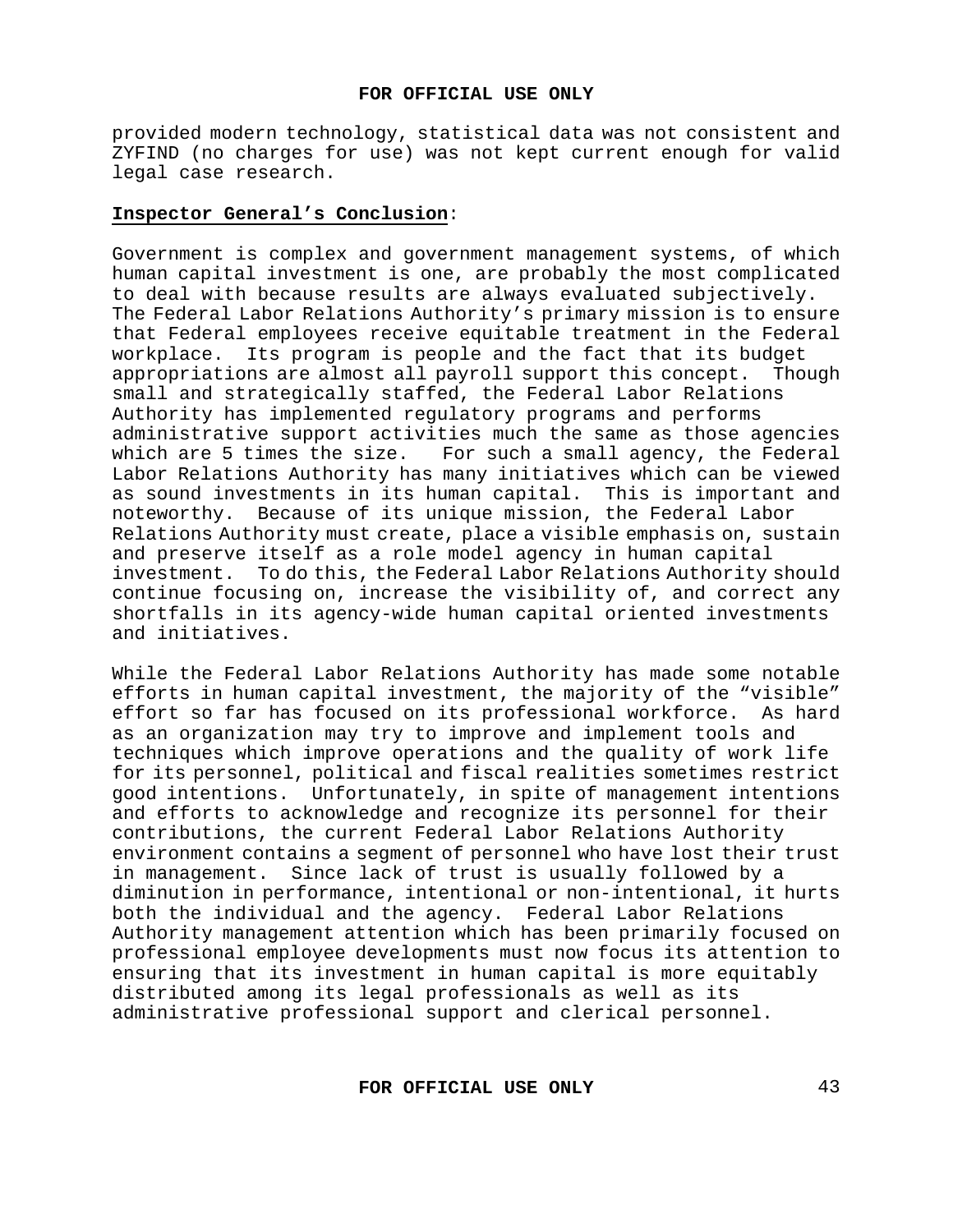Another human capital area where Federal Labor Relations Authority management attention needs to be focused is on the retention of professional legal employees. Discussions with the Office of Personnel Management principals affirmed that most of today's college school graduates enter the government because they have a genuine desire for public service, they want a respectable position and a limited work week, and they know that they will obtain good training and personnel benefits at no or little cost to them. But many of them also feel that there are few incentives for them to remain in government after their training years are over.Recent studies have revealed that workers age 45 and over comprise 44% of the Federal workforce. Over the next decade, Federal agencies will experience the effect of the retirement of a significant amount of its expertise workforce. Recruiting the development of corporate expertise and the retention of new personnel should be a major concern of management.

Many younger employees leave government service because they feel they must "wait their turn" for higher positions of responsibility, suppress their innovation and independence, and accept the fact that their efforts may not be recognized or rewarded appropriately until they achieve senior status. Even though government operations have been significantly "reinvented" many young workers view the government system as one which is primarily rooted in micro-management and pays less money than private sector counterparts. Even with the use of sophisticated recruiting methods, there is no guarantee that after significant investments are made in entry level personnel, the organization will have enough "incentives" to retain them. The reality may be that the Federal Labor Relations Authority may be losing their best and the brightest to other agencies or private sector corporations who have more to offer after the Federal Labor Relations Authority has made a significant human capital investment.

This review did support that the Federal Labor Relations Authority, in most instances, has the intent and is being as successful as it can be in obtaining a "return on its investments" in human capital. As noted in the text above and reiterated in some of the findings and recommendations, there do a few areas need more management attention over the next few years to ensure that they are doing everything possible to get a return on their investment? Money invested in training, mentoring, employee development, special workplace tools etc. can become a human capital loss instead of a human capital investment if the Federal Labor Relations Authority fails to retain its tenured and trained personnel. When people transfer to other Federal agencies, management may be able to rationalize the loss by "we ultimately all work for the same boss"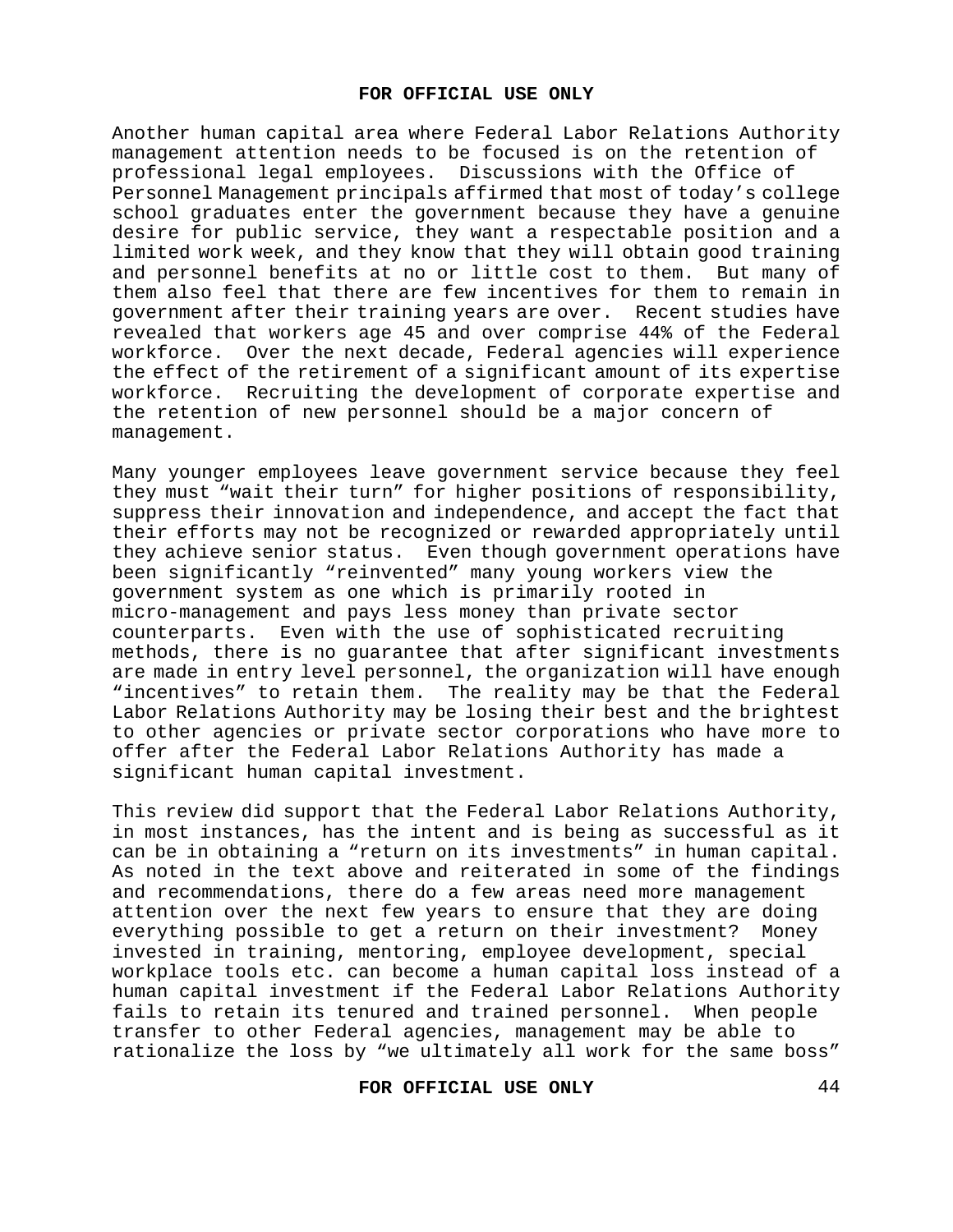but when an Agency loses personnel in whom they have invested considerable time and money to the private sector, or lose employees to other Federal agencies in less than three years of their hiring date, this rationalization does not work from a cost benefit<br>perspective. The bottom line is that when an organization l The bottom line is that when an organization loses personnel, be it one or one hundred, it loses its capital investment. If the Federal Labor Relations Authority cannot provide progression and future growth for its employees, it must find a way to provide other visible and meaningful incentives to retain its employees. The Federal Labor Relations Authority does do some of this now (collegial environment, family needs orientation, flextime, employee recognition and awards, legal professional employee development, etc."). Similarly "other amenities" could be developed to provide additional incentives.For example, the Federal Labor Relations Authority could increase its empowerment of employees, create more "rotational positions", arrange for details to other regulatory or quasi-judicial agencies, increase sources of recognition for deserving working level employees, implement across the board transit subsidy, Flexi place, etc. Accepting the reality that the Federal Labor Relations Authority is a small agency with a small and restrictive budget, which primarily supports and invests in its personnel, does not diminish the fact that the Federal Labor Relations Authority is incurring significant losses in time, money and expertise when it does not keep its personnel beyond the "learning curve" time.

Another area which would benefit from more management attention is mentoring. While it appears that most Federal Labor Relations Authority organizational entities engage in the mentoring process, it would benefit both the agency and employees if Federal Labor Relations Authority supervisors continued to perform visible mentoring with a contemporary perspective and guide employees out of the bureaucratic box of behavior-based training into training which builds cognitive and critical thinking and analytic skills and helps employees increase their personal motivation, innovation, and critical thinking. As the "education bar" rises as a result of globalization, technology advancement, a redefined, reinvented and refined government, it is important for the Federal Labor Relations Authority to keep its employees educated on the "cutting edge" in order to insure and protect its merit, productivity, and customer satisfaction.

This review also revealed that the Federal Labor Relations Authority has several employees primarily in Authority administrative support clerical and para-professional positions that are unhappy and feel they are being ignored and considered secondary to the professional and legal staff. Ironically, whereas Federal Labor Relations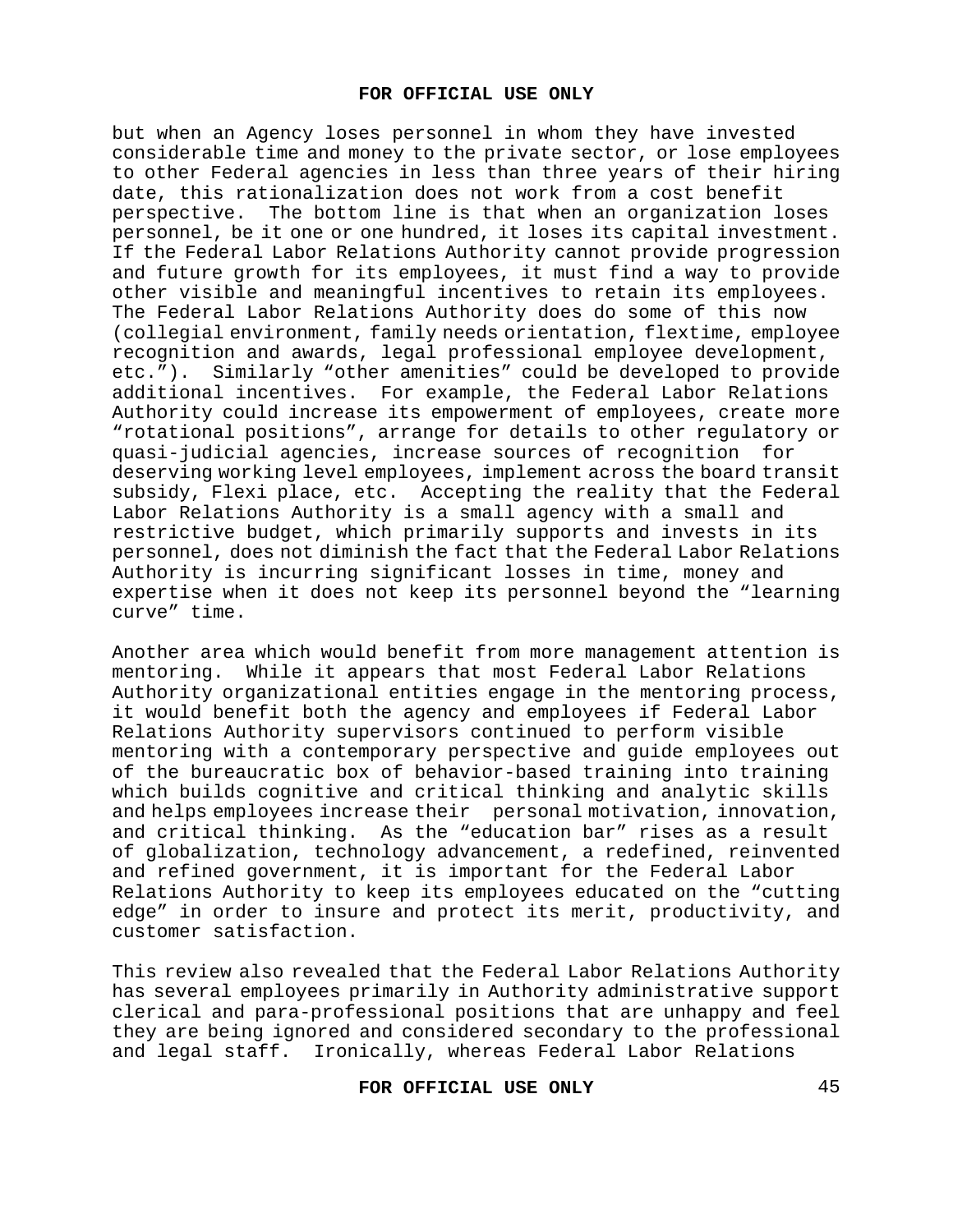Authority professional attorneys are, for the most part, lower graded than comparable agencies' attorneys, the Federal Labor Relations Authority administrative support clerical positions are more highly graded. While "perceptions" are real to the perceiver and often caused by the lack of information, this review also revealed another side to this. Among this particular segment of personnel, there also appeared to be an attitude of "victimization" and "entitlement" which almost superseded the importance of a work ethic and an employee's obligation and responsibility to the organization. Several of these employees were very vocal in stating what they did not have or were not given but much more reticent or at a loss for words in discussing what they were giving or should give back in<br>return. Some of these same emplovees also did not seem to understand Some of these same employees also did not seem to understand that they had some self responsibility for their development and progress and an obligation to "earn" their salaries. Also noted during interviews in some very candid discussions with several Authority managers was reluctance by some supervisors to communicate expectations and deal with performance and morale issues with employees when they first occur. Thus, some Authority employees may have merely evolved with the Federal Labor Relations Authority in time and perhaps with increased grades and duties, but not with more skills, and responsibility. This review did reveal that both of these perspectives, justified or not, are having negative effects on morale in three offices of the Authority and should be addressed with more training and guidance, and the continuous management and supervisory communication of expectations/feedback on results to<br>employees in a constructive and productive manner. Just as leaders employees in a constructive and productive manner. need to be developed to maintain a viable organization, so does the workforce and, perhaps, even more so because working level employees provide the initial substance for the products and/or services which formulate the foundation and accomplishment of the mission. One other area of concern, surfaced during this review, is the fragmentation of the Federal Labor Relations Authority organization and its effect on its human assets. As previously mentioned, the statutory structure of the Federal Labor Relations Authority is not<br>conducive to a synergistic and holistic organization. The conducive to a synergistic and holistic organization. operational autonomy of the three major organizational components, especially the Authority and Office of the General Counsel (which manages administrative functions of the 7 Regional Offices) contributes to the infrastructure perception that the Federal Labor Relations Authority is actually three agencies in one. According to General Counsel, his statutory responsibility and direct authority over Office of the General Counsel employees, requires this management of administrative and human resource operations, but in no way replicates functions performed by the administrative staffs in the Office of the Executive Director. Thus, the Office of the General Counsel has dedicated resources for resource and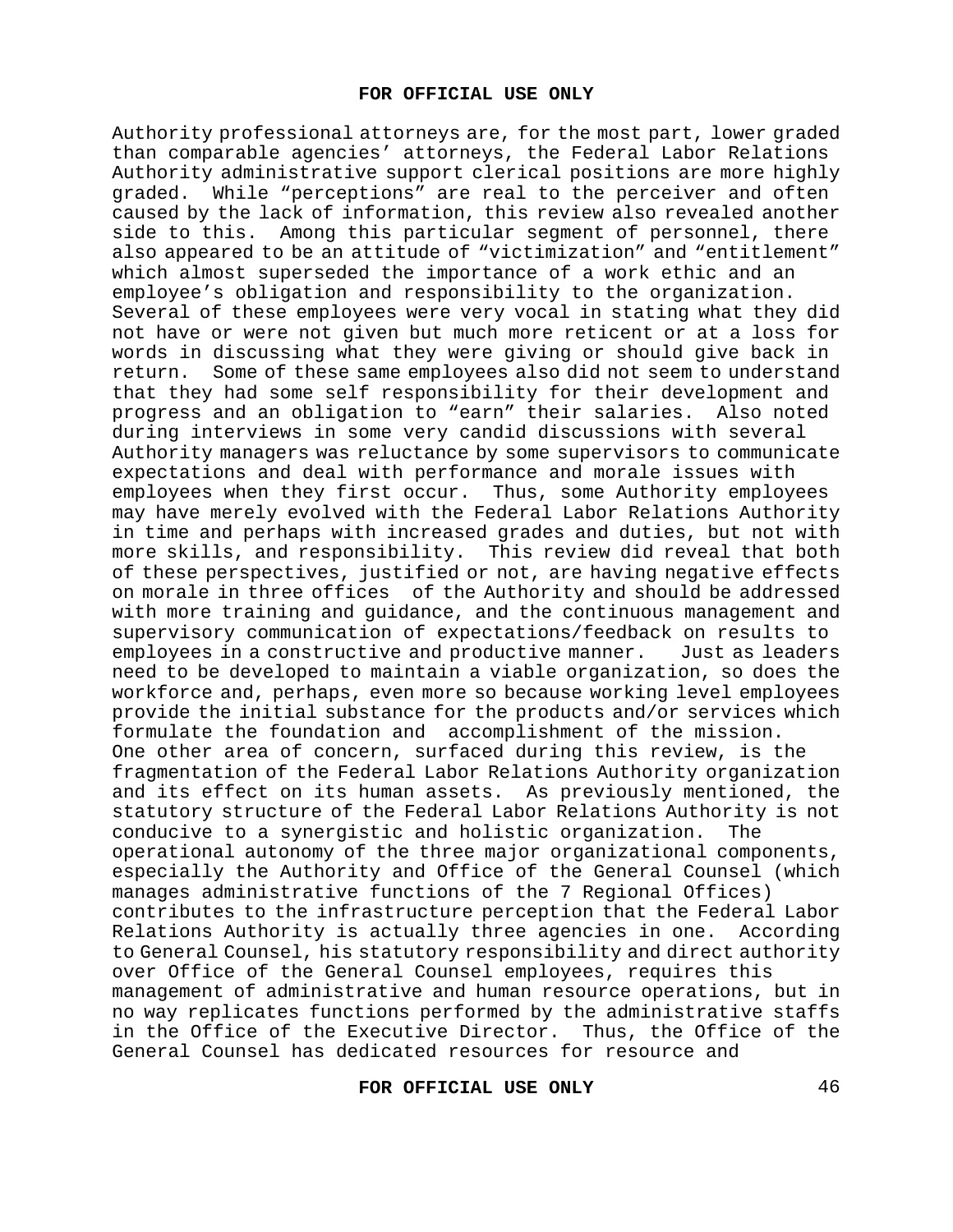administrative function management and also has a resource who actively serves as proponent for resource allocations. The Federal Service Impasses Panel's Executive Director does perform this "lobbying" function in the budget and resource allocation process.

The Executive Director of the Authority does not and cannot perform an advocacy function for the Authority because his position supports<br>the Chair who functions as the "CEO" of the entire Agency. The the Chair who functions as the "CEO" of the entire Agency. Authority would certainly benefit from a designated proponent.

While no actual replication of programs administered by the Human Resource Division were noted in the operations of the Agency components, some of the human resource work performed by the Office of the General Counsel, such as workload analysis, position classification, extensive internal mentoring and training, should be provided for all employees in the entire Agency. Although much improved over the last few years, the reality that the Authority and Office of the General Counsel don't always "read off the same sheet of music" does diminishes a corporate perspective and has resulted in the creation of "different programs, different standards"<br>and distinct differences in the management and development of Agency and distinct differences in the management and development of personnel. While it is recognized that the different components have different missions and requirements, more of a management effort to reach consensus on proposed Agency level initiatives and programs must be made to ensure equal treatment and similar opportunities for all employees in the Federal Labor Relations Authority.

The Federal Labor Relations Authority has not used human engineering tools and techniques such as position management and workload breakdown and analysis as an agency wide practice and basis for staffing and personnel assignments. While the Office of the General Counsel has used some workload analysis and position management to staff some of its vacancies during the last five years, the Authority and Federal Service Impasses Panel tend to staff vacant positions in a more "traditional" way. In the Authority and Member Offices, senior officials are assigned support staffs and, in some instances, even have their staffs reduced without a methodical assessment of the actual workload. As the result of information surfaced from this review, as well as observations during previous Inspector General reviews, it appears that there may not be enough normal workload to keep some organizations' support staff busy for an 8 hour day while in others, there appears to be more workload than<br>staff. While at this point, without a detailed workload/staffing While at this point, without a detailed workload/staffing analysis, this can only be surfaced as an observation, I believe the Federal Labor Relations Authority would benefit from a work breakdown and staffing analysis to ensure it is making the "best use of "dollars" and human resources.In an organization as small as the Federal Labor Relations Authority, management cannot afford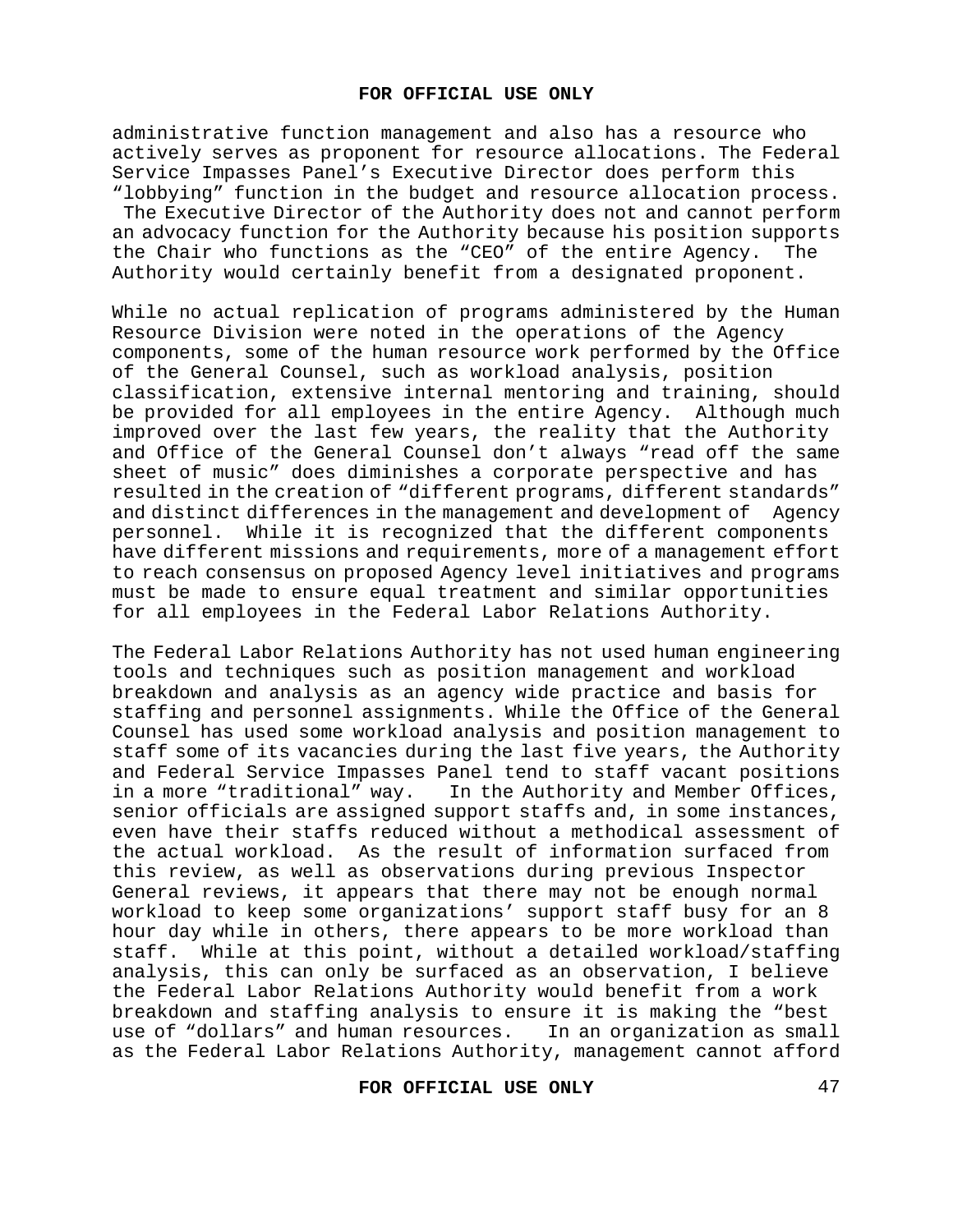to waste its money or manpower. It would be exceedingly beneficial for the Federal Labor Relations Authority to use position management and focus on critical workload breakdown and analysis to create, classify and staff positions accordingly. This would also add more substance and validity to Federal Labor Relations Authority's strategic planning, both short and long term.

Security, safety and health issues are also very important aspects of human capital investment. While these programs are in place, the Federal Labor Relations Authority needs to put more "teeth" and emphasis on its security and safety programs and make sure that employees are aware of all of the health care benefits and services available to them as Federal employees. Over the last few years, workplace hostility, personal property thefts and unauthorized access to facilities have emerged as important issues for management<br>attention. Agency-wide annual briefings or seminars on safety, Agency-wide annual briefings or seminars on safety, security and health would be beneficial to management and employees alike, are certainly initiatives which help protect human capital assets and could lessen the occurrence of malicious incidents. More interaction with other small agencies and agencies which have been dealing with similar issues such as workplace violence would help the Federal Labor Relations Authority strengthen its existing programs.

In conclusion, it is obvious that the Federal Labor Relations Authority demonstrates the importance of its employees work life and work environment by trying to keep equipment and tools state of the art, providing professional looking offices, and providing ample software access to programs that support both legal and administrative functions. It maintains visible employee recognition and awards program, is family life oriented, maintains an active partnership with the Union of Authority Employees, has a collegial management philosophy and promotes a teamwork oriented environment. Federal Labor Relations Authority leadership has successfully maintained a viable organization in spite of significant downsizing, budget cuts, and internal component management differences.

An innovative organization such as the Federal Labor Relations Authority must lead the way and be a model in recognizing that human capital is an asset, and continue to visibly commit to strategic investments in the workforce. Policy and procedural strategies should support the maximum delegation of authority and independence to qualified employees, strong team building and participative decision making, and strong and open systems for communication. The Federal Labor Relations Authority must also support a strong oversight system to support accountability and the astute use of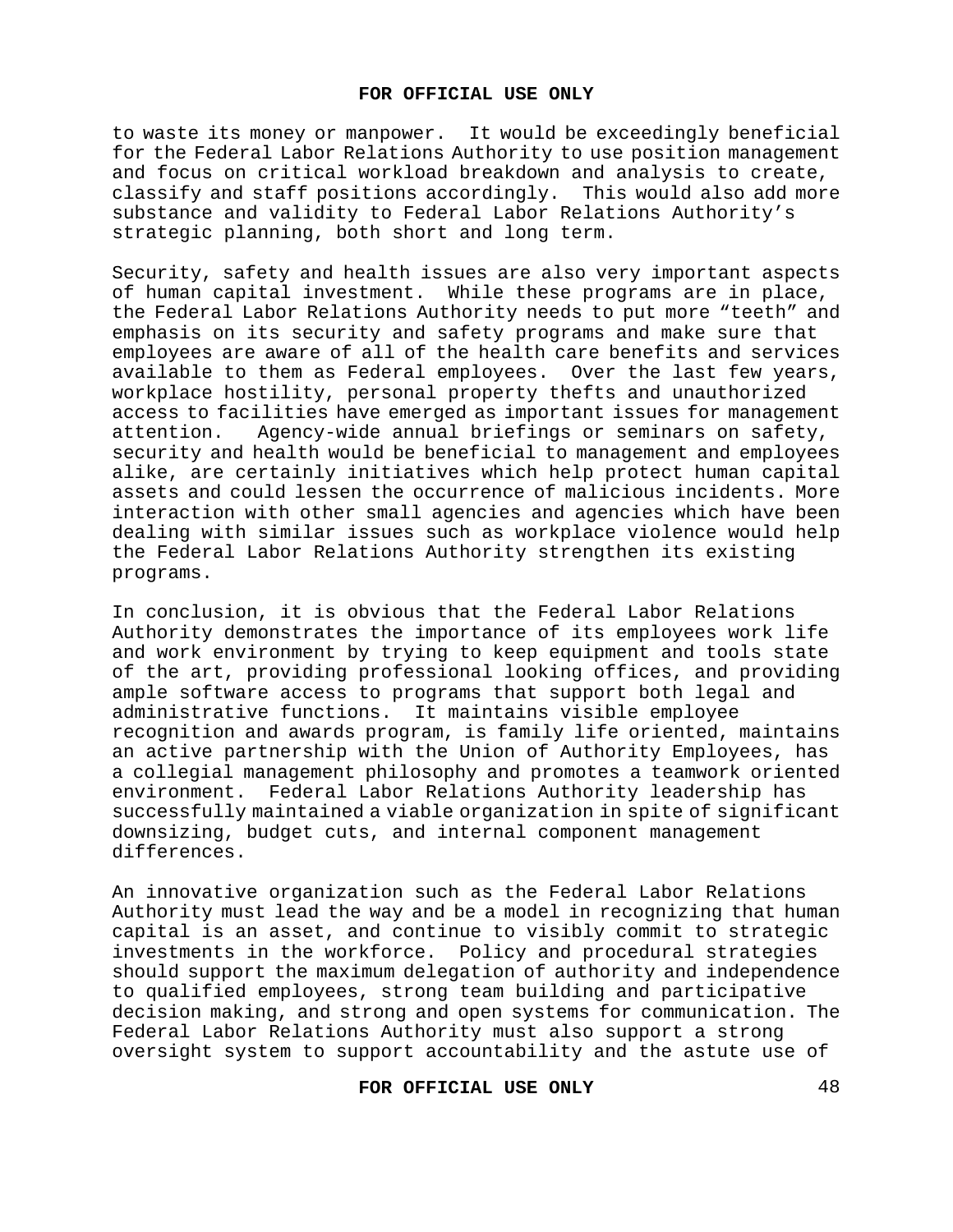resources. It must also continue to attract and retain a skilled and cohesive workforce. While it is obvious that there is some important work still to be done in the area of human capital investments, for the most part, the Federal Labor Relations Authority has been progressive and focused on in its human capital investment initiatives. With continuing focus on human capital investments, a corporate management synergy, and attention to a few areas of employee concern, the Federal Labor Relations Authority could very well be a forerunner in the current Federal environment in the area of human capital investment.

#### **Summary of Best Practices:**

The Federal Labor Relations Authority general "quality and collegial work life" environment

The Federal Labor Relations Authority's management's sensitivity to employee's personal and family needs

The Authority's internal detailing of employees

The Office of the General Counsel employee development and focus on training

The Office of the General Counsel's focus on internal hiring

The Office of the General Counsel general work environment.

The Federal Service Impasses Panel's mentorship and human asset orientation

Human Resource Division's efforts toward improving internal customer service orientation

The Administrative Services Division's focus on its employees

#### **Summary of Vulnerabilities:**

Federal Labor Relations Authority employees appear to lack a corporate perspective.

Low professional grading may be impacting the hiring and retention of expertise personnel and restricts development of future "corporately knowledgeable" management.

```
FOR OFFICIAL USE ONLY 49
```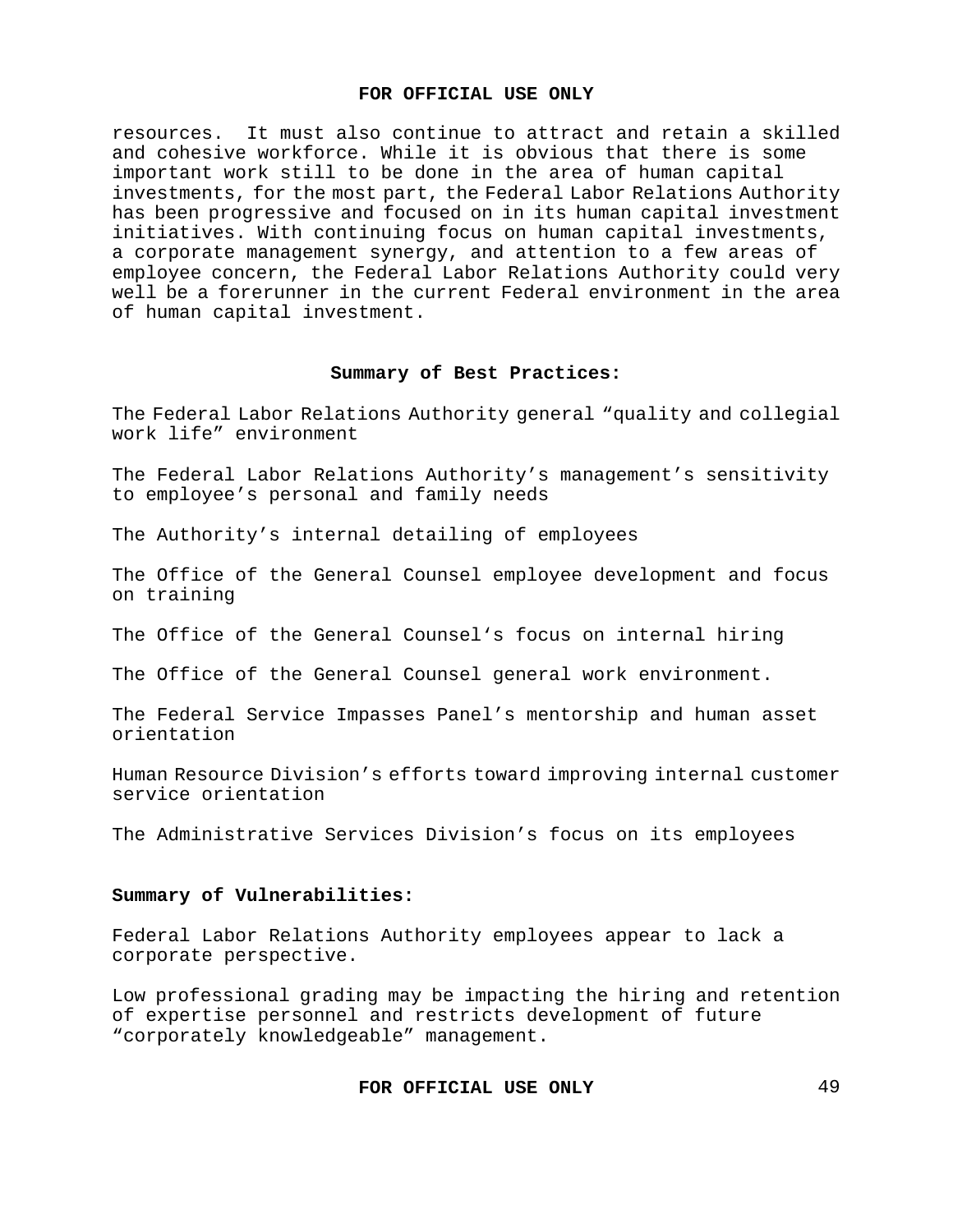Position Classification, staffing and allocation of human resources is not correlated to workload throughout the Agency.

The Upward Mobility Program needs more emphasis to provide growth opportunities for administrative support and clerical personnel.

There appears to be a morale problem with a segment of administrative support clerical and para-professional personnel in Authority.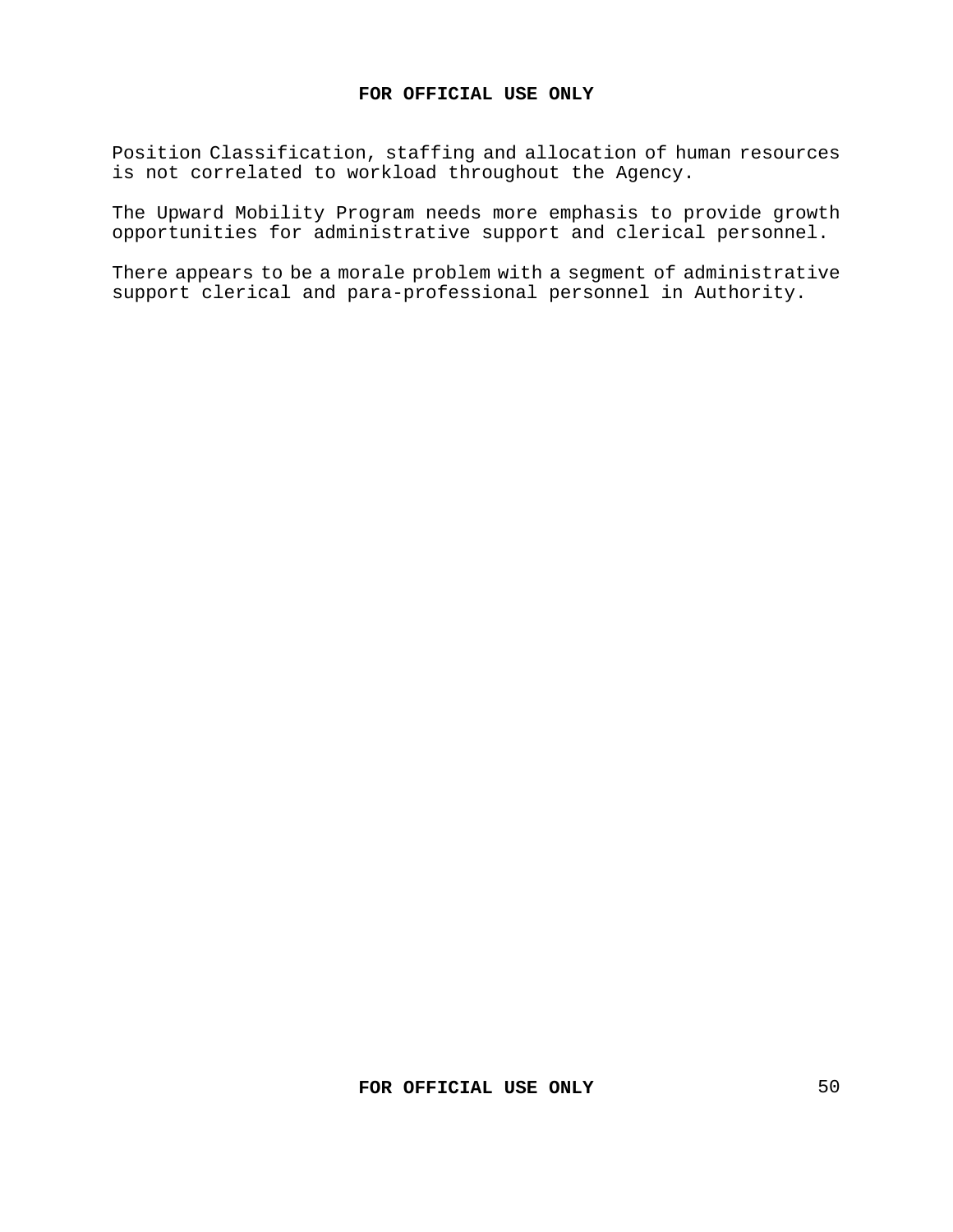## **Findings and Recommendations**

As a result of this review, the Federal Labor Relations Authority's Inspector General has compiled and substantiated the following findings and makes the following recommendations. It should be understood that there are some findings which are not applicable agency-wide or to all three components. In those cases, the exceptions are noted in parenthesis after the recommendation.

**1. Finding:** The Federal Labor Relations Authority may not be achieving a maximum return on its investments in human capital. Although Federal Labor Relations Authority's separation rate is not much notably higher than comparable Federal agencies, the continuing rapid turnover of professional (legal and administrative) personnel during the last two years is not cost beneficial to the agency, especially in view of the Federal Labor Relations Authority's restrictive budget and unique mission.

## **Recommendation:**

a. Director, Human Resources Division conduct exit interviews with departing employees, track the reasons for employees leaving the Federal Labor Relations Authority, and provide an annual report and trend analysis to senior management at the close of each fiscal year, or as requested. (The Office of General Counsel is currently conducting telephonic interviews with its employees who left in FY99 to determine the reasons why they chose to leave.)

b. Federal Labor Relations Authority management, with assistance from the Federal Labor Relations Authority Partnership Council, research and develop employment retention incentives which are cost effective, benefit the agency mission and serve as incentives for the retention of Federal Labor Relations Authority employees.

**2. Finding**: The Federal Labor Relations Authority, when compared to similar quasi-judicial regulatory agencies, generally hires its legal professionals at lower entry level grades and retains them at a lower journey level. This may be a contributing factor to Federal Labor Relations Authority's inability to retain its younger professional staff.

**Recommendation**: Federal Labor Relations Authority management, with the assistance of the Human Resource Division Director review**,** the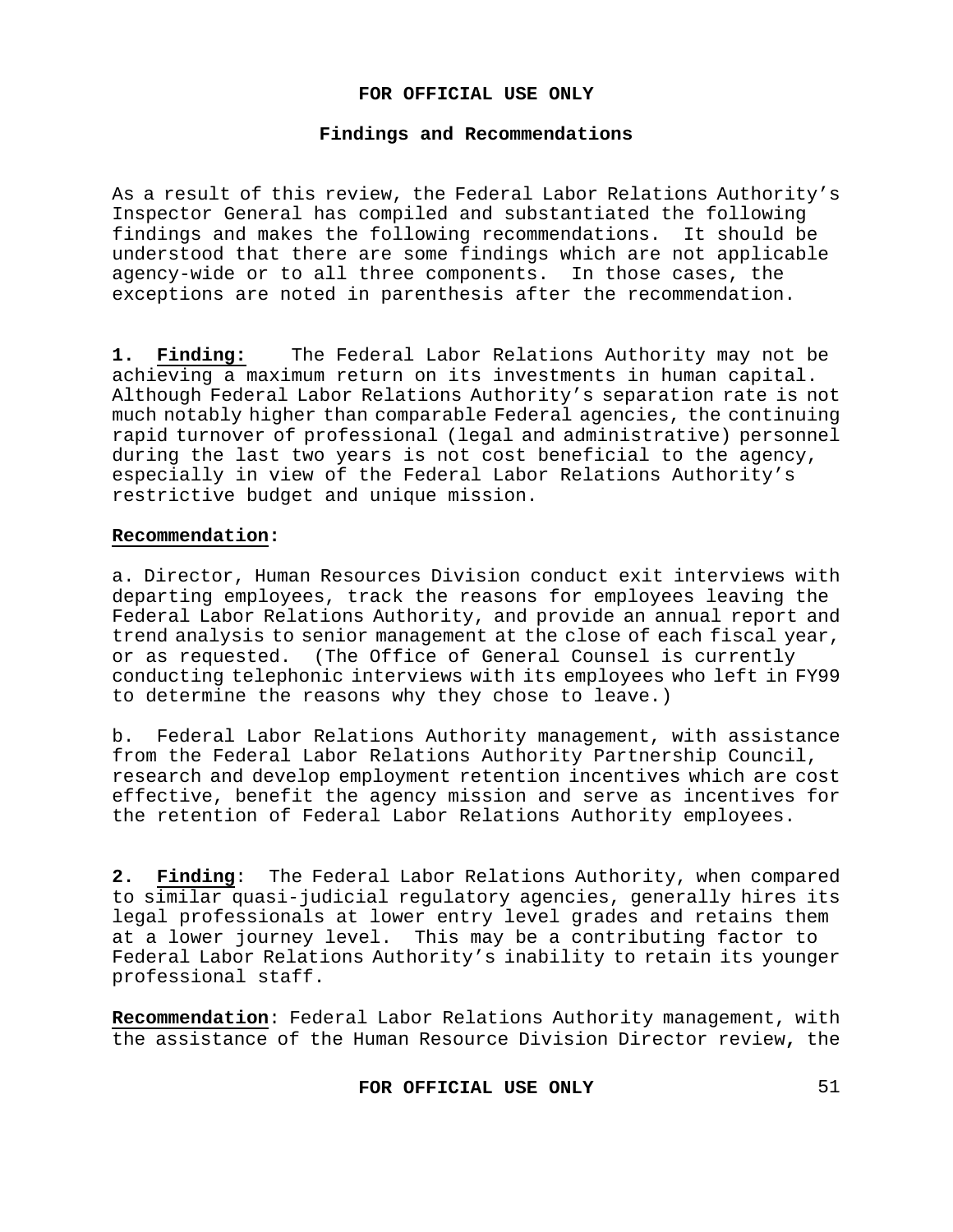level of work requirements for entry level and working level attorneys and revise, if appropriate**,** the Federal Labor Relations Authority grade structure so that it is more comparable, especially at the working level, to other Federal Agencies performing similar work. Consideration must be given to the fact that Authority entry level attorneys perform different types of work (case writing, research) than those assigned to the Office of the Solicitor and Office of the General Counsel Regional Offices (investigate, mediate**,** litigate) and the Federal Service Impasses Panel (investigate, mediate). Consideration should also be given to the fact that Federal Labor Relations Authority attorneys are currently designated as excepted service which provides more flexibility in pay by eliminating time in grade requirements for progression.

**3. Finding**: Federal Labor Relations Authority officially budgeted a little over 1% of its allocation for employee training during the past two fiscal years. While this percentage does not represent the actual Agency expenditure, the "official" 1% allocation (\$500.00 per employee) does not publicly support a major commitment to human capital investment and the continuing development of employees. While Federal Labor Relations Authority personnel policy recommends Individual Development Plans, it does not require them for employees GS-13 and above. The Federal Labor Relations Authority may not be obtaining maximum benefits from external training by not requiring supervisor-employee discussion of completed training or "peer sharing" of information.

**Recommendation** : Federal Labor Relations Authority officially budget 3% of its total appropriation for employee training, require individual development plans for all General Schedule employees, and encourage supervisory discussion with employees after the completion of training, and peer sharing of information acquired during training to get maximum return on training investments.

**4. Finding**: Federal Labor Relations Authority management has focused on the development of its professional staff, but has not placed a comparable emphasis on the development of its administrative support para-professional and clerical staff.

## **Recommendation:**

a. Federal Labor Relations Authority revitalizes the Upward Mobility Program and focus on developing an agency-wide program for the development of administrative support para-professional and clerical employees.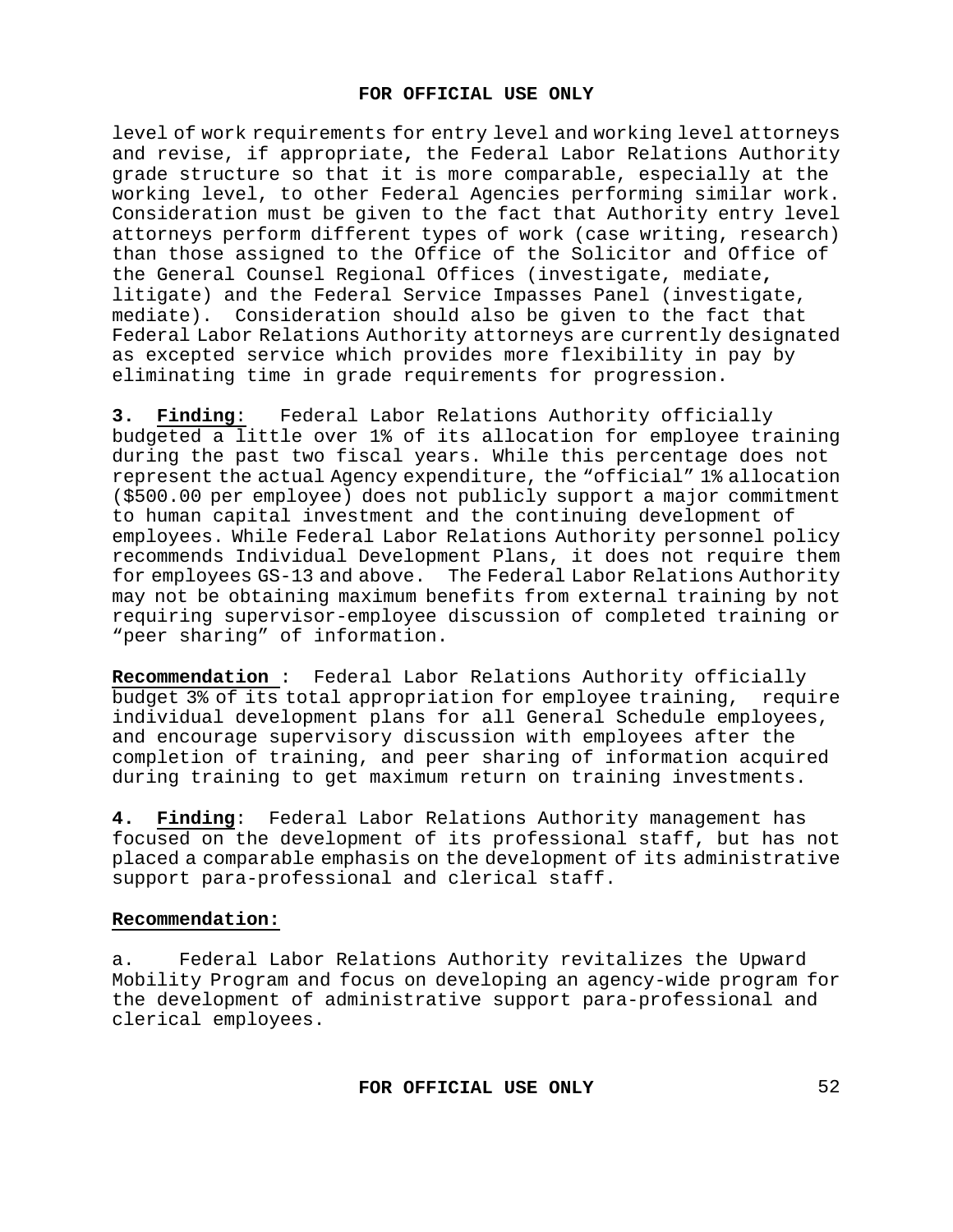b. As vacancies occur in the Authority**,** Office of the General Counsel (Headquarters) and Federal Service Impasses Panel, designate at least two competitive (and rotational, as feasible) Upward Mobility positions, GS-5/7/9/11 (one dedicated toward development as a Labor Management Specialist or Paralegal Specialists and the second toward development as an Executive Assistant (exposure to all aspects of administrative operations.) All upward mobility positions should be announced and open to all Federal Labor Relations Authority employees.

**5. Finding:** Not all Federal Labor Relations Authority supervisors understand the extent of their roles in performance management or understand the differences among the Federal Labor Relations Authority performance and recognition awards and the criteria for those awards. In some instances, supervisors do not appear to take the time to appropriately evaluate, recognize and communicate extraordinary or diminishing performance. This is occurring in spite of Human Resource Division policy on Performance Management and on-site (Headquarters) Performance Appraisal training.

## **Recommendation:**

- a. Federal Labor Relations Authority Human Resource Division continues efforts to educate Headquarters and regional supervisory personnel on their obligations and responsibilities for personnel management and administration and performance appraisals.
- b. Federal Labor Relations Authority second line supervisors ensure that all first line supervisors have a human resource management performance element and are rated on their supervisory and mentorship performance as well as technical and program duties.
	- c. Director, Human Resources Divisions and/or organizational component management plan activities, briefings, seminars and organizational off-sites which foster communication between employees and their managers, provide a forum for a realistic discussion of management and employee rights, responsibilities and expectations.

**6. Finding:** New entry level professional hires require 'technical training' organizational exposure, statute orientation and mentorship during the first several months of employment. Not all of them are receiving this in a timely manner. New hires would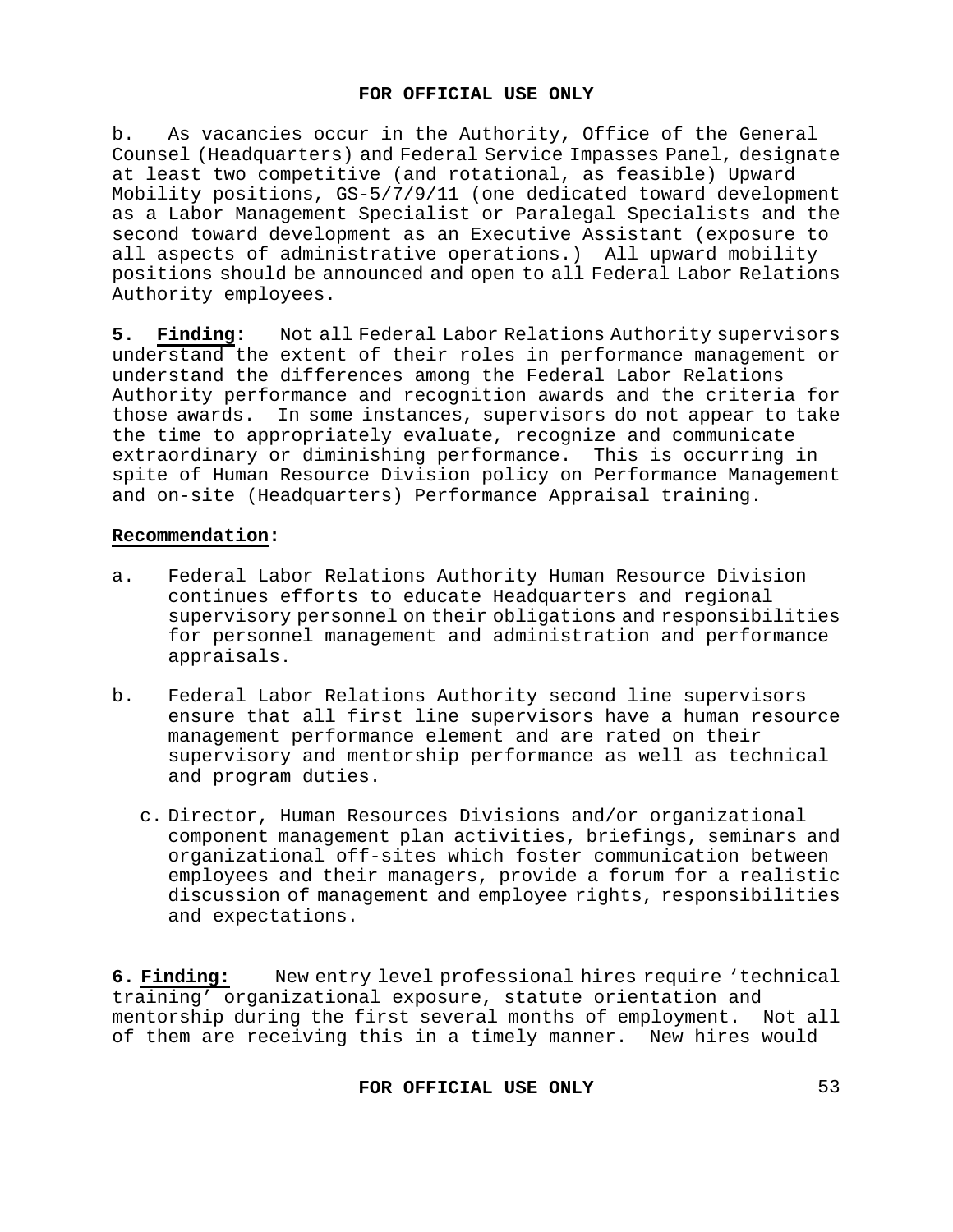benefit from more focused mentorship during the first year of employment. While the Office of the General Counsel has a formal internal technical training program, other Federal Labor Relations Authority organizational entities do not.

**Recommendation**: All Federal Labor Relations Authority organizational elements develop and provide their new employees with an internal technical orientation, separate and apart from the general annual New Employee Orientation. This internal technical training should be provided within 30 days of a new employee's entry into the Federal Labor Relations Authority. Managers, or experienced staff members should be assigned to mentor and help new employees assimilate and adjust to the new environment. Specialized technical training and major workload assignments should follow only after the internal technical training has been completed.

# **7. Finding**

Federal Labor Relations Authority does not use position management and workload analysis as an agency-wide practiceto determine hiring and staffing needs, positions classifications, grade level or resource allocations.

## **Recommendation**

Federal Labor Relations Authority Human Resource Division conduct (or procure an independent contractor to perform) position management reviews and workload analysis of vacated positions prior to rehiring until all positions are validated and perform a workload analysis of all Federal Labor Relations Authority organizational units to ensure proper position classification, grade levels and allocation of personnel to support actual, reoccurring mission essential workload.

**8. Finding**: Some Federal Labor Relations Authority managers require strengthening of human resource management and supervisory/mentor skills.

## **Recommendation**:

a. Require all Federal Labor Relations Authority managers and supervisors of personnel to have prior to, or acquire in the first three months of their acceptance of a supervisory position, training, and education in contemporary management skills and human resource management. All current supervisors and managers who have not had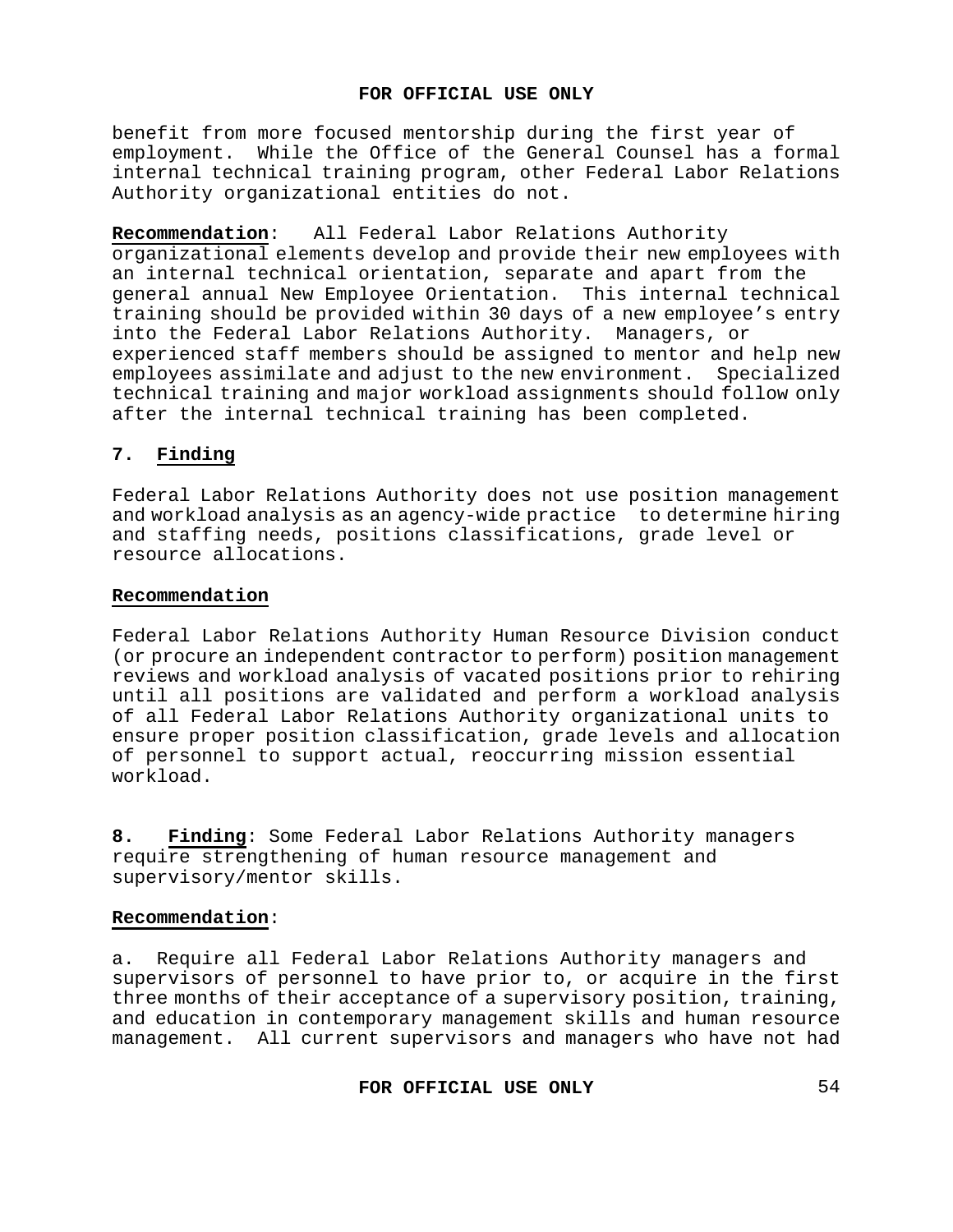such training in the past should be required to take such training within 6 months of the issuance of this report.

b. Sponsor periodic management meetings and invite community speakers knowledgeable in contemporary human resources matters, behavioral science, Federal management practices and good government to speak to Federal Labor Relations Authority managers (all levels) to enhance their Federal management and supervisory perspectives.

**9. Finding:** While attention was given to security and safety issues during FY 98 and FY 99, a more proactive and more visible approach to these vital programs as well as the expansion of information on health issues and services are warranted to ensure the protection and maximum safety and security of Federal Labor Relations Authority personnel.

## **Recommendation:**

a. Director, Administrative Services Division provide (or arrange for experts to provide) at least annual briefings on safety and security issues to all Federal Labor Relations Authority personnel. Federal Labor Relations Authority management continue current emphasis on workplace violence prevention and consult with other Federal agencies currently attuned to this issue, in order to provide more guidance to personnel.

b. Director, Human Resources Division provide continuing information on health services and issues and work with Security personnel to implement an Agency-wide preventative Violence in the Workplace Program. (The Office of General Counsel has incorporated Workplace Violence and Security in their Training Manual.

**10. Finding:** Many of the early Memoranda of Understanding signed by Federal Labor Relations Authority management and Union of Authority Employees are 10 years old. Some have been "overcome by events" while others may require updating.

**Recommendation:** Union of Authority Employees/Federal Labor Relations Authority collective bargaining negotiator(s) review, revise or cancel, as appropriate, Memoranda of Understanding between the Union of Authority Employees and Federal Labor Relations Authority management executed prior to and including 1995.

The following observations are based on repetitive employee input. While the issues may not represent the majorities perspective of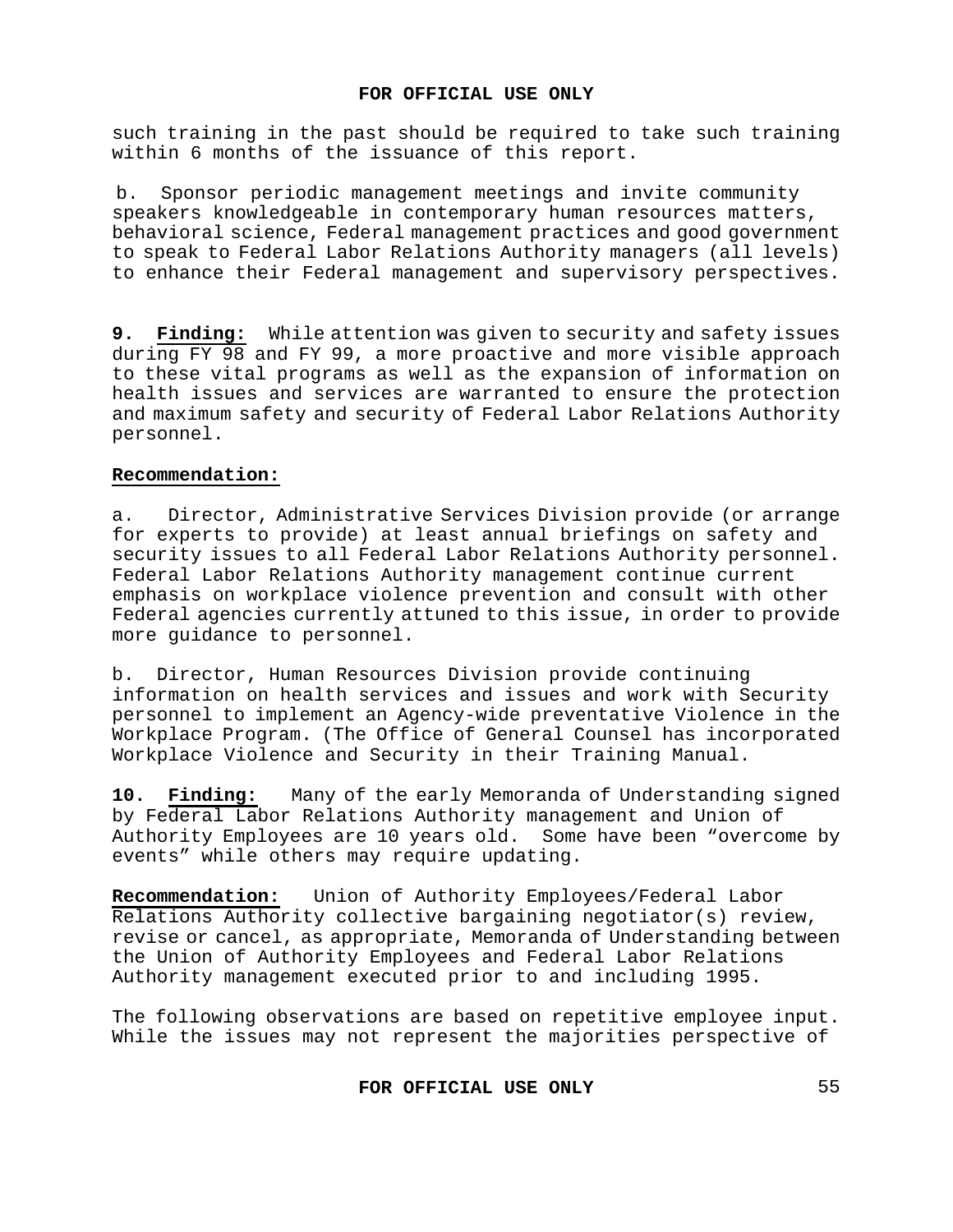Federal Labor Relations Authority employees (only 12% of the total workforce population were interviewed or surveyed during this review), the issues discussed below are important enough to evoke Inspector General concern and should similarly evoke senior management attention.

# **Observation 1**

There is a perception among several Authority administrative para-professional and clerical staff personnel that development and progression are given only to professional staff and that management does not provide the same development or growth opportunities to minority support staff as it does to non-minority support staff.

A review of current Federal Labor Relations Authority training records validated that minority as well as non minority para-professional employees have received various skills training courses and several minority para-professionals and clerical staff has been upgraded during the past few years. However, this perception justified or not, is having an overall negative effect on Authority administrative support para-professional and clerical personnel morale and work ethics.

## **Recommendation:**

a. Chair, Federal Labor Relations Authority use an agency wide task force to prepare a formal strategy to strengthen the Federal Labor Relations Authority's Upward Mobility Program and direct the creation and management support of a development program for administrative support and clerical personnel.

## **Observation 2**

Statistical data provided and used during this review had to be "re-requested" three times because of inconsistencies surfaced through Inspector General and component management during the initial staffing of the draft. Whether these inconsistencies came from different accounting methods or human error was not pursued as part of this review but it did cause both the Inspector General and several Offices of the Executive Director staff a lot more work for the preparation of this report.

A similar problem surfaced during the Internal Review of the Case Control Office and leaves much discomfort from an oversight perspective since statistical information is a vital foundation for analysis and evaluations. When data is inconsistent, its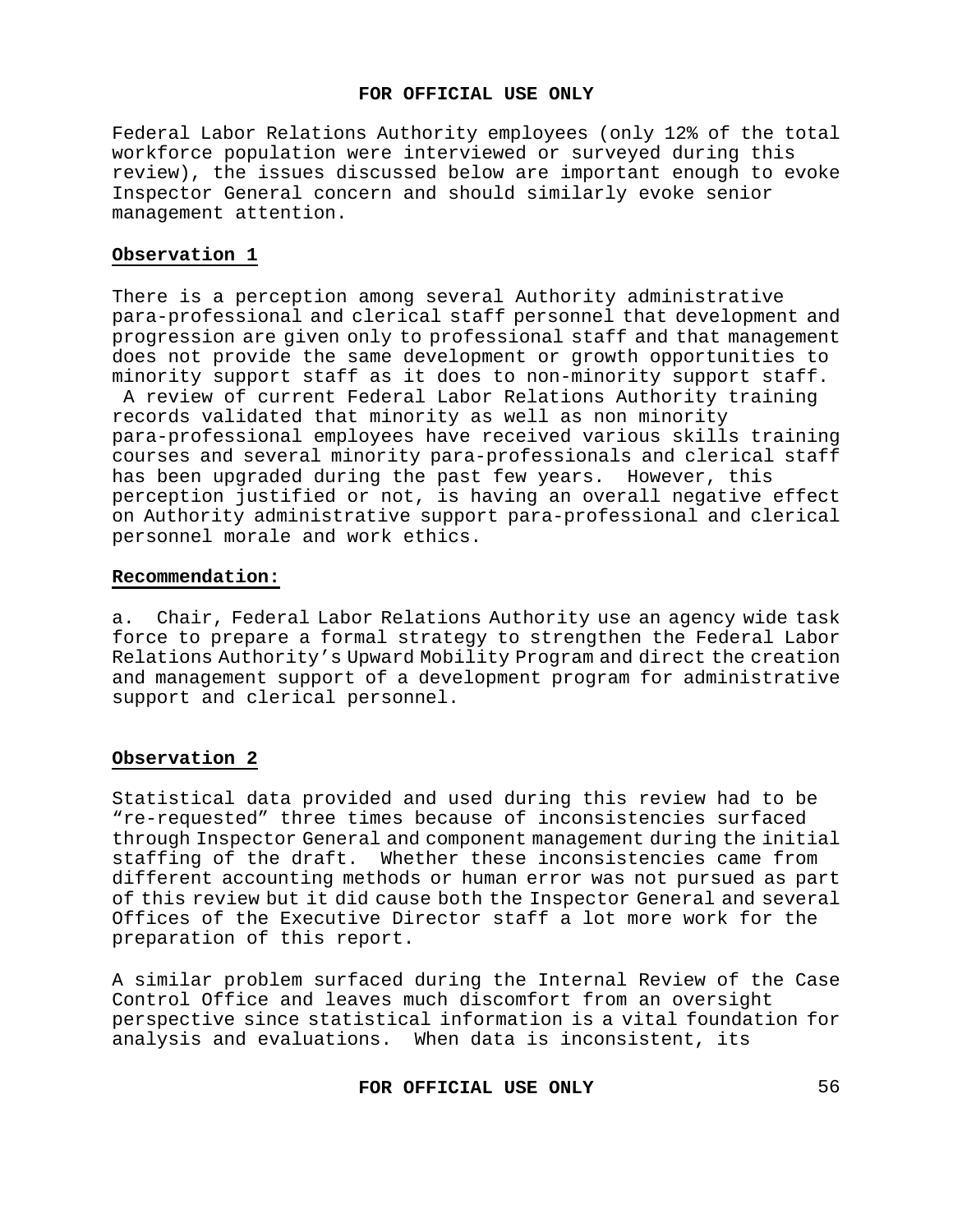credibility is questionable and makes oversight conclusions questionable. In this case, it caused additional research and analysis; additional interviews to validate information associated with statistical disparities, and necessitated almost a total rewrite of the report.

### **Recommendation:**

Federal Labor Relations Authority management develop and implement sufficient controls and adopt a yearly review of data (including reconciliation procedures with each of the three organizational components) to ensure the validity and credibility of all Agency data. As we start the new millennium, this is a most appropriate time to address this problem.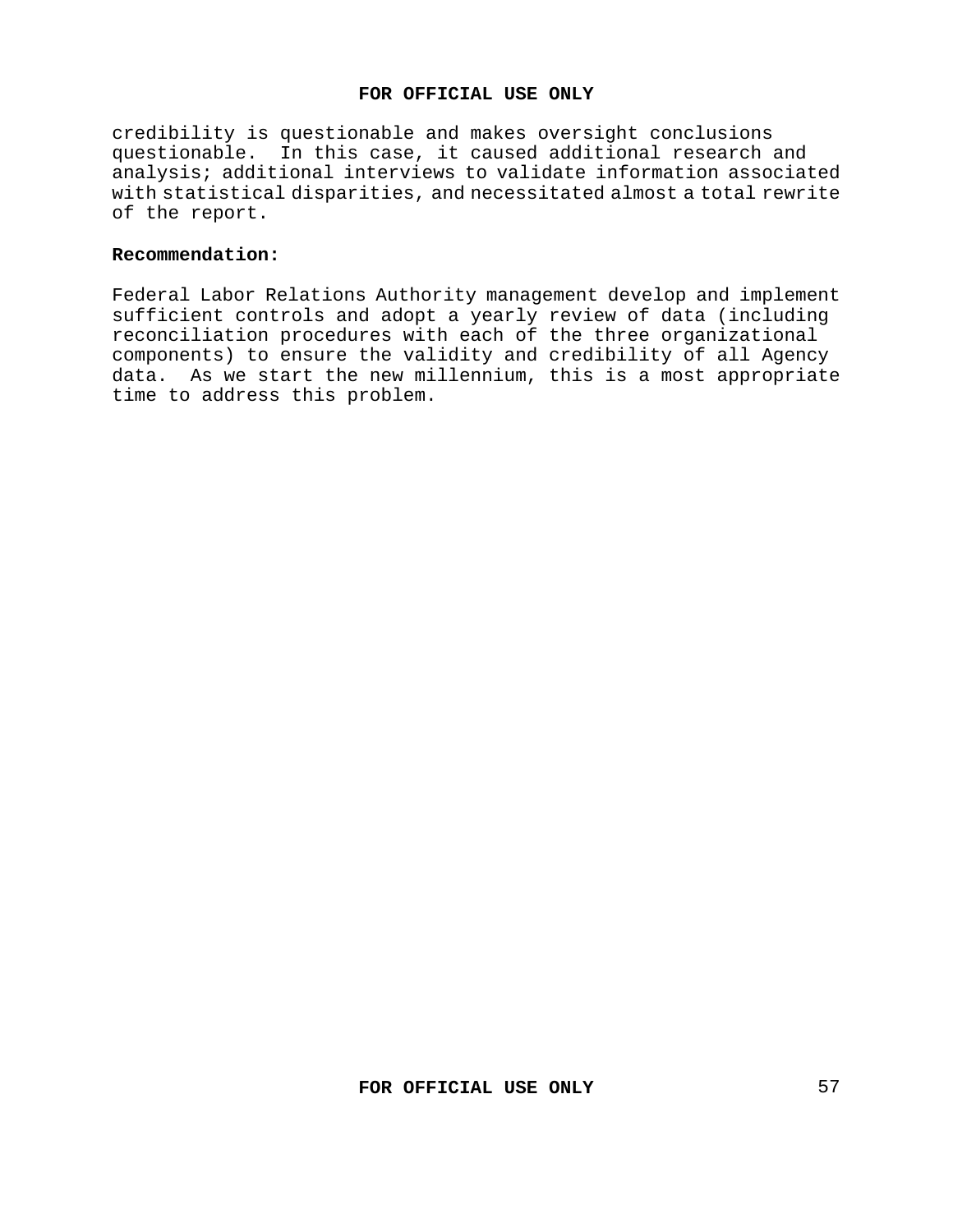Attachment 1

# **General Accounting Office Critical Components to Building Human Capital**

The Federal Labor Relations Authority has met most parts of the four critical components to building human capital as defined by the General Accounting Office. Major efforts are summarized below. Areas requiring more attention are written generically as Agency-wide concerns even though it is recognized that not all components have these vulnerabilities.

# **1. Adopting a strategic approach to human planning.**

As pointed out in a recent Federal Labor Relations Authority Office of the Inspector General Evaluation of Federal Labor Relations Authority's compliance with the Government Performance Results Act, the Federal Labor Relations Authority has done a merit able job in its strategic planning and has tied its mission critical strategies to current human resources. As this evaluation pointed out, the Federal Labor Relations Authority Strategic Plan did not, however, include the effect(s) of cross cutting activities and changes in the amount of human resources. Management has agreed to incorporate these two aspects during its next strategic planning update/revision.

# **2. Acquiring, developing and retaining a staff with skills and expertise to meet critical mission needs.**

As a result of the current labor market, the Federal Labor Relations Authority currently has had no difficulties in acquiring a professional and administrative support staff to meet mission needs.

As pointed out in this review, Federal Labor Relations Authority supervisors spend a significant amount of time and resources in developing, training and mentoring their staff. The one area of concern, which is discussed in detail in the section, Hiring and Retention of Personnel, is that over the last two years, there has been considerable turnover of personnel. Although statistically not much higher than the Federal Agency norm, because of the small size of the Agency and its unique mission, the impact of loss and retraining new personnel may be greater.

# **3. Creating a performance based organization.**

As part of its strategic planning, the Federal Labor Relations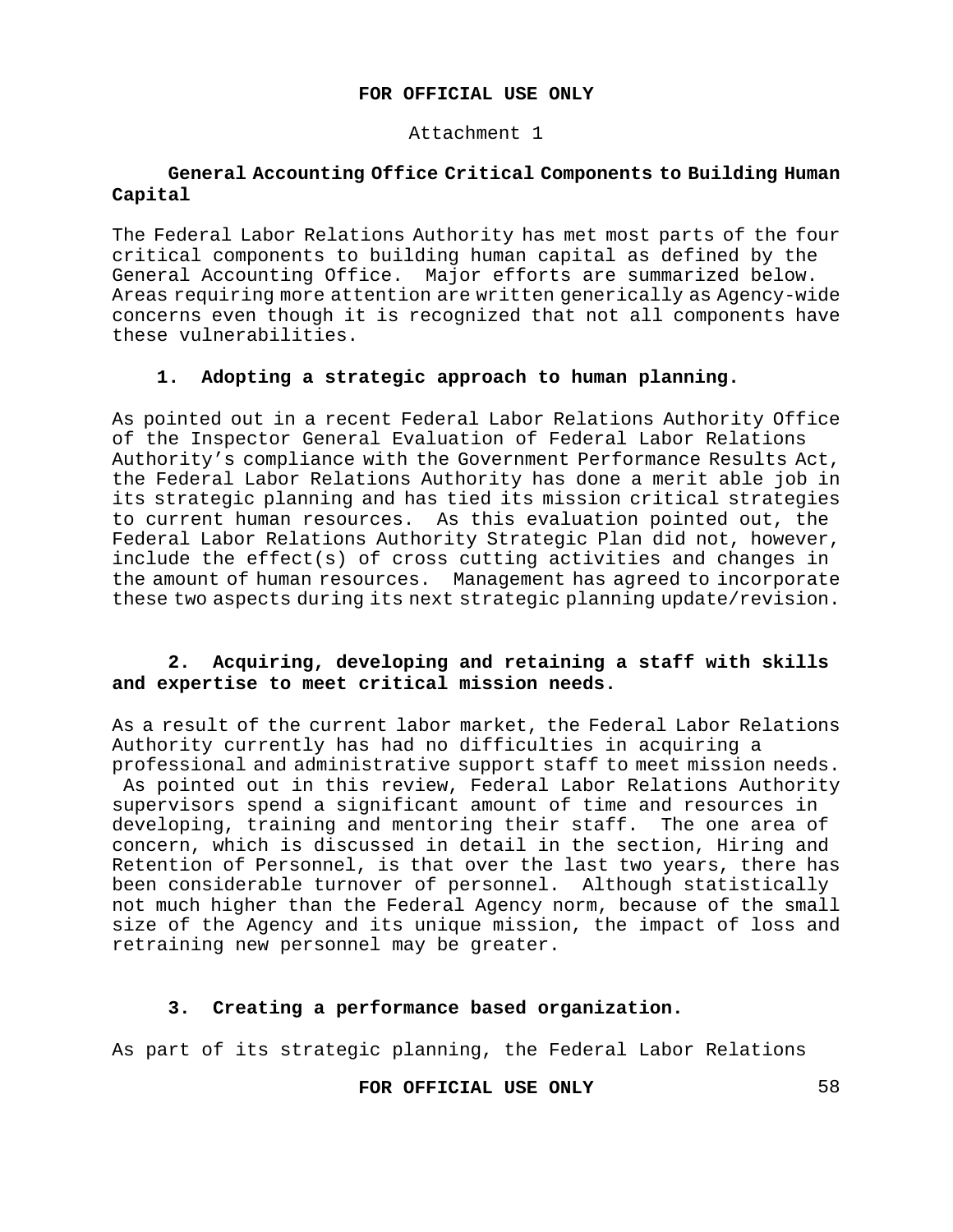Authority has created a performance based organization. While more detail is available in the Federal Labor Relations Authority Inspector General Evaluation on Federal Labor Relations Authority's Compliance with the Government Performance Results Act, each organizational component has an annual action plan which depicts its goals which tie to the agency Strategic Plan. Each Federal Labor Relations Authority employee develops an annual work plan which ties to the agency Strategic Plan through its component plan and provides the basis for performance elements and ratings.

# **4. Protecting merit principles.**

The Federal Labor Relations Authority endeavors to support merit system principles. Some areas warrant more attention but, on the whole, the Federal Labor Relations Authority does a notable job. Below are listed the merit principles and the areas, revealed in this review which require more management attention:

## **Principle**

**\*** Recruiting qualified individuals from all segments of society and select/advance employees on the basis of merit and fair and open competition.

## **Area Requiring More Management Attention**

Diversity Hiring Veteran Hiring Professional Grade Structure

## **Principle**

\*Treat employees and applicants fairly and equitably without regard to political affiliation, race, color, religion, national origin, sex, marital states, age, or handicapping position.

## **Area Requiring More Management Attention**

Upward Mobility Program Development of Administrative support clerical personnel Professional Diversity Hiring

## **Principle**

\*Provide equal pay for equal work and reward excellent performance.

## **Area Requiring More Management Attention**

Supervisor knowledge of performance based evaluations and derivative award criteria.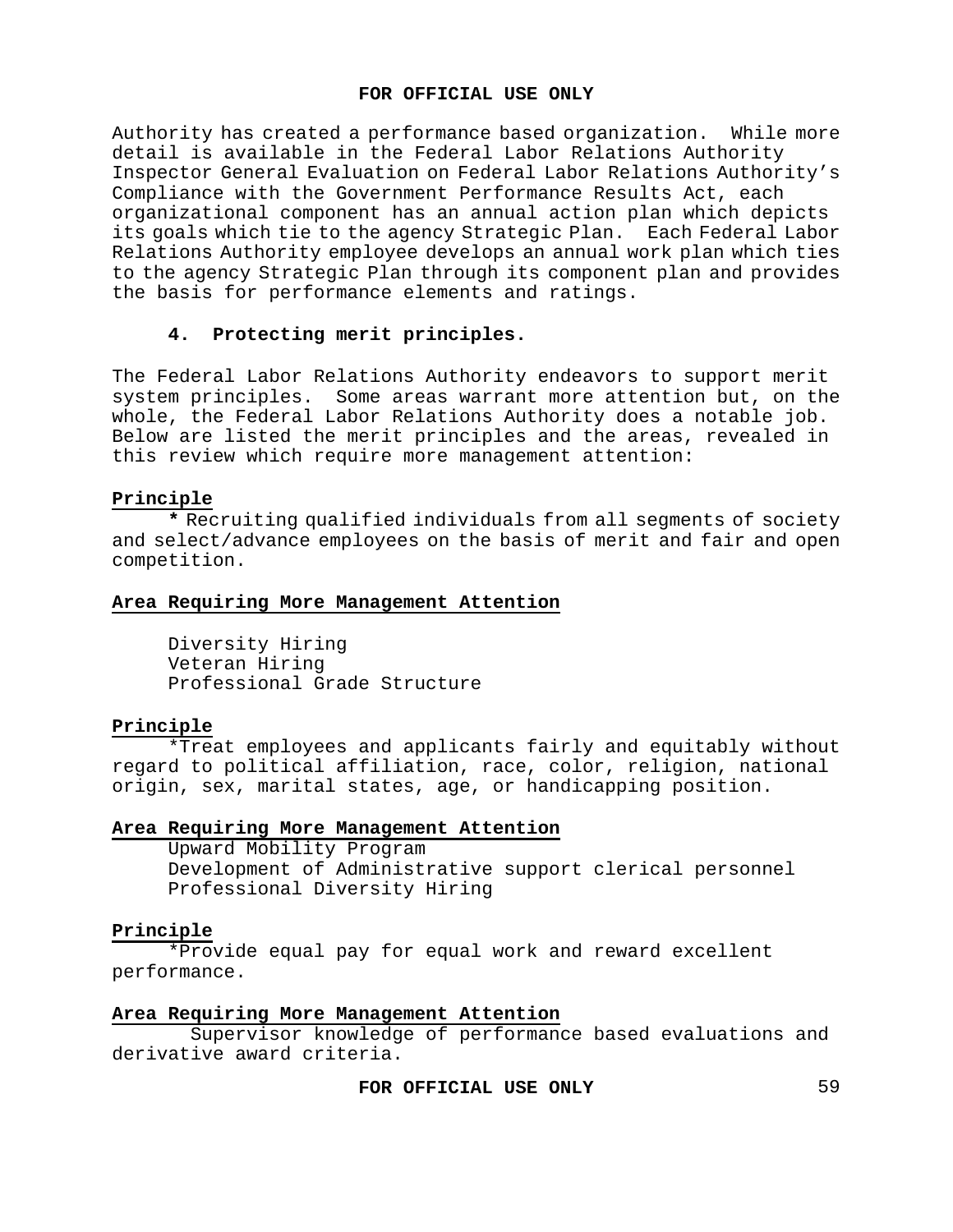# **Principle**

\* Maintain high standards of integrity, conduct and concern for the public interest.

## **Area Requiring More Management Attention**

None revealed.

#### **Principle**

\* Manage employees efficiently and effectively.

### **Area Requiring More Management Attention**

New employee technical training Continuing communication on performance Appropriate recognition, awards

## **Principle**

\*Retain or separate employees on the basis of performance.

# **Area Requiring More Management Attention**

Retention of personnel Grade structure of working level attorneys Discipline when warranted

#### **Principle**

\* Educate and train employees on the basis of their performance.

#### **Area Requiring More Management Attention**

Individual development plans for all employees Management-employee discussion of the merit of training Employee sharing of training information with peers

#### **Principle**

**\*** Protect employees from improper political influences.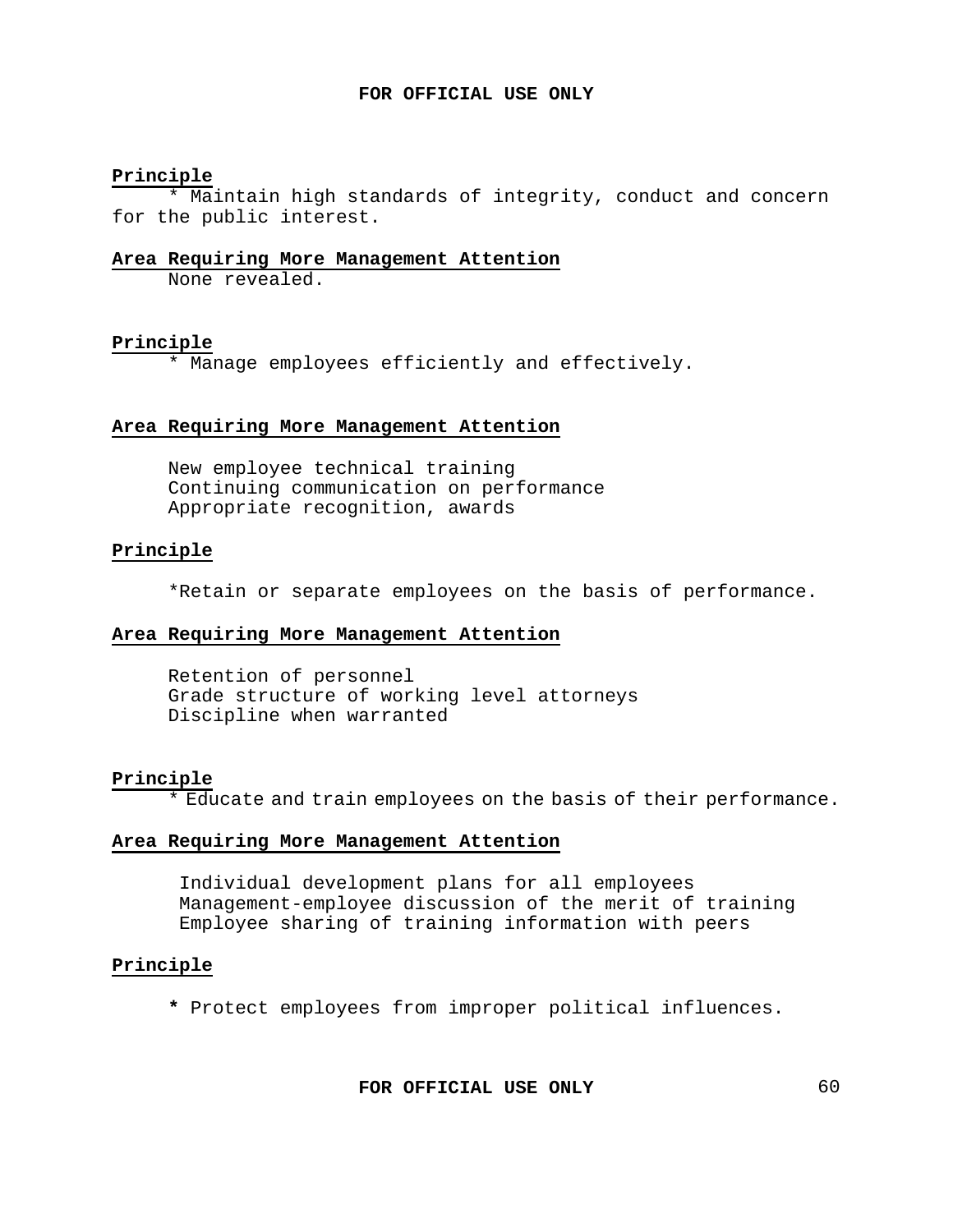## **Area Requiring More Management Attention**

None revealed

## **Principle**

**\***Protect employees against reprisal for the lawful disclosure of information in "whistle blower" situations (i.e. protect people who report things that are illegal and/or wasteful activities.

# **Area Requiring More Management Attention**

None validated

## **Attachment 2**

|                                 | Federal Labor Relations Authority Accessions and |                                         |
|---------------------------------|--------------------------------------------------|-----------------------------------------|
| Separations for FY 98 and FY 99 |                                                  |                                         |
| Accessions<br>Ι.                |                                                  |                                         |
| Skills                          | 1999                                             | 1998                                    |
| Attorneys                       | Authority -7<br>$OGC - 8$<br>$FSIP - 1$          | Authority - 10<br>$OGC-9$<br>$FSIP - 1$ |
| Labor Relations                 | Authority-0                                      | Authority -0                            |
|                                 | FOR OFFICIAL USE ONLY                            | 61                                      |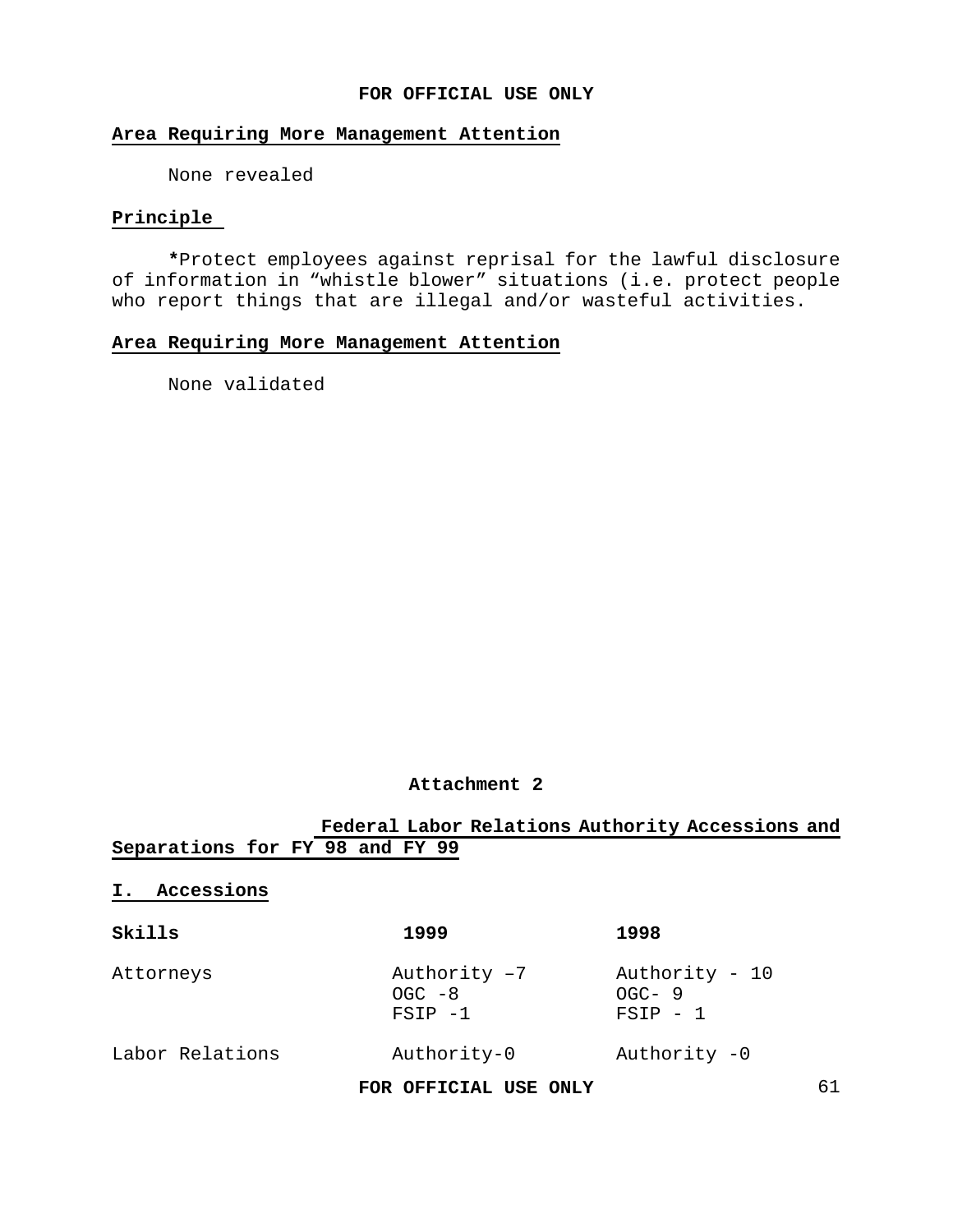| Specialists                     | $OGC - 4$<br>$FSIP - 0$                  | $OGC - 0$<br>$FSIP - 0$                  |
|---------------------------------|------------------------------------------|------------------------------------------|
| Administrative<br>Professionals | Authority -4<br>$OGC - 0$<br>$FSIP - 1$  | Authority - 9<br>$OGC - 0$<br>$FSIP - 0$ |
| Administrative                  | Authority -7<br>$OGC - 11$<br>$FSTP - 0$ | Authority - 2<br>$OGC - 0$<br>$FSIP - 0$ |
| Legal Para-<br>Professionals    | Authority - 1<br>$OGC - 0$<br>$FSIP - 0$ | Authority - 0<br>$OGC - 0$<br>$FSIP - 0$ |

# **II Separations**

| Skills                          | 1999                                     | 1998                                      |
|---------------------------------|------------------------------------------|-------------------------------------------|
| Attorney                        | Authority -6<br>OGC 4<br>$FSTP - 0$      | Authority - $1$<br>$OGC-6$<br>$FSIP - 1$  |
| Labor Relations<br>Specialists  | Authority-0<br>$OGC - 5$<br>$FSIP - 0$   | Authority 5<br>$GC - 0$<br>$FSIP - 0$     |
| Administrative<br>Professionals | Authority-5<br>$OCG - 0$<br>FSIP 0       | Authority 5<br>$OGC-0$<br>$FSIP-0$        |
| Administrative<br>Clericals     | Authority -5<br>$OGC - 5$<br>$FSIP - 1$  | Authority - 2<br>$OGC - 3$<br>$FSLP - 2$  |
| Legal Para-<br>Professionals    | Authority - 1<br>$OGC - 0$<br>$FSIP - 0$ | Authority - 0<br>$OGC - 0$<br>$FSIP - 0$  |
| Retirements                     | Authority -2<br>$OGC - 3$<br>$FSIP - 0$  | Authority $-0$<br>$OGC - 3$<br>$FSIP - 0$ |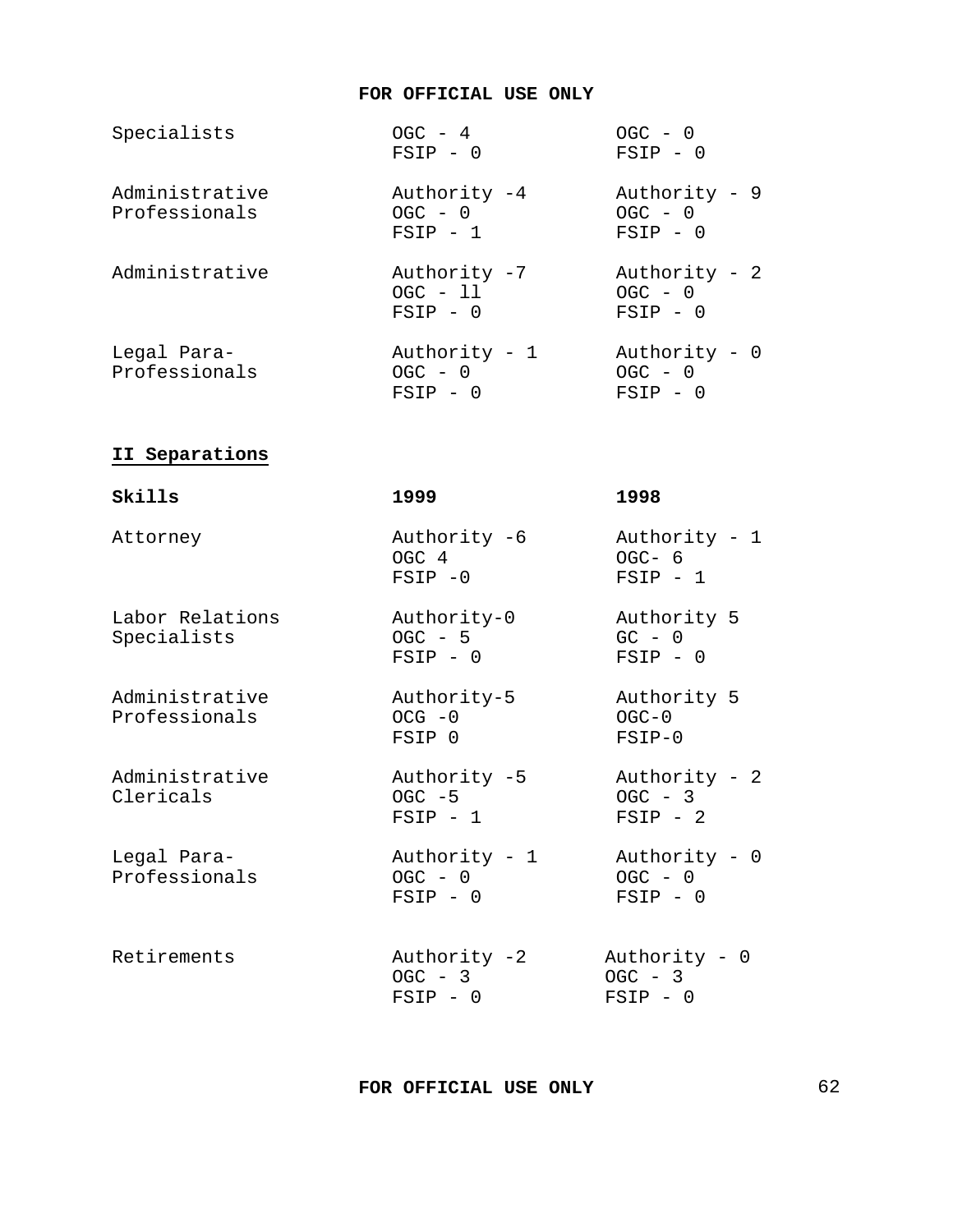#### **Attachment 3**

#### **Management Actions Which Have Positive Effects on Human Resources**

The following information pertains to actions, which I have found over my years of Federal government oversight and management consultation, are important management actions which have a very positive effect on human resource morale, productivity and loyalty<br>to the organization. Federal Labor Relations Authority managers Federal Labor Relations Authority managers do many of these now. I have listed them so that you might have this as a reference for staff meeting and/or individual communication with managers/supervisors.

1. Hiring the right skill and experience-based staff,

2. Organizing workload for equitable distribution,

3. Assigning tasks with skill strengths in mind,

4. Providing clear and consistent direction,

5. Setting goals and objectives which are reflected in the staff's performance appraisals,

6. Communication,

7. Mentoring (coaching, encouraging, and providing constructive feedback),

8. Empowering staff with autonomy, responsibility and accountability,

9. Providing tools and technology that enable individuals to perform their functions,

10. Providing training opportunities,

11. Identifying employee potential and fostering development,

12. Recognizing good work and rewarding performance,

13. Taking disciplinary action when warranted,

14. Resolving or arbitrating conflicts,

15. Bringing employees' concerns to higher level management, and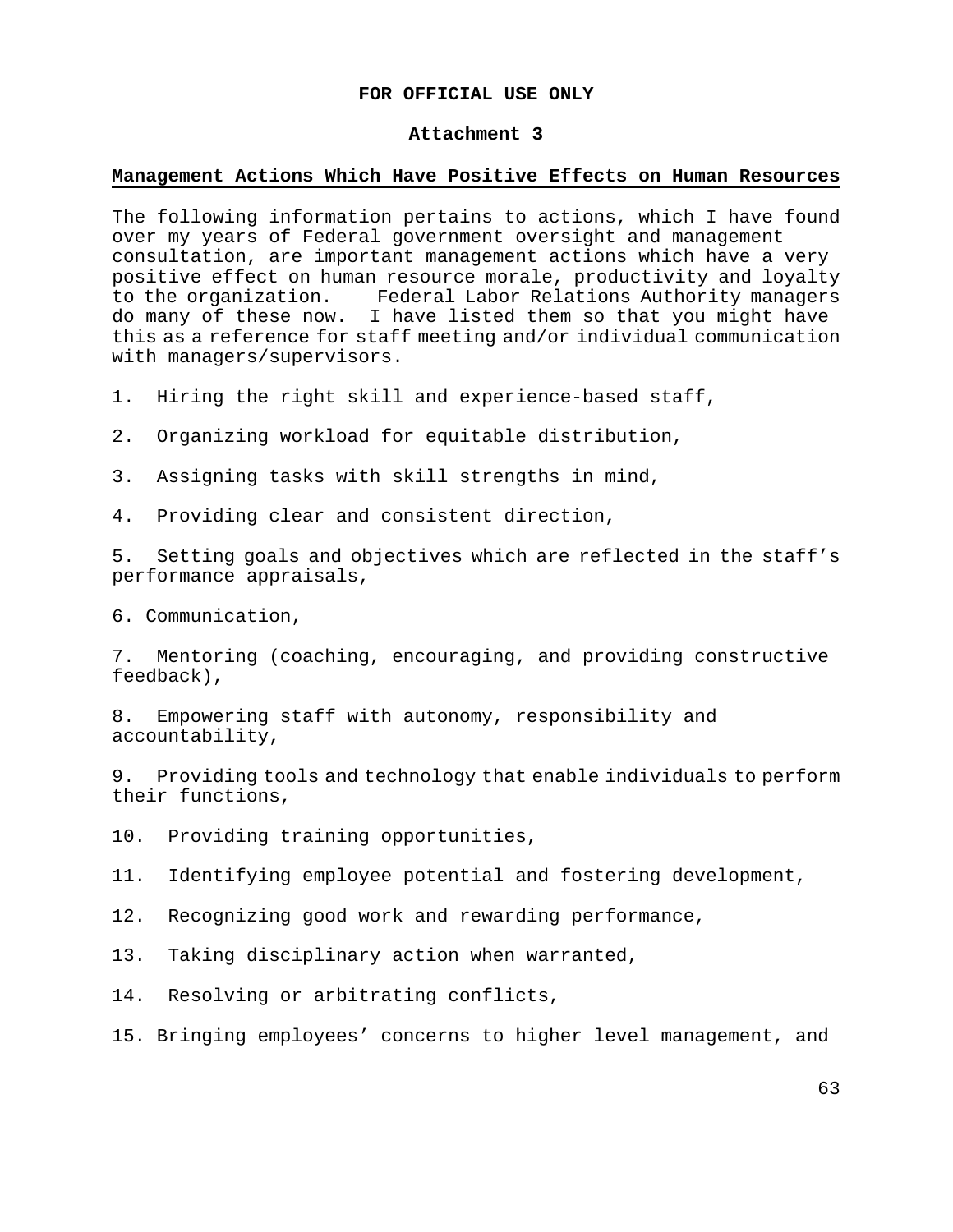16. Making human resource management a prime aspect of all strategic planning.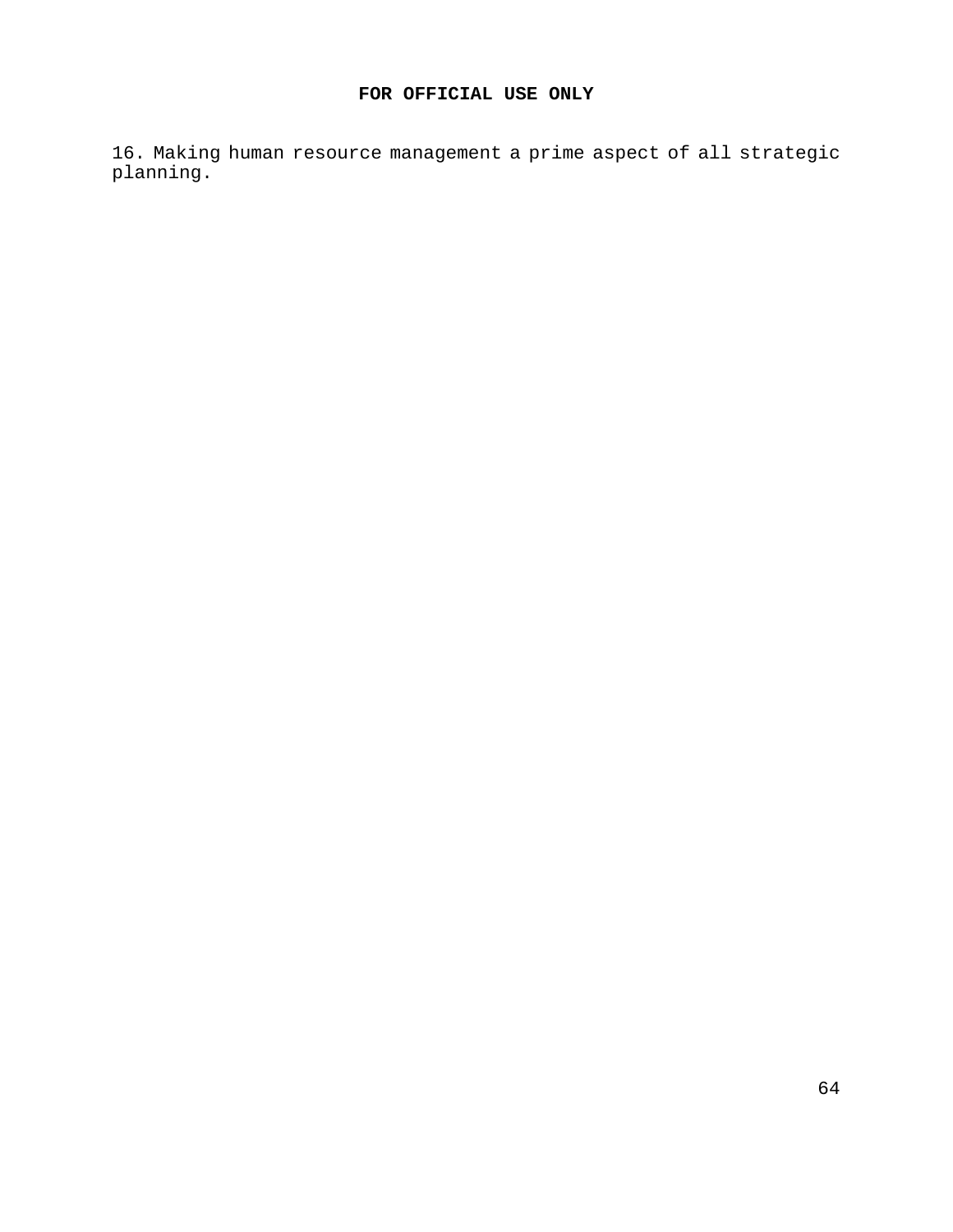#### **Attachment 4**

Human Capital Investment Questions for FLRA Supervisors

Name \_\_\_\_\_\_\_\_\_\_\_\_\_\_\_\_\_\_\_\_\_\_\_\_ (Optional) Grade/Title \_\_\_\_\_\_\_\_\_\_\_\_\_\_\_\_\_\_\_\_\_\_\_\_ Yrs. Employed at FLRA \_\_\_\_\_\_\_\_\_\_\_\_\_ Organization No. of Employees Supervised

1. Are FLRA human resource policies and procedures clear and understandable?

2. Does FLRA workforce planning include a strategic analysis of needs?

3. Is hiring new employees timely?

4. Are you empowered to make your own hiring decisions?

5. Do you have the appropriate mix of skills and competencies among your employees?

6. Do you have the empowerment to reward your employees appropriately?

7. Do you have the empowerment to discipline and fire employees appropriately?

8. Do you feel the FLRA has a cooperative and balanced (i.e. partnership) relationship with its labor union? Explain.

9. Do you have sufficient incentives to retain skilled employees?

10. What have you done over the last two years to retrain current employees to meet new workforce needs?

11. How have you involved your employees in improving program management and customer services?

12. How have you prepared your employees for new technology and programs and processes?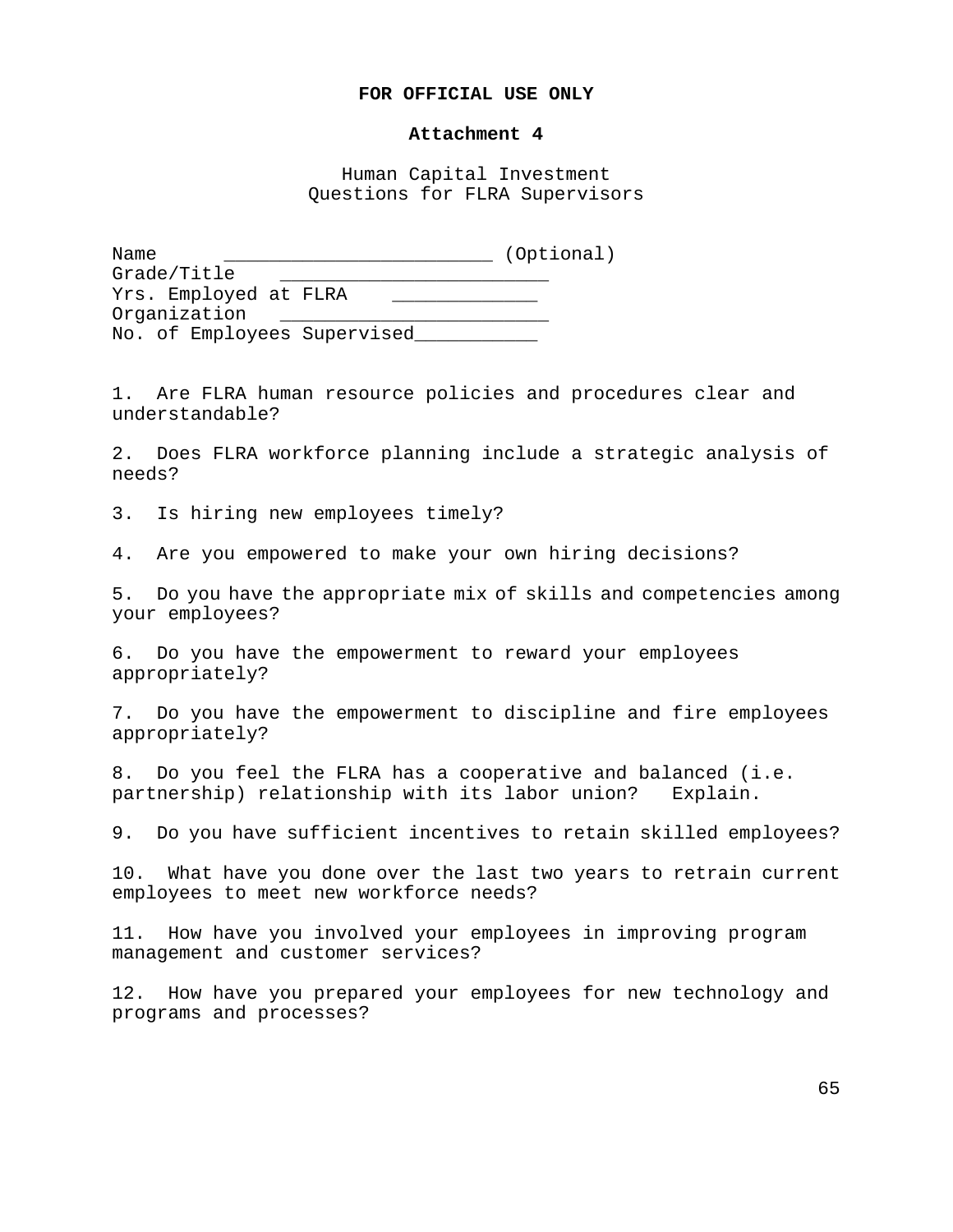13. Do you feel the two level pass/fail evaluation system provides a fair and accurate assessment of your employee's performance?

14. Over the last two years, what types of training have you<br>provided/approved for your employees? Do you discuss training with provided/approved for your employees? the employee after it is completed? 15. Do you feel you provide insight as well as oversight over your employees? Explain.

16. What are your thoughts on FLRA's Upward Mobility Program?

17. Describe your assessment of FLRA's treatment of employees as an asset.

18. Is your budget sufficient for developing your employees?

19. What do you think is FLRA's major problem with its employees?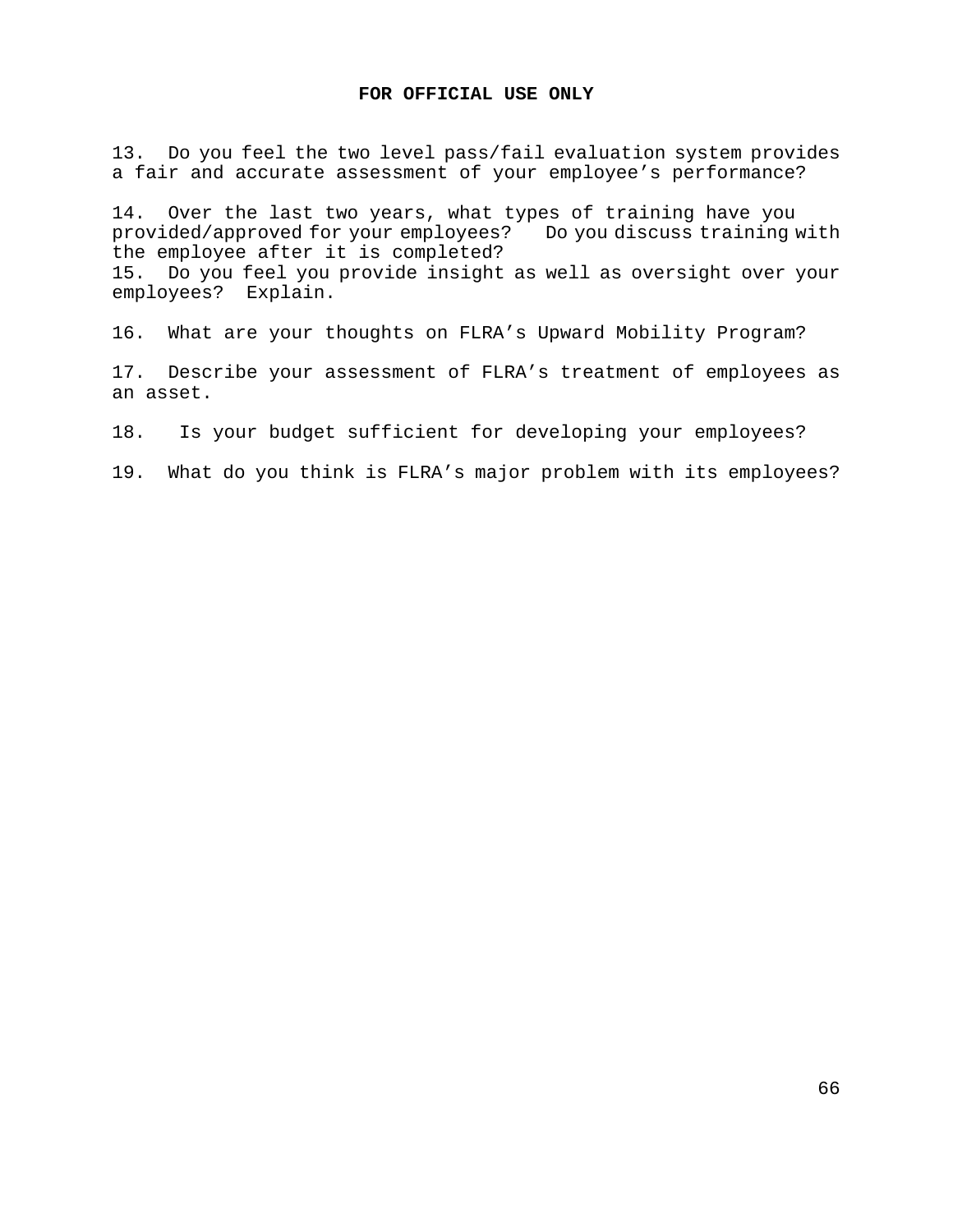#### **Attachment 5**

Human Capital Investment Questions for Employees

| Name                  | (Optional) |
|-----------------------|------------|
| Grade/Title           |            |
| Yrs. Employed at FLRA |            |
| Organization          |            |
| Supervisor            |            |

During the past two years (**FY98 and FY99**):

1. What types of "investments" has the FLRA made in you, as an employee?

2. Do you think you have received sufficient developmental training?

3. Have you been or applied to be a participant in the Tier I or Tier II programs?

4. Do you think the FLRA defined core competencies are representative of the skills you need to perform your job? If not, what is missing?

5. Do you have an Individual Development Plan which is reviewed and updated annually?

6. Are you aware of the Employee Assistance Program, available Health Services and Safety and Security requirements?

7. Do you find the Human Resources Office responsive and helpful?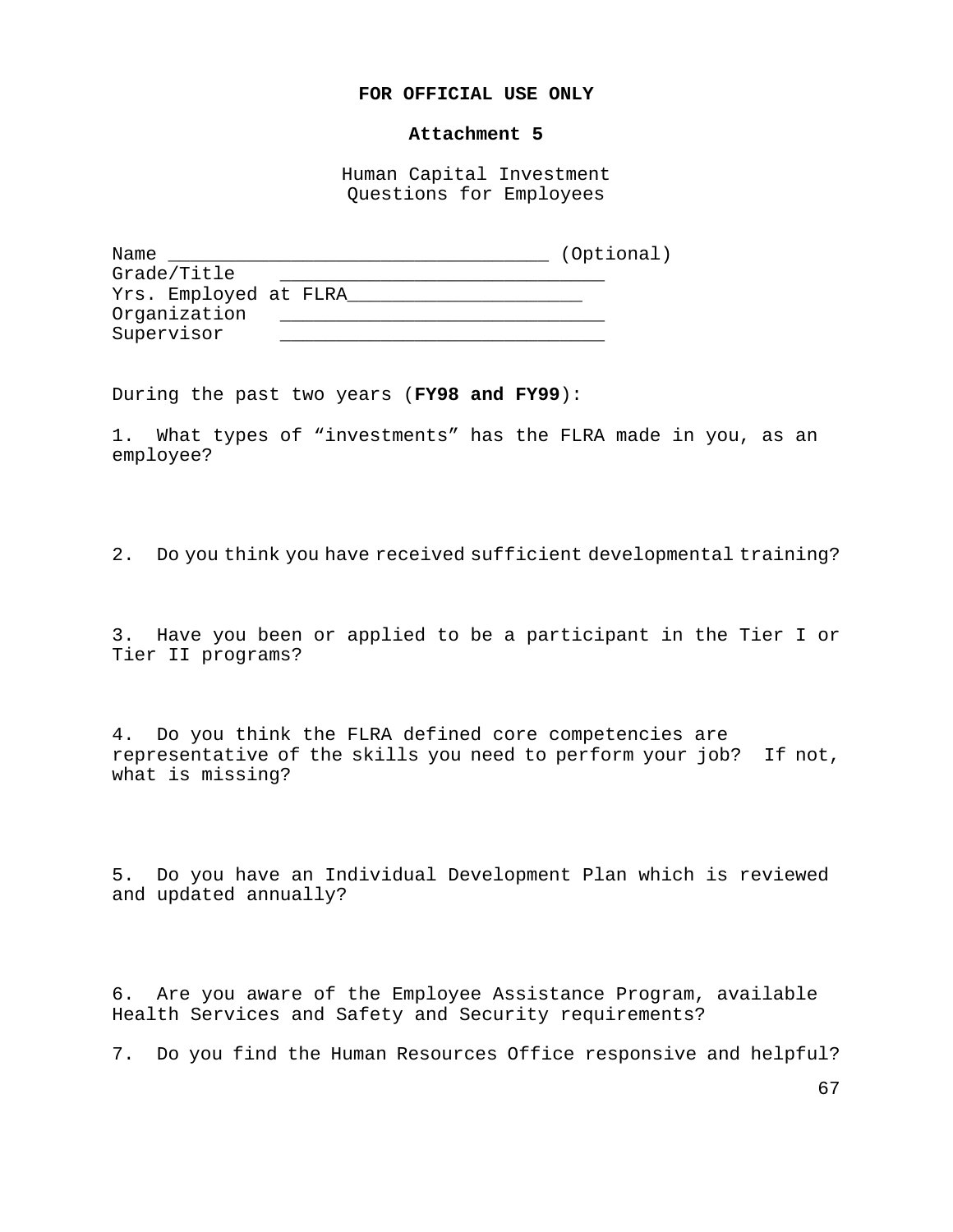8. Do you think the FLRA has placed an emphasis on the development of its employees?

9. Do you think the Union of Authority Employees is sufficiently involved in FLRA employee initiatives?

10. Do you think FLRA has placed appropriate emphasis on diversity, affirmative action and employee development?

11. What is your assessment of the success of FLRA's Upward Mobility Program?

12. What is your assessment of FLRA's grade structure and position classification?

13. Based on the level of work you perform, do you think your grade reflects? the level of expertise required?

14. How would you rate management's communication with working level employees?

15. Do you think that awards are equitably given to deserving personnel?

16. Do you think that extraordinary performance is recognized?

18. Do you have appropriate empowerment to support your responsibilities and accountability? 19. Do you have contemporary tools, technology equipment, and

68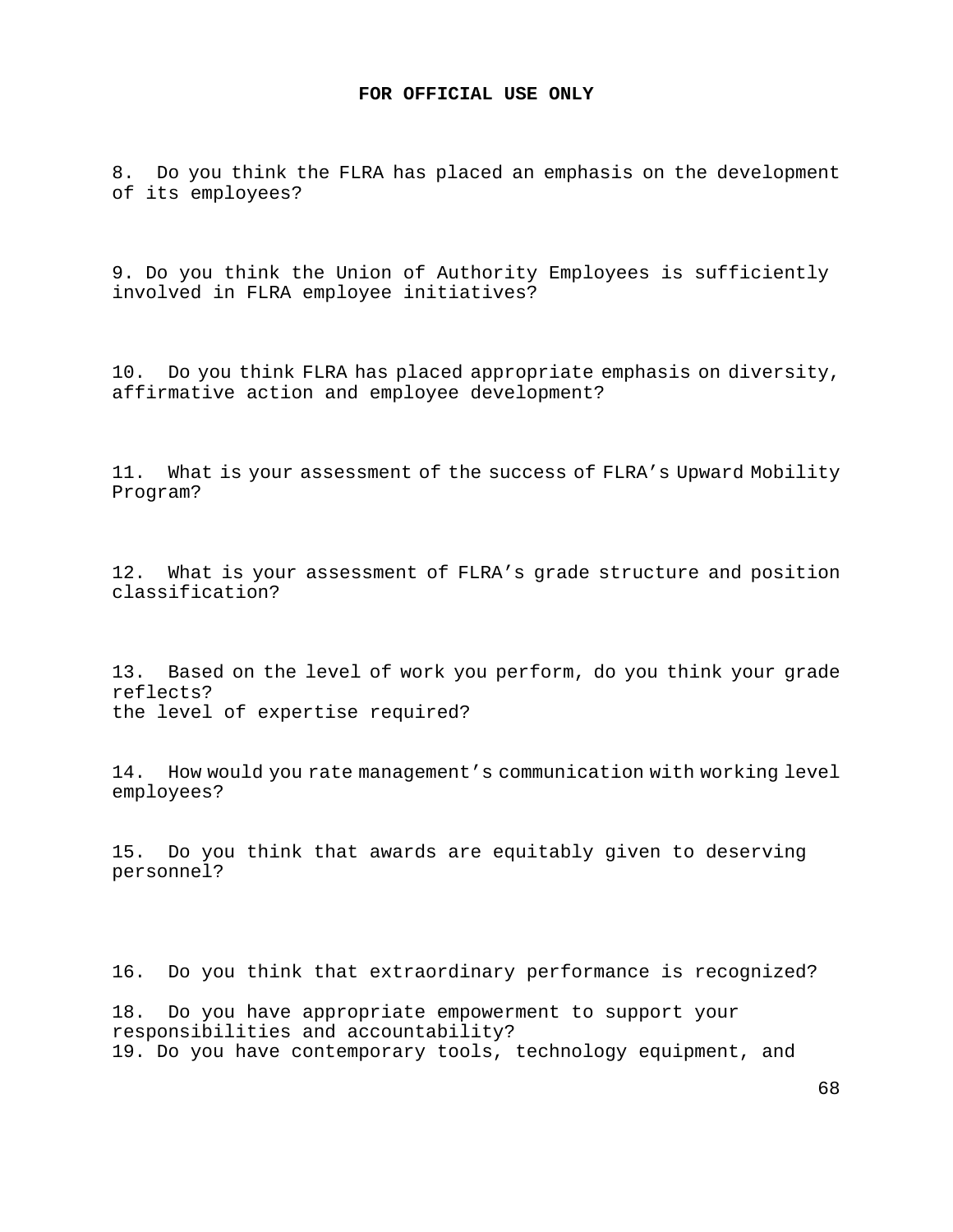information access to perform your job?

20. What is your opinion on the FLRA's "pass/fail" performance system?

Additional Questions/Comments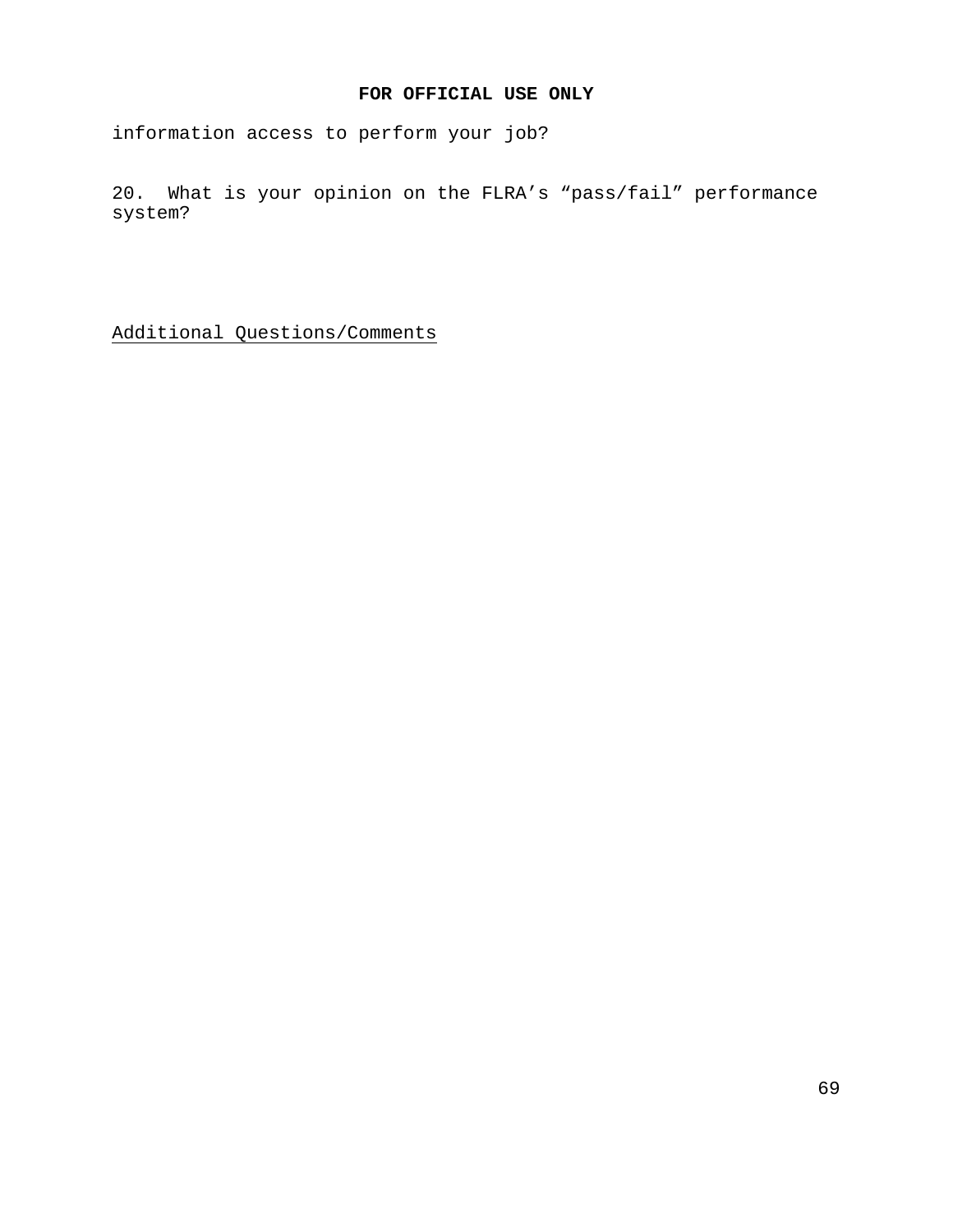## **References**

Corporate University Review, *Investing in Human Capital: The Case for Measuring Training ROI*, by Edward Gorden, PhD, July 1, 1999.

Government Executive, *Strategies for Success*, by C. Wayne Peal, July 1, l999.

Government Executive, Volume 31, Number 2, Stacking Up, by Anne